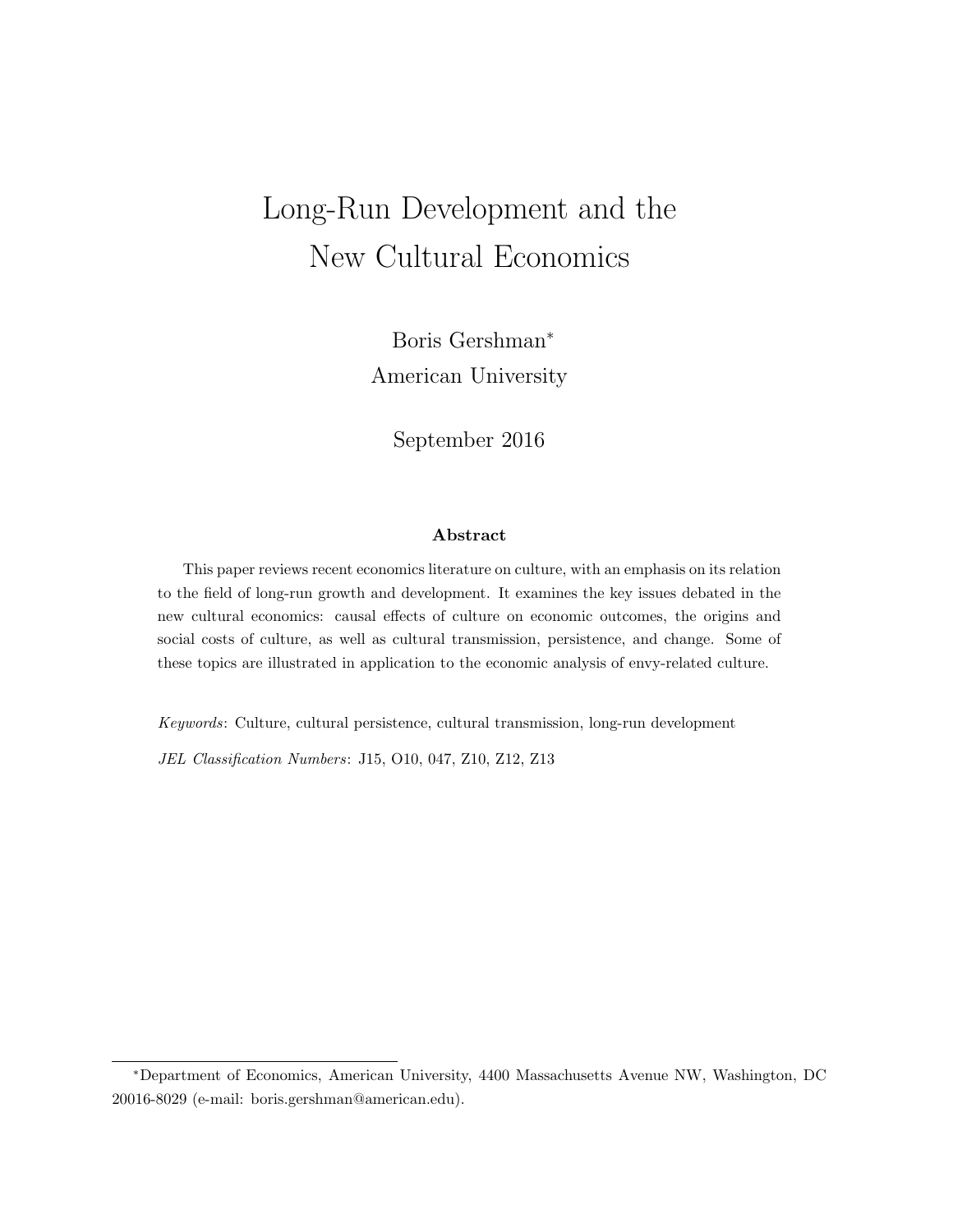## 1 Introduction

The interaction between culture and economic behavior is certainly not a new subject on the research agenda of economics. Classical economists wrote extensively on culture and so did Max Weber whose famous 1905 work "The Protestant Ethic and the Spirit of Capitalism" is fairly considered to be a cornerstone of early research on the economics of culture. Despite this long history, the study of culture has traditionally been the "turf" of other social sciences, such as anthropology and sociology. It is only in the last twenty years or so that the research on culture within economics witnessed a true revival generating an impressive body of empirical and theoretical work. Employing the state-of-the-art methodological toolkit of economics, this new literature often borrows, builds upon, and expands the ideas advanced in other social sciences, as well as evolutionary biology, contributing to a truly productive interdisciplinary dialogue. This body of work is henceforth referred to as the "new cultural economics" (Guiso et al., 2006), with a recognition that such label artificially separates the most recent literature from its no less worthy predecessors.<sup>[1](#page-1-0)</sup>

This overview is organized around three major intertwined themes that emerge in the new cultural economics: causal effects of culture on economic outcomes and institutions, the origins of culture, and the issues of cultural transmission, persistence, and change. It emphasizes the studies related to the field of long-run economic growth and development which explores culture as one of the key "deep determinants" of economic performance (Spolaore and Wacziarg, 2013). The following section clarifies the notion of culture as it has been viewed in the new cultural economics and summarizes the approaches to measuring culture. Section [3](#page-6-0) reviews some of the recent empirical studies attempting to identify the causal effects of culture. Section [4](#page-11-0) explores the research on the origins of culture, its social benefits and costs. Section 5 considers the evidence on cultural persistence and discusses the mechanisms of cultural transmission and change. Section [6](#page-27-0) illustrates some of the main issues reviewed in the essay in application to the author's work on the economics of envy and related culture. Section [7](#page-31-0) concludes.

<span id="page-1-0"></span><sup>&</sup>lt;sup>1</sup>There is a number of reviews summarizing recent research on various aspects of culture. Many of those are cited in this essay and may be found in the latest volumes of Elsevier's Handbook of Social Economics (2011), Handbook of Economic Growth (2014), and Handbook of the Economics of Arts and Culture (2014). For a compilation of important writings on the economics of culture and growth see Spolaore (2014).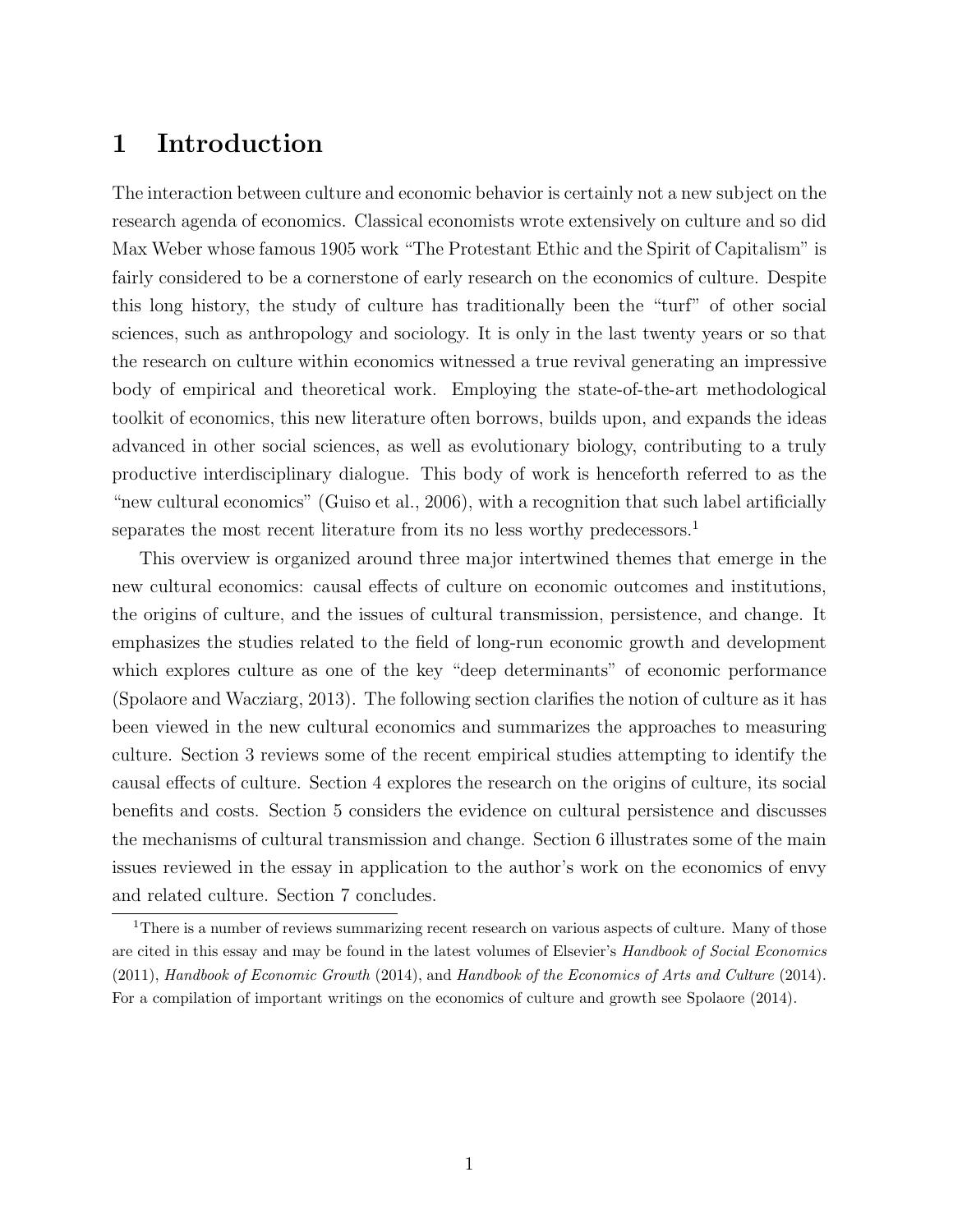## 2 What is culture?

It is notoriously hard to define culture. In fact, any detailed definition of culture necessarily embeds certain artificial assumptions. Take, for instance, a popular definition of culture as "customary beliefs and values that ethnic, religious, and social groups transmit fairly unchanged from generation to generation" (Guiso et al., 2006). Such view essentially assumes that culture is persistent even though, as discussed further in section [5.1,](#page-18-0) evidence on persistence is not clear-cut.<sup>[2](#page-2-0)</sup> It also emphasizes vertical intergenerational transmission of culture while ignoring other important channels of socialization.[3](#page-2-1)

Instead of adopting a narrow definition of culture at the cost of assuming some of its properties, this essay intentionally keeps the notion very broad and follows a layperson's view of culture as people's preferences, values, attitudes, beliefs, and social norms. This is, of course, nothing more than enumeration of related attributes falling under the elusive umbrella term "culture." Considering the vagueness of the subject matter, a constructive way to describe it would be to give specific examples from the new cultural economics literature.

#### 2.1 Culture in examples

A popular approach to cultural traits, especially in theoretical models, is to view them as elements of preferences, often heterogeneous across individuals and endogenously evolving over time. Such traits include patience, or long-term orientation, work ethic, risk preferences, concern for relative standing or social status more generally, fairness considerations and other types of interdependent preferences. The popularity of this approach is partly due to the fact that it allows to conveniently interpret some standard building blocks of economic models as culture and examine them in a more or less conventional fashion.

A related, but not as easy to formalize variety of culture comes in the form of attitudes, values, and beliefs. These include trust, family ties, respect for others, attitudes towards government institutions and income redistribution, views of gender roles, prospects of upward mobility, and beliefs about the extent to which luck and hard work determine success in life. From a theoretical perspective, such objects are difficult to pin down as

<span id="page-2-0"></span><sup>&</sup>lt;sup>2</sup>In Roland (2004), persistence is also viewed as an integral property of culture that differentiates it from "fast-moving" institutions.

<span id="page-2-1"></span><sup>&</sup>lt;sup>3</sup>In contrast, the crucial role of all kinds of social learning is underscored by Richerson and Boyd (2005) who define culture as "information capable of affecting individuals' behavior that they acquire from other members of their species through teaching, imitation, and other forms of social transmission."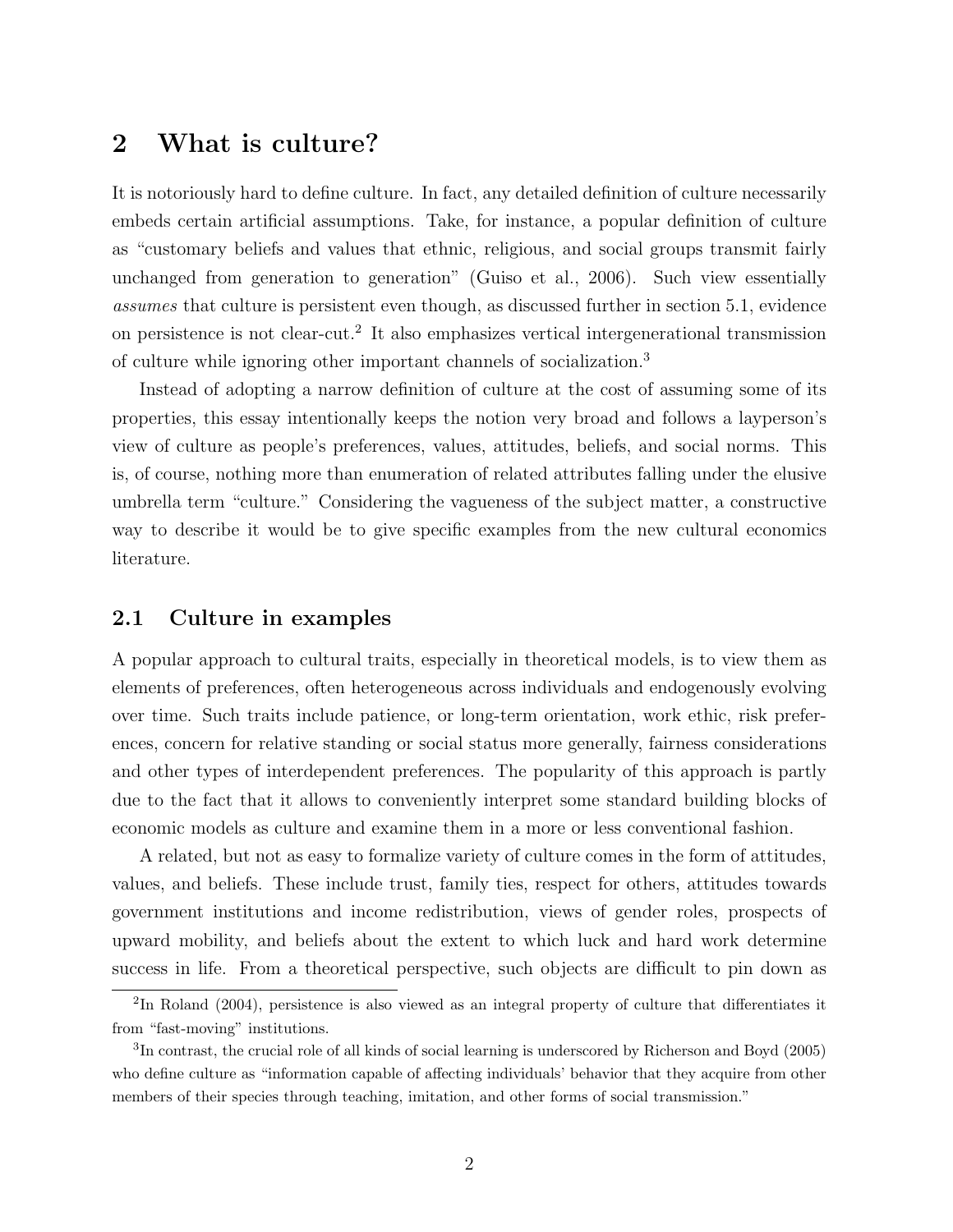elements of preferences, which is why alternative modeling strategies have been developed. For instance, a common device to model trust is to rely on some sort of cooperation game, where a principal can make an offer to a potentially opportunistic agent who then chooses to either cooperate or cheat. In this setup, the equilibrium proportion of principals who decide to make an offer represents a natural overall measure of trust (Breuer and McDermott,  $2012$ <sup>[4](#page-3-0)</sup>. Beliefs, on the other hand, can be modeled directly in a suitable game-theoretic framework, as in Piketty (1995) and Bénabou and Tirole (2006). As explained further below, in addition to specific traits, some researchers also explore cultural "dimensions" or "orientations" reflecting sets of related values and beliefs, while others focus on cultural diversity and proximity.[5](#page-3-1)

The study of religion, one of the most vigorously explored layers of culture, occupies an important place in the new cultural economics.<sup>[6](#page-3-2)</sup> While some research in this area focuses on particular beliefs (e.g., in God, afterlife, heaven, and hell), it is also common to examine world religions as a whole. For example, there is a substantial literature exploring, in the tradition of Max Weber, the effects of Protestantism and the legacy of Christian missions around the world. Fundamental contributions by economists also explore the long-term consequences of Islamic law (Kuran, 2011) and Judaism (Botticini and Eckstein, 2012). Further important objects of study in the economics of religion include religiosity, church attendance, religious donations, and the processes of secularization and religious conversion, to name a few. Although major world religions have understandably received most attention in the literature, there is also a growing interest in the study of traditional religions, practices, and beliefs (e.g., the Vodun religion in West Africa and witchcraft beliefs) that are still widespread in many developing societies.

Finally, a wide array of "social norms" including customs, conventions, and mores, have been recently investigated by economists. For instance, an important direction of research attempts to understand the effects and the evolution of stigma attached to certain activities, such as applying for welfare benefits or bankruptcy, engaging in premarital sex and having out-of-wedlock children, or selling a kidney.[7](#page-3-3)

<span id="page-3-0"></span><sup>4</sup>For other possible approaches to formalizing trust and trustworthiness in various contexts see Francois and Zabojnik (2005), Guiso et al. (2008), Tabellini (2008b), Bidner and Francois (2011), and the overview by Algan and Cahuc (2014).

<span id="page-3-1"></span><sup>5</sup>Ashraf and Galor (2011) and Desmet et al. (2016) construct indices of cultural heterogeneity based on responses in the World Values Survey. Approaches to measuring cultural distance are offered in Spolaore and Wacziarg (2009), Desmet et al. (2011), Grosjean (2011), and Schwartz (2014).

<span id="page-3-2"></span> ${}^{6}$ See Aldashev and Platteau (2014) and Iyer (2016) for recent overviews.

<span id="page-3-3"></span><sup>&</sup>lt;sup>7</sup>In an insightful article, Roth (2007) gives further examples of stigmatized, or "repugnant" activities.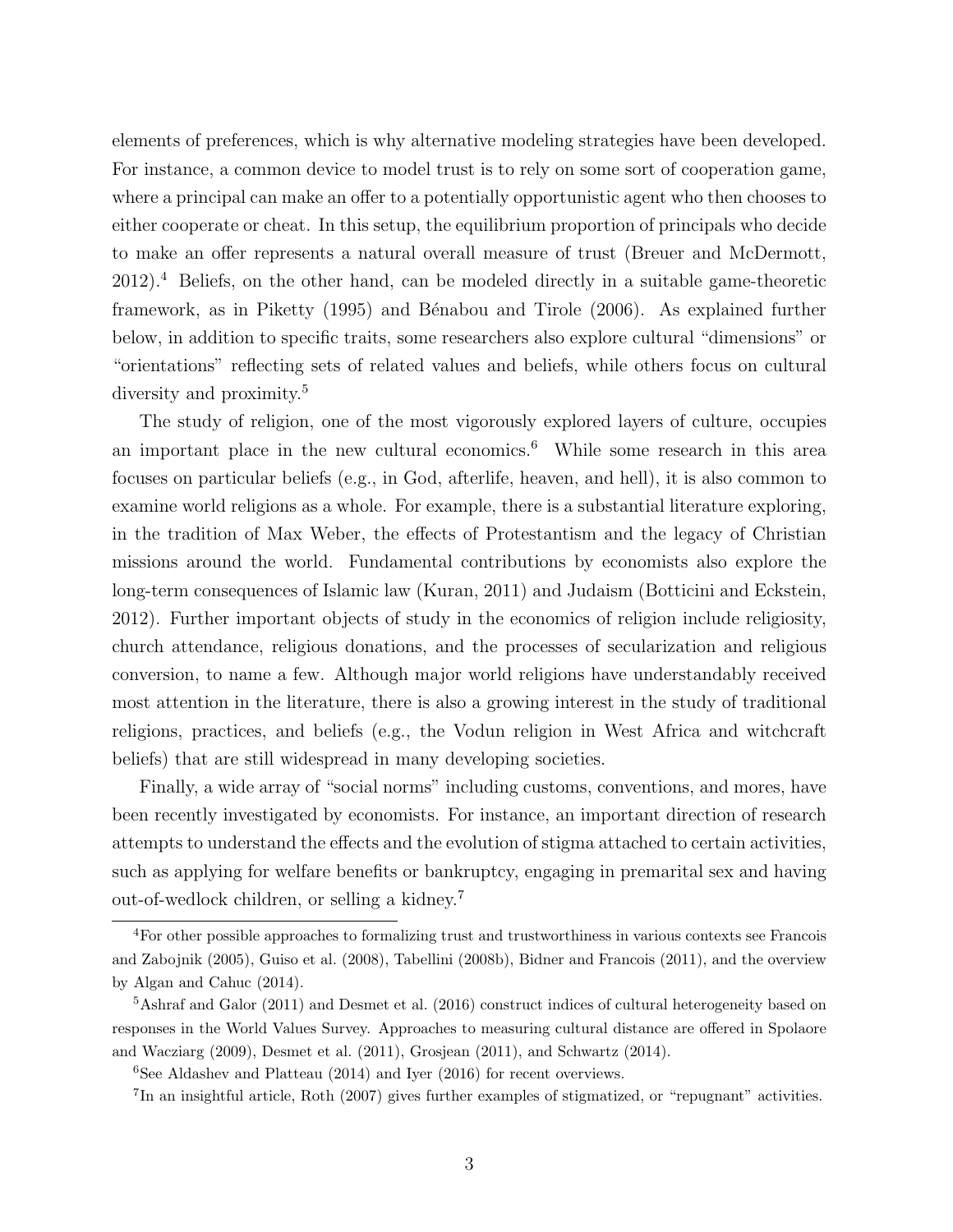The variety of examples given above demonstrates that the notion of culture covers a very long list of features. It is thus useful to point out what does not count as culture in the context of this essay. First, there is a well-established field of "cultural economics" that studies creative and performing arts, tangible cultural heritage, and related issues, often from the perspective of industrial organization. While fascinating, this literature is obviously different from that on "intangible" culture reviewed in this essay. Second, it is important to differentiate culture from institutions. There is a tradition going back to North (1990) to distinguish between formal and informal institutions, where the latter notion is essentially synonymous to culture. Throughout this overview the term "institutions" refers only to formal economic and political institutions such as laws regulating individual property rights protection, distribution of power, and checks and balances in society (Acemoglu et al., 2005). There is a new exciting research agenda on the interaction between culture and institutions which is touched upon further below.<sup>[8](#page-4-0)</sup>

#### 2.2 Measuring culture

Systematic collection of data on cultural traits around the world was initiated by teams of social scientists within the past fifty years and resulted in a number of datasets which are the key ingredients of the empirical research on culture in economics. Perhaps the main sources of data used in this work are the numerous "values surveys" such as the World Values Survey (WVS), European Social Survey (ESS), regional "barometers" (Afrobarometer, Arab Barometer, AsiaBarometer, Asian Barometer, Eurobarometer, Latinobarómetro), Life in Transtion Survey (LiTS), International Social Survey Programme (ISSP), and popular country-specific projects like the German Socio-Economic Panel and the U.S. General Social Survey (GSS). These surveys ask a wide range of questions aimed to elicit people's preferences, values, attitudes, and beliefs.<sup>[9](#page-4-1)</sup> In order to measure the prevalence of certain cultural characteristics in a country or region, survey responses are just properly aggregated at the corresponding level of analysis.

<span id="page-4-1"></span><span id="page-4-0"></span><sup>8</sup>See Alesina and Giuliano (2015) for an excellent overview.

<sup>9</sup>For example, Dohmen et al. (2012) employ the following question from the German Socio-Economic Panel to measure risk attitudes on the ordinal  $0-10$  scale: "How do you see yourself: are you generally a person who is fully prepared to take risks or do you try to avoid taking risks?" Similarly, one of the most frequently used measures of "generalized trust" is based on the answers to the following question: "Generally speaking, would you say that most people can be trusted or that you can't be too careful in dealing with people?"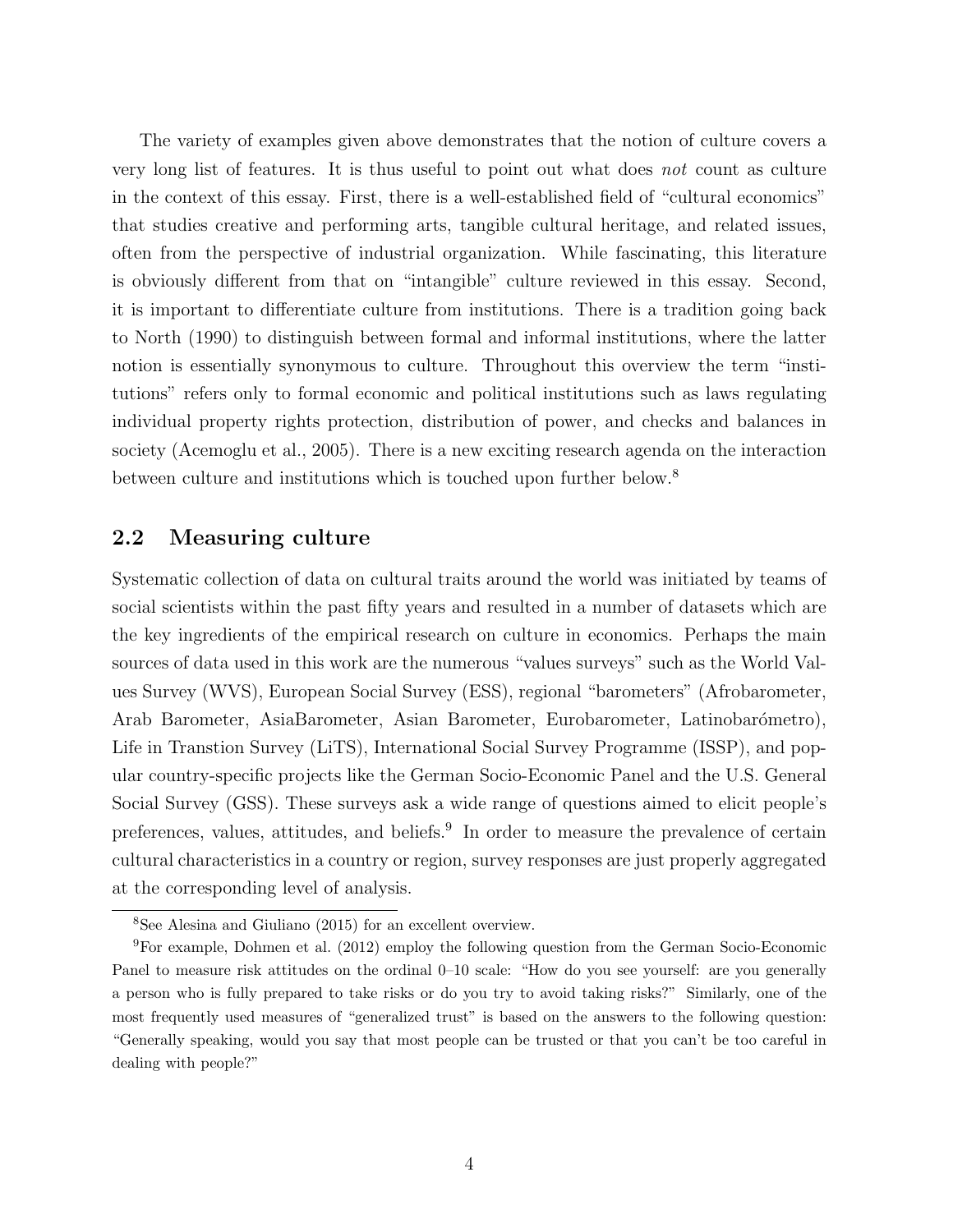Two other survey-based national-level datasets on culture are commonly used in empirical research, one developed by Geert Hofstede and his colleagues and the other produced by the team of Shalom Schwartz. These datasets combine and aggregate individual responses to various survey questions in order to pin down "cultural dimensions" capturing sets of related values and beliefs. Countries are then assigned numeric scores for each of the cultural dimensions or "orientations." The Hofstede dataset relies on the values surveys conducted among IBM employees working in company's subsidiaries around the world. The most recent version of the dataset includes the following six cultural dimensions: power distance, uncertainty avoidance, individualism vs. collectivism, masculinity vs. femininity, long-term vs. short-term orientation, and indulgence vs. restraint (Hofstede et al., 2010). The original Schwartz dataset is derived from surveys administered to K-12 schoolteachers and college students who were asked to identify the importance of various values (such as social justice, humility, creativity, and ambition) as "guiding principles" of their lives. Based on the aggregated responses to these questions Schwartz and his collaborators coded various cultural orientations that can be summarized as three bipolar scales: embeddedness vs. autonomy, hierarchy vs. egalitarianism, and mastery vs. harmony (Schwartz, 2014). Similar to the approaches of Hofstede and Schwartz, Ronald Inglehart, the founding father of the World Values Survey, introduced two important cultural scales constructed using multiple WVS questions: traditional vs. secular-rational orientations and survival vs. self-expression values (Inglehart and Baker, 2000). Of course, the cultural dimensions suggested by Hofstede, Schwartz, and Inglehart are not orthogonal across approaches and some of them are rather tightly connected (Schwartz, 2014).

While values surveys are great data sources, unfortunately, they do not go far back in time and cover at most the last few decades. Researchers doing longer-run analyses have to rely on archival data to obtain proxies for culture such as exposure to Christian missions in colonial Africa (Nunn, 2014). Two useful sources of historical data recently used in the literature are the Ethnographic Atlas (Murdock, 1967) and the Standard Cross-Cultural Sample (Murdock and White, 1969) constructed by anthropologist George Peter Murdock and his colleagues. Both datasets offer a wealth of information on the economic, social, and cultural characteristics of ethnic groups from all over the world coded on the basis of ethnographic fieldwork and historical documents.

One of the important ways in which economists directly contributed to the measurement of culture is through developing lab and field experiments attempting to elicit cultural traits from people's behavior in certain standardized settings such as ultimatum, dictator, and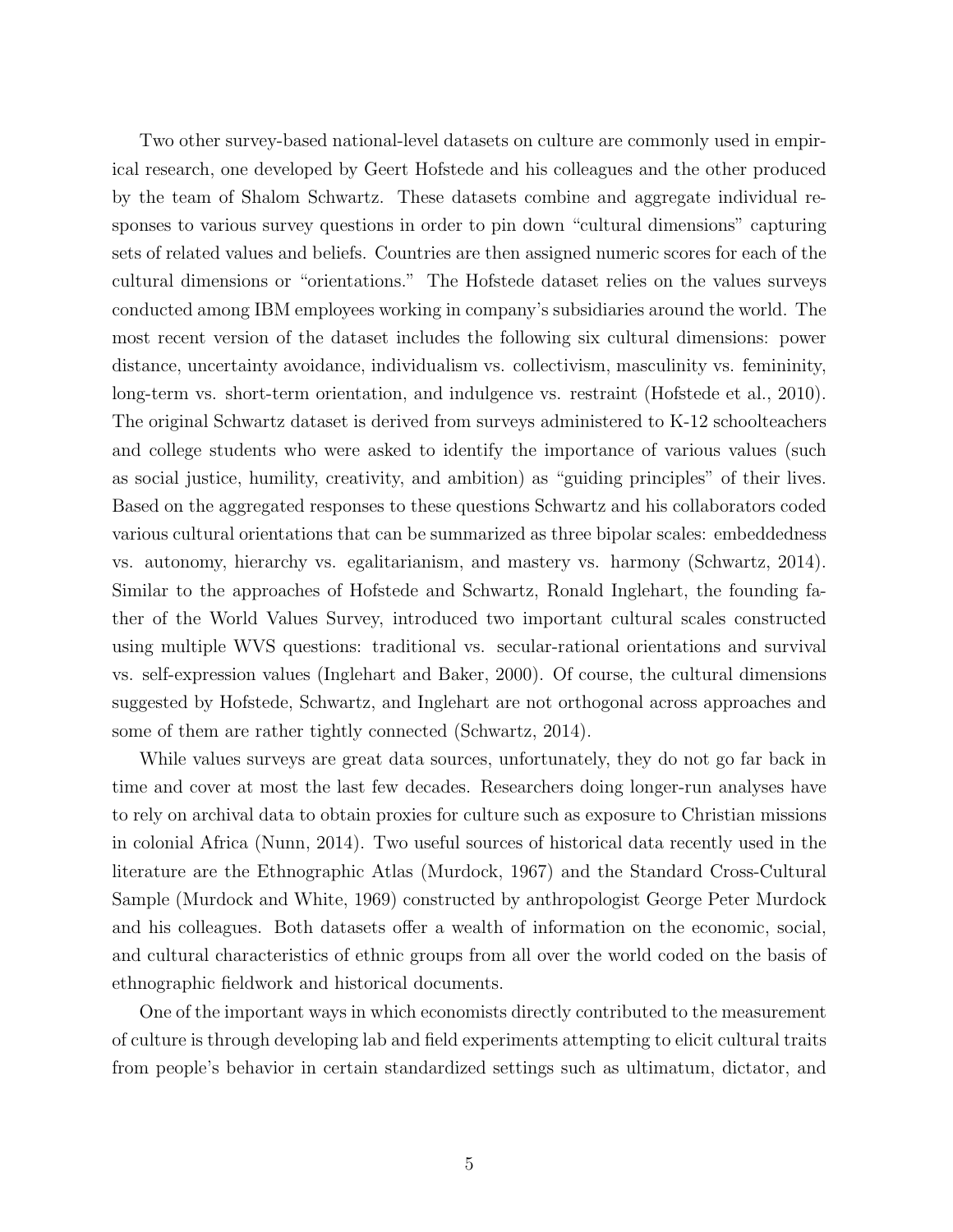public goods games. Examples of traits that can to some extent be captured in experiments include trust and cooperation, prosocial behavior, egalitarian norms, and altruism.[10](#page-6-1)

## <span id="page-6-0"></span>3 Culture matters

Perhaps the main reason for the growing wave of research on culture in economics is the realization that culture does affect economic outcomes and vice versa. While this may be self-evident from anecdotes and ethnographic case studies, whether culture, to quote David Landes (2000), "makes almost all the difference" is ultimately an empirical question.

### 3.1 In search of instruments for culture

Naturally extending the literature on cross-country income differences, early empirical studies provided interesting motivating correlations between cultural characteristics and economic outcomes. For instance, in an influential paper, Knack and Keefer (1997) reported a positive correlation between GDP growth and "social capital," as captured by measures of trust and civic cooperation, in a sample of 29 countries.<sup>[11](#page-6-2)</sup> Alesina et al. (2001) found another intriguing correlation: the average strength of belief that luck determines income is positively associated with the ratio of social spending to GDP in a sizable cross-section of countries. While there are plausible theoretical channels underlying the correlations between culture and economic outcomes, these early approaches suffer from common problems of omitted variable bias and reverse causality, as cultural traits are not randomly assigned either across countries or within nations and regions.

In order to move towards causal identification, early research suggested using instrumental variables (IV) as sources of exogenous variation in culture. In an early paper, Barro and McCleary (2003) explore the relationship between economic growth, church attendance, and religious beliefs in a panel of countries. They instrument for cultural variables of interest using data on the presence of state religion, regulation of the religion market, composition of religious adherence, and an index of religious pluralism and find that economic growth is positively associated with beliefs in heaven and hell and negatively with church attendance. Guiso et al.  $(2006)$  use religion and ethnic origin as instruments

<span id="page-6-2"></span><span id="page-6-1"></span><sup>10</sup>See Henrich et al. (2004) and Alesina and Giuliano (2015) for applications.

 $11$ Zak and Knack (2001) extended the original analysis to a broader sample of 41 countries. They also offered a theory formalizing the relationship between trust, investment, inequality, and economic growth, and empirically explored the correlates of trust.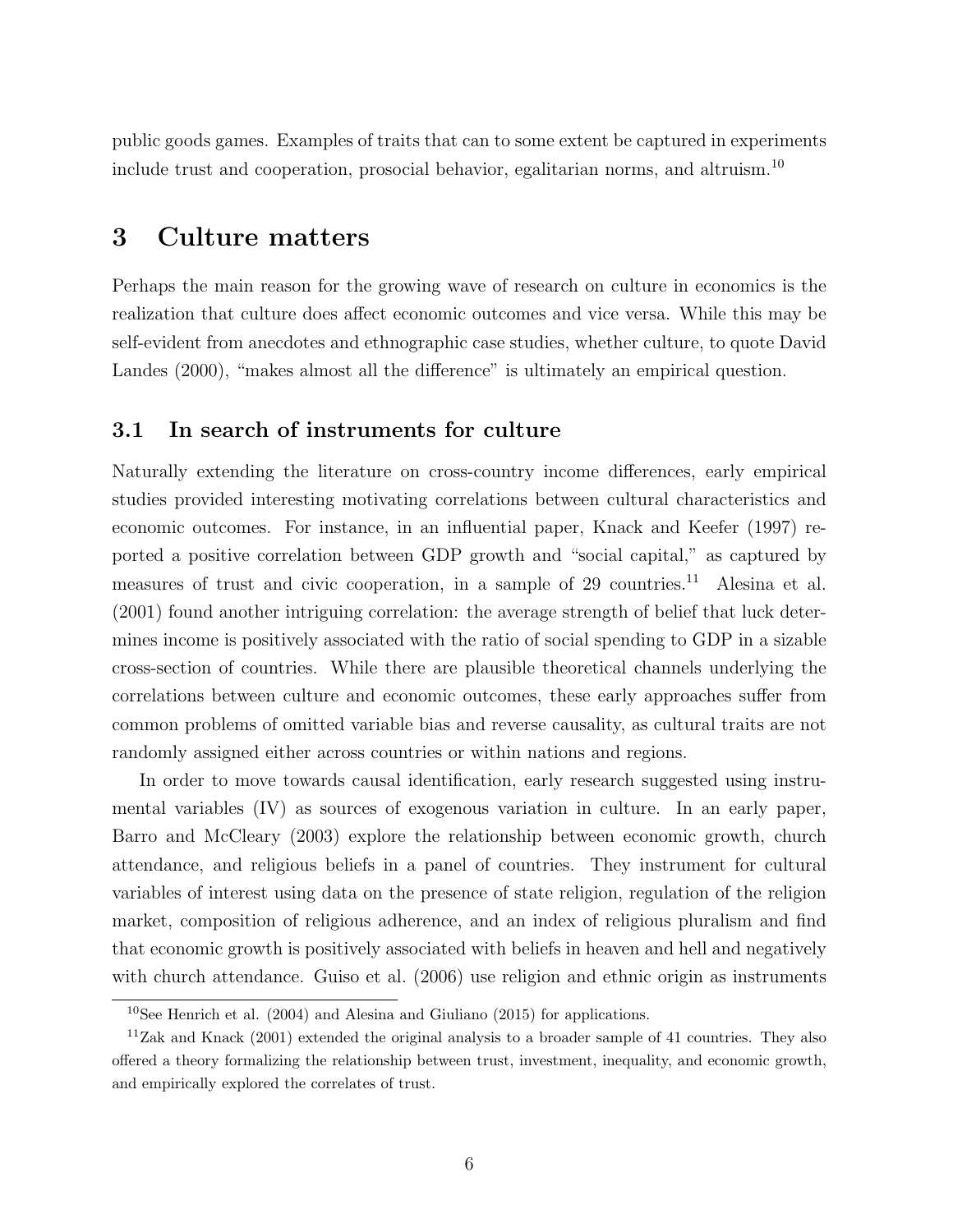for several survey-based measures of culture. Their estimates indicate that there is a statistically significant positive association between the following pairs of variables: trust and the probability of becoming an entrepreneur, importance of encouraging children to learn thrift and the ratio of national savings to GDP, supportive attitudes towards government's role in reducing income differences and the actual ratio of direct to indirect taxation in a cross-section of U.S. states.

While a step in the right direction, the early IV approaches were criticized on the grounds of instrument validity. For example, while it is plausible that religious and ethnic backgrounds shape people's values, it is hard to argue that they affect economic decisions and policy outcomes *only* via their impact on specific cultural traits such as trust. If there are channels other than trust connecting, say, religious affiliation and the decision to start a business, the exclusion restriction is violated rendering the IV estimates reported in Guiso et al. (2006) inconsistent. Hence, more recent empirical studies using this approach have been striving to come up with better instruments for culture. Licht et al. (2007) investigate the impact of culture on the quality of governance using Schwartz's dataset on cultural dimensions discussed earlier. They instrument for the embeddedness vs. autonomy dimension by using a specific characteristic of predominant spoken language, known as the pronoun drop property.<sup>[12](#page-7-0)</sup> They find that good governance (the rule of law, absence of corruption, and democratic accountability) is positively associated with cultural autonomy, which emphasizes individual independence in pursuing ideas and goals, and negatively associated with embeddedness, which instead stresses the importance of conformity and group solidarity. Tabellini (2008a) uses the same pronoun drop variable, along with an additional language characteristic, namely the number of second-person pronouns, to instrument for two indicators of "generalized morality," trust and respect, and establishes a positive correlation between those values and the quality of governance in a cross-section of countries.[13](#page-7-1)

Gorodnichenko and Roland (2011) run "horse races" between different measures of culture in order to find the most robust cross-country correlates of long-run economic growth. Specifically, they explore the cultural dimensions of Hofstede and Schwartz, as well

<span id="page-7-0"></span><sup>&</sup>lt;sup>12</sup>In a "pro-drop" language, certain pronouns may be omitted without making the meaning of a given sentence ambiguous or unclear. The original dataset on this property across country-language pairs and the idea of linking it to cultural dimensions were introduced in Kashima and Kashima (1998).

<span id="page-7-1"></span><sup>&</sup>lt;sup>13</sup>Tabellini (2010) also finds that trust and respect are positively associated with income per capita across European regions. He uses historical quality of political institutions and literacy rate at the end of 19th century as instruments for these cultural variables.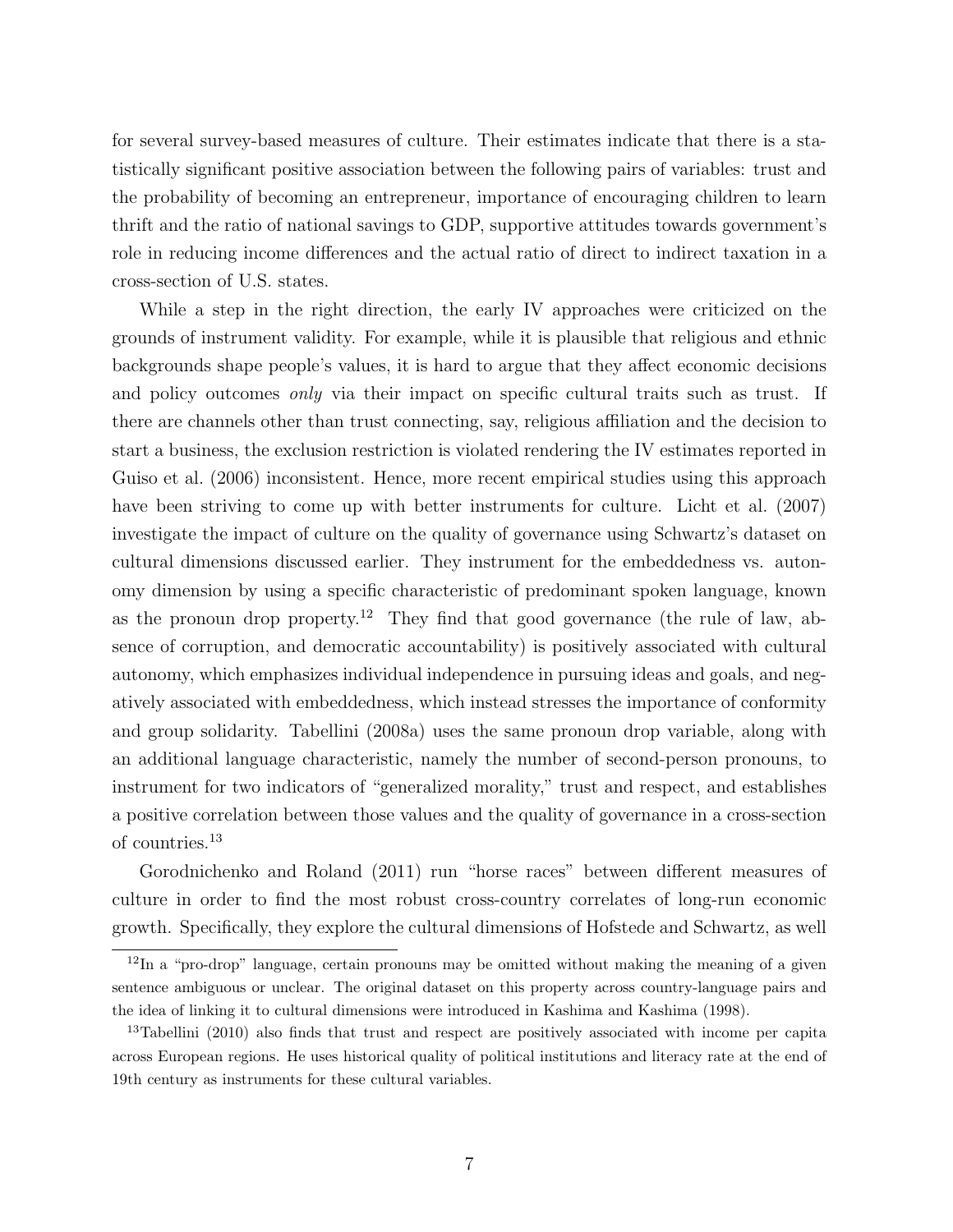as multiple WVS-based variables including trust, tolerance, attitudes towards markets, the importance of hard work and thrift, and equality. They show that Hofstede's individualism vs. collectivism indicator is the most robust correlate of economic growth, with coefficient estimate on individualism consistently significant and positive.<sup>[14](#page-8-0)</sup> In order to identify a causal effect of this cultural dimension on growth, Gorodnichenko and Roland (2016) offer IVs for individualism at the country level. Their baseline instrument is a measure of genetic distance (based on frequencies of blood types) between the population of a given country and the population of the United Kingdom, the second most individualistic country in their sample. They view genetic distance as a proxy for differences in parental transmission of culture which implies that this instrument is also plausibly correlated with cultural characteristics other than individualism. To mitigate this issue the authors use additional instruments, namely the prevalence of specific genes that have been linked directly to personality traits related to collectivist culture and the historical presence of pathogens. The IV estimates imply that individualism has a strong effect on long-run economic growth which may be attributed to social rewards associated with innovation in individualistic cultures.

A fruitful recent literature uses the IV approach to tackle Max Weber's famous hypothesis on the role of Protestantism in fostering economic development. Becker and Woessmann (2009) investigate the effects of Protestantism using the data from late-19th century Prussia. They employ distance from Luther's city of Wittenberg, from which Reformation spread to other parts of Europe, as an instrument for the prevalence of Protestantism in Prussian counties and establish that a larger share of Protestants in the population is associated with higher economic prosperity and better education. The authors argue that Protestantism promoted economic growth primarily by stimulating the acquisition of human capital required to read the Bible and teach the God's word, a channel different from Weber's original "work ethic" hypothesis.<sup>[15](#page-8-1)</sup> Bai and Kung  $(2015)$  explore the effects of Protestant missionary activity in China during 1840–1920. To capture exogenous vari-

<span id="page-8-0"></span><sup>&</sup>lt;sup>14</sup>The formal study of the role of individualist vs. collectivist cultural values in driving long-run development, specifically through their impact on institutional structure, goes back to the seminal contribution by Greif (1994).

<span id="page-8-1"></span><sup>&</sup>lt;sup>15</sup>The positive effect of Protestantism on education is also present in a sample of Prussian counties in 1816, that is, prior to industrialization, further highlighting the importance of the human capital channel (Becker and Woessmann, 2010). Cantoni (2015) tests the Weber hypothesis using panel data on population of German cities in 1300–1900. He finds that Protestant cities were not growing any differently than the Catholic ones in the post-Reformation period. As explained in his paper, this result does not really contradict those of Becker and Woessmann.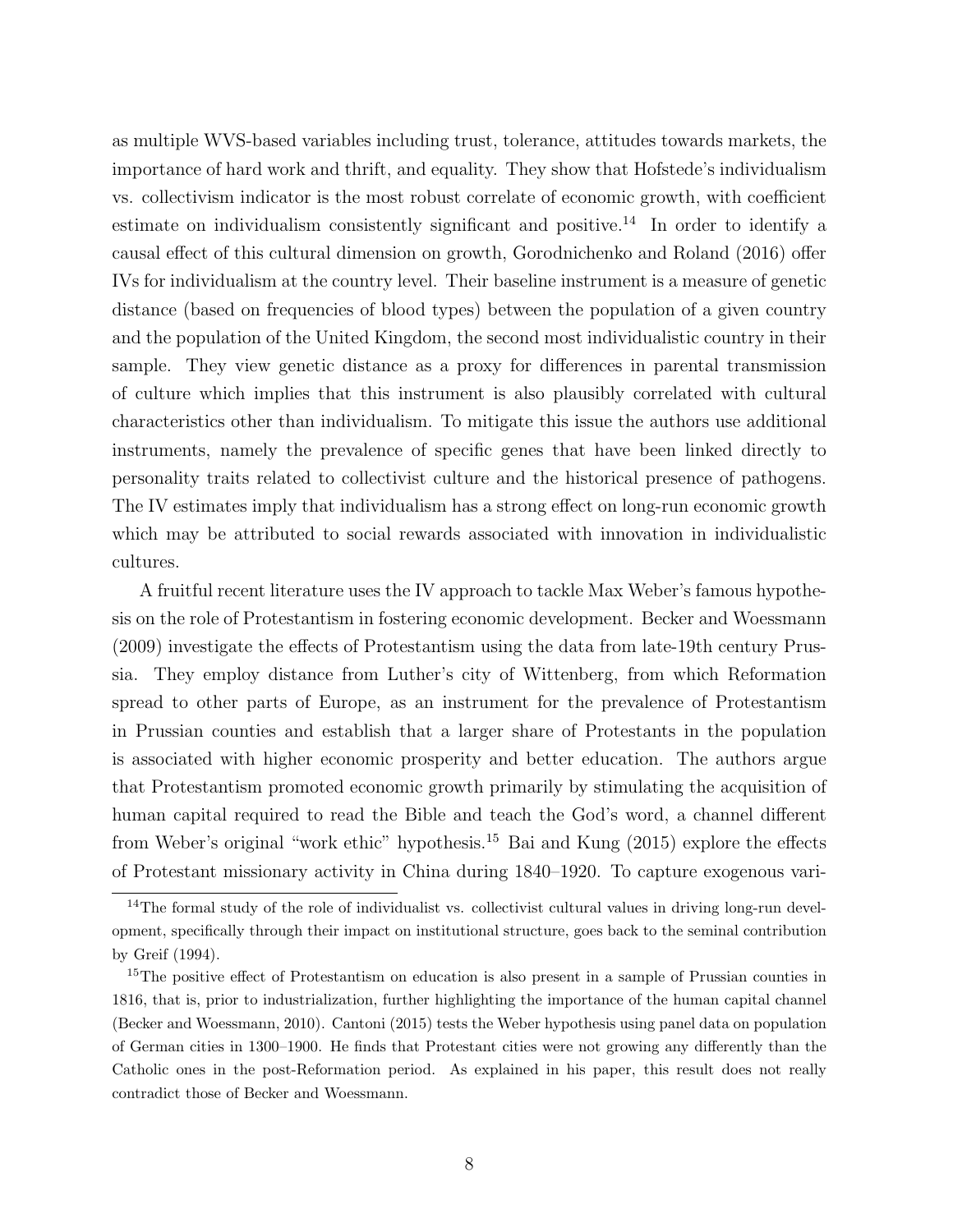ation in the diffusion of Protestantism in Chinese counties they construct an instrumental variable based on the retreat of missionaries in response to the Boxer Uprising involving a series of violent anti-Christian riots. They find that the diffusion of Protestantism, as measured by the share of communicants in the county population, fostered economic prosperity and argue that most of this effect can be attributed to the spread of knowledge associated with schools and hospitals founded by the missionaries.<sup>[16](#page-9-0)</sup> These two papers are also great examples of an important methodological shift in the empirical literature on culture to more disaggregated within-country analyses.

Overall, while the search for even better instruments continues, substantial progress has been made in improving the credibility of the IV approach in establishing the causal effects of culture.

#### <span id="page-9-3"></span>3.2 The culture of immigrants and their descendants

A different strand of literature exploits data on immigrants and their descendants to identify the effects of culture on economic outcomes and is known as the "epidemiological" approach to culture (Fernández, 2011).<sup>[17](#page-9-1)</sup> On the one hand, immigrants are likely to bring bits of their homeland's culture to the destination country and transmit it to their offspring. On the other hand, they share the economic and institutional environment with the rest of the population residing in the same geographic region. Conceptually this helps to tease out the effects of culture when comparing the economic outcomes of immigrants from different countries of origins or their descendants while keeping the region-of-residence characteristics fixed. In empirical studies, the "cultural baggage" of immigrants and their offspring is captured by measures of culture in their countries of ancestry.[18](#page-9-2)

<span id="page-9-0"></span><sup>16</sup>Nunn (2014) exploits historical data on the geographic locations of Catholic and Protestant missions in colonial Africa to test whether those had any positive long-term effects on education. He finds that, while both types of missions indeed mattered, the Protestant ones had a much larger long-term effect on the education of females relative to males. Valencia Caicedo (2014) finds a persistent positive impact of the historical presence of Jesuit missions on educational attainment in modern-day Argentina, Brazil, and Paraguay.

<span id="page-9-1"></span><sup>&</sup>lt;sup>17</sup>This label stems from epidemiological studies comparing health outcomes of immigrants to those of the natives in order to distinguish between genetic and environmental causes of diseases.

<span id="page-9-2"></span><sup>&</sup>lt;sup>18</sup>Evidence on the correlation between direct measures of values and attitudes of immigrants and those prevalent in their home countries is discussed in section [5.1.](#page-18-0) Note that the epidemiological approach can be also applied to within-country migrants, see Guiso et al. (2004) for a pioneering study on the effects of social capital on financial development using the data on "movers" within Italy.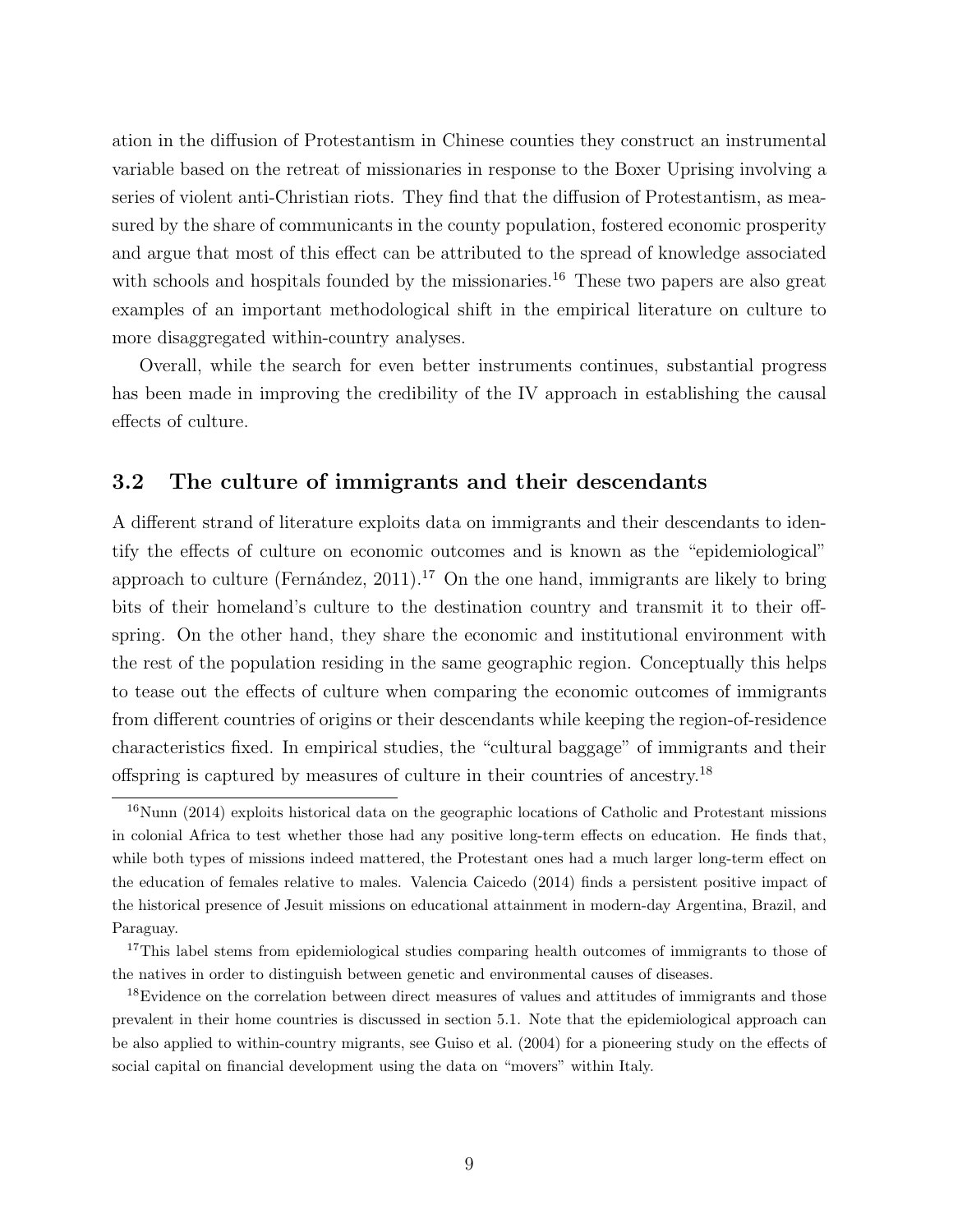The epidemiological approach has recently been used in a variety of applications to explore the role of culture in driving economic and social outcomes. For example, Fernández and Fogli (2009) examine the labor market and fertility decisions of the second-generation female immigrants in the United States using the indicators from their countries of ancestries to proxy for culture, namely the views about gender roles in society. They show that women whose parents arrived from countries with historically higher female labor force participation rates tend to work longer hours. Similarly, women with ancestry in countries characterized by higher total fertility rates have more children on average. Alesina and Giuliano (2010) study the relationship between family ties and a variety of economic decisions. In one of their exercises, they explore the behavior of second-generation immigrants in the United States and find that stronger family ties in the country of ancestry are associated with less geographic mobility of youth, higher likelihood of children living with their parents, lower labor force participation of women and young adults, and higher home production.<sup>[19](#page-10-0)</sup>

Despite the ingenuity of the epidemiological approach, it is important to understand its limitations in establishing the causal effects of culture related to sample selection problem, omitted variable bias, and the fact that immigrants from different countries may not face identical economic and institutional environments even while residing in the same country or province. In addition, by construction, the epidemiological approach is biased towards not finding a significant effect of culture. First, the coefficient estimate on the cultural proxy reflects only the effect of culture beyond its possible impact on other socio-demographic characteristics included as controls. Second, that proxy variable relies heavily on a single cultural transmission channel, namely from parents to children. Third, while studying the descendants of immigrants rather than the first-generation movers themselves has some obvious advantages, in such cases the influence of culture inherited from the country of ancestry is likely to be attenuated.[20](#page-10-1) These potential pitfalls and other aspects of the epidemiological approach are discussed in detail in a lucid overview by Fernández (2011).

Apart from the two popular methodologies described in this section, other strategies have been followed to identify the causal effects of culture on economic outcomes. Algan

<span id="page-10-0"></span><sup>&</sup>lt;sup>19</sup>The two studies discussed in this paragraph are great example of the growing economics literature on the interaction between culture and demographic outcomes. Bachrach (2014) contains a brief overview of the demography literature on the role of culture.

<span id="page-10-1"></span> $^{20}$ Most first-generation immigrants experience high costs of moving and adapting to life in a new country. These include language barrier and other elements of "culture shock," as well as disrupted connections to family members in home countries. Such problems are less severe for the descendants of the first movers.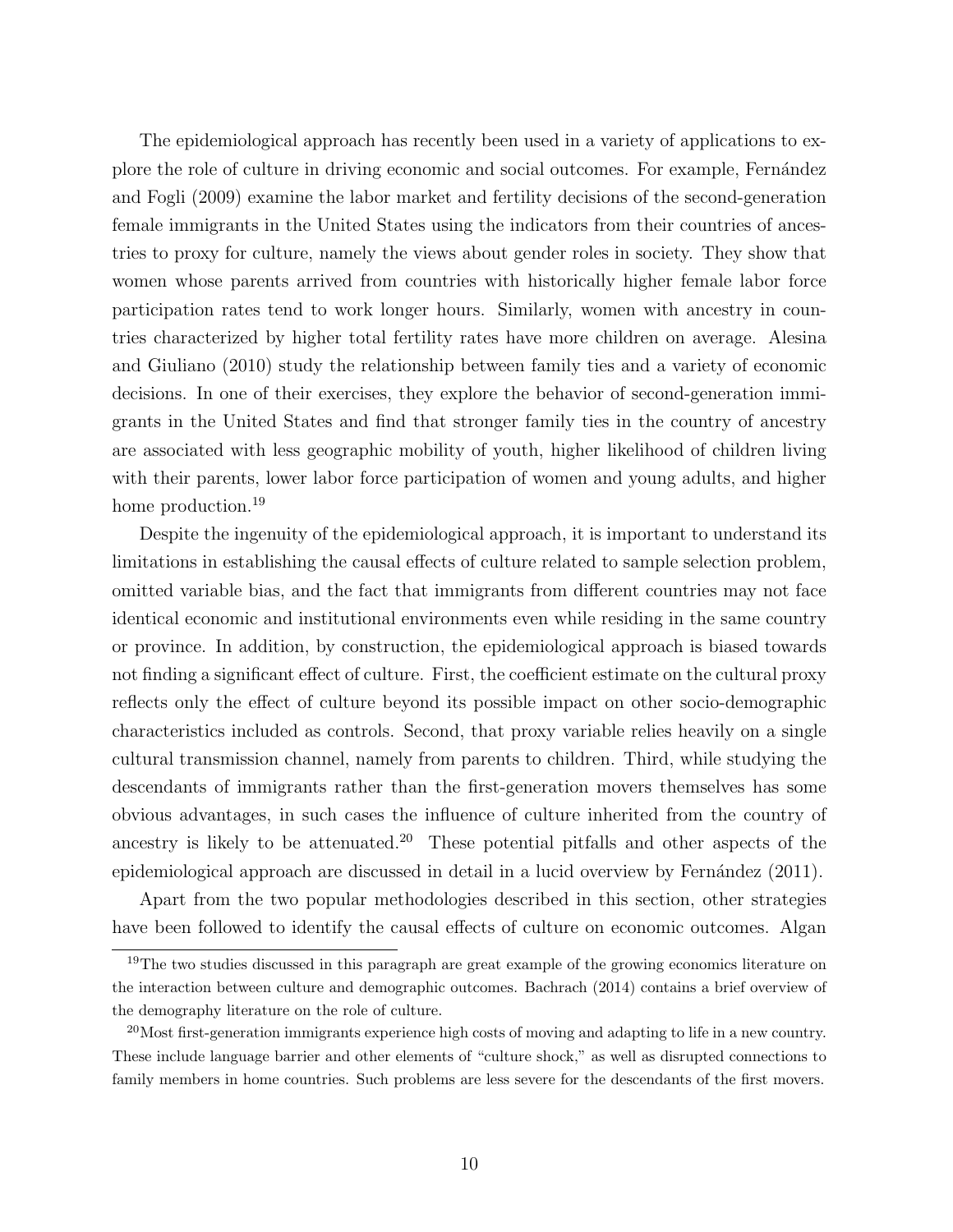and Cahuc (2010), in a study reminiscent of the epidemiological approach, creatively use the data on the descendants of immigrants in the U.S. to construct a time-varying measure of "inherited" trust and identify its impact on economic growth. Specifically, since the WVS only covers the most recent decades, they use GSS to measure trust among descendants of immigrants who arrived in the U.S. at different points in time and use these metrics to proxy for trust in their countries of origin in the past. They demonstrate that, in a sample of 24 countries, inherited trust changed over time between 1935 and 2000 and its increase was associated with economic growth during the same time period. Campante and Yanagizawa-Drott (2015) exploit exogenous cross-country variation in the length of the fasting period, due to rotating Islamic calendar, to explore the effects of the observance of Ramadan. They find that longer fasting has a negative effect on output growth in Muslim countries but increases subjective well-being among Muslims. In addition, a growing number of experimental approaches, whether in the lab or in the field, try to elicit the impact of cultural traits on behavior, along the lines of the contributions to Henrich et al. (2004).

Detecting the causal effects of culture remains one of the main challenges of the empirical work in the new cultural economics. Nevertheless, the use of novel data, better research design, and interdisciplinary collaboration in recent years have provided plenty of convincing evidence on the importance of culture in economic life.

## <span id="page-11-0"></span>4 The origins of culture

As follows from the previous section, the first-order issue in the empirical research on the effects of culture is that the latter is not exogenous but shaped by economic environment, institutions, geography, history, and other factors. Flipping the question, a growing research agenda in the new cultural economics investigates the origins of preferences, values, attitudes, beliefs, and norms rather than their consequences for economic development.

#### <span id="page-11-1"></span>4.1 The social benefits of culture and its deep roots

A long-standing tradition in anthropology has been to rationalize the existence and persistence of various aspects of culture, including customs and practices that may seem strange and counterproductive at the first glance. According to this approach, which is often referred to as "functionalism," culture is an environmental adaptation that fulfills specific functions and provides important social benefits for the community. For instance, in a classic contribution, Harris (1977) provides an intriguing narrative on how ecological con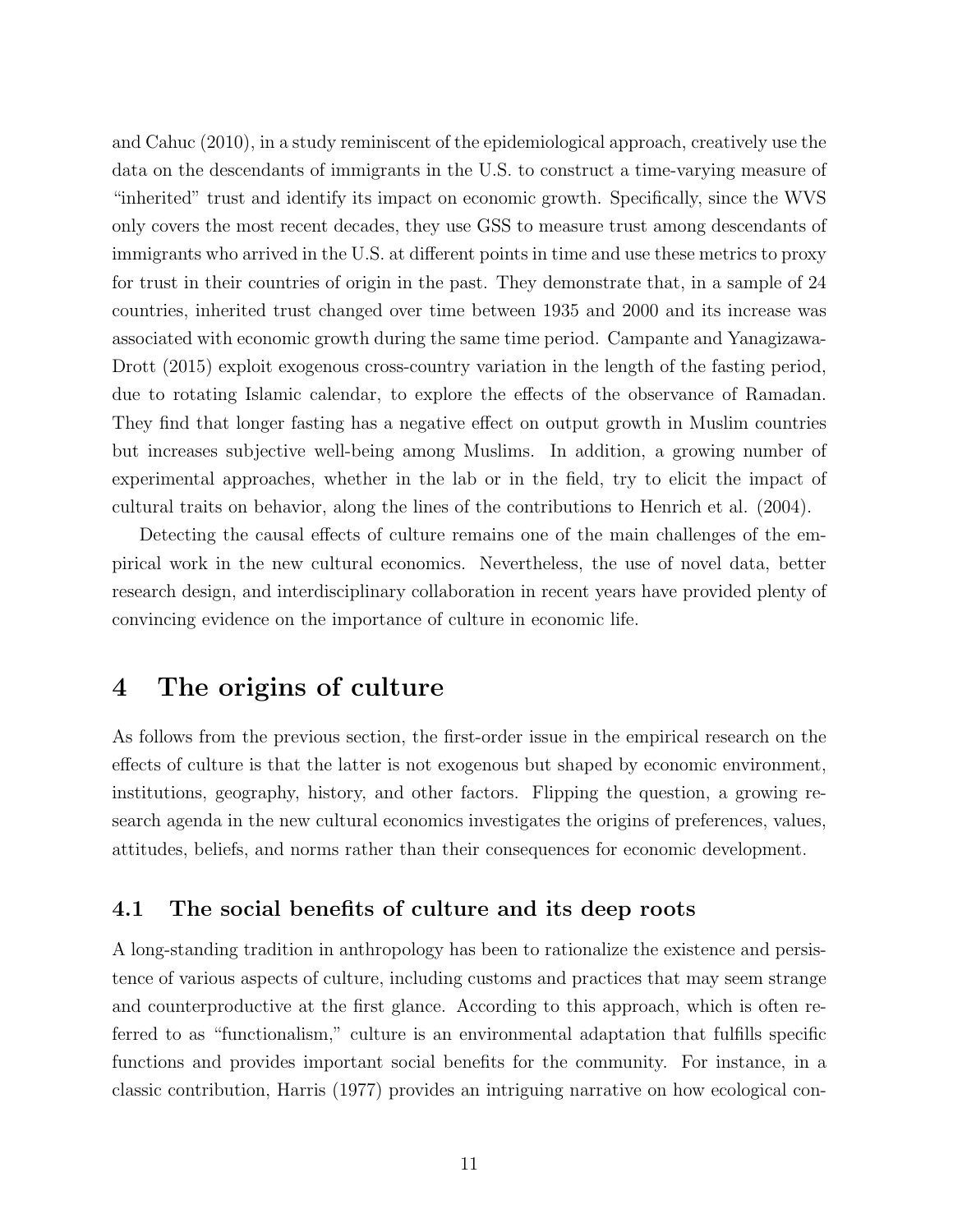straints may have shaped cultural practices around the world, from food taboos in the Middle East and India to cannibalism in the Aztec empire.

Not surprisingly, the power and logic of the functionalist approach is quite appealing to economists who naturally view most phenomena in life through the lens of cost-benefit analysis. A nice illustration of this method in the new cultural economics is the research program that Peter Leeson dubbed "the law and economics of superstition" which attempts to explain seemingly bizarre culture using standard economic models.<sup>[21](#page-12-0)</sup> Recently, rational explanations have been proposed for such phenomena as judicial ordeals (Leeson, 2012), vermin trials (Leeson, 2013), the use of oracles (Leeson, 2014), and the evil eye belief (Gershman, 2015). A recurring argument in this line of research is that traditional practices are socially useful because they fill in the gap left by the absence of modern government and institutions, such as those securing property rights. In a way culture, even coming in the forms of superstitions, acts as a substitute, perhaps imperfect, for high-quality institutions.[22](#page-12-1)

Taking functionalism to the extreme, one may say that the prevalent cultural practices are socially optimal, given the economic, ecological, institutional, and other constraints. According to this "efficient culture" view, "every durable social institution or practice is efficient, or it would not persist over time" (Stigler, 1992). In other words, the mere existence of certain long-standing practices, however bizarre for an outsider, is prima facie evidence that their social benefits exceed the costs.

A somewhat less radical version of the functionalist approach views culture as useful heuristics or rules of thumb for "guessing the right thing to do in a complex and variable environment" (Richerson and Boyd, 2005). The key idea is that, in the imperfectinformation world in which individual learning through experimentation is costly, simple rules approximating rational behavior may be adaptive and become encoded in culture in the form of beliefs, values, attitudes, and "gut feelings" (Gigerenzer,  $2008$ ).<sup>[23](#page-12-2)</sup> Even if they do not guarantee optimal response in any given situation, the burden of occasional

<span id="page-12-1"></span><span id="page-12-0"></span><sup>&</sup>lt;sup>21</sup>The seminal contribution to this literature is Posner  $(1980)$ .

 $^{22}$ Beyond superstitions, Carvalho (2013) offers a theory rationalizing the practice of veiling among Muslim women. He argues that veiling serves as a commitment device against violation of religious norms that enables women to take advantage of the existing economic opportunities while maintaining their reputation within community. Bidner and Eswaran (2015) propose an economic model of the origins of the caste system in India which, they argue, optimally exploits spousal complementarity in household production.

<span id="page-12-2"></span><sup>&</sup>lt;sup>23</sup>See Nunn (2012) for an excellent summary of this approach and its applications in economics.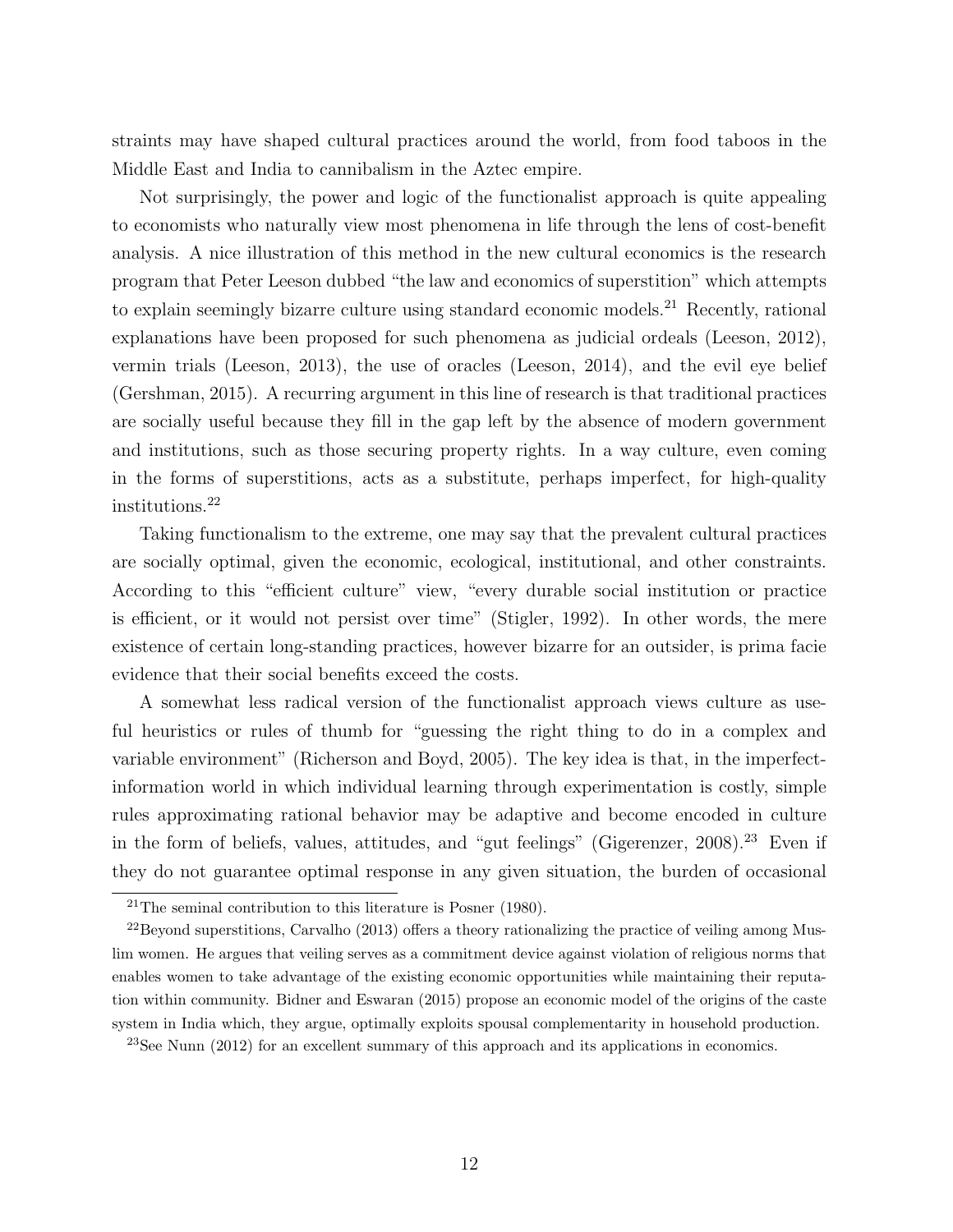mistakes is compensated by cutting the costs of finding a perfect solution.[24](#page-13-0) Similarly, Diamond (2012) argues that traditional societies often adopt behavioral rules that minimize risks in a dangerous environment. Although these rules may seem overly cautious, such "constructive paranoia" may be adaptive since it helps to avoid potentially grave consequences of risky behavior.

Pointing out the benefits of certain traits and behaviors in a given environment has been an effective strategy to motivate a number of empirical studies on the origins of culture. Nunn and Wantchekon (2011) combine contemporary data from the Afrobarometer surveys with historical ethnic-level data on slave exports to investigate the origins of mistrust in Africa. They find that representatives of ethnic groups that suffered most from the slave trade in the past are less trusting today. Furthermore, most of this effect can be attributed to the long-term persistence of the cultural norm of mistrust that presumably was beneficial to ethnic groups historically exposed to the danger of slave raids.<sup>[25](#page-13-1)</sup> Alesina et al. (2013) trace the origins of gender roles back to the historical use of plough in agriculture. Conceptually, since men have a natural comparative advantage in using the heavy plough, this innovation contributed to gender-based division of labor, with men working in the field and women doing housework. The hypothesis is that such gender roles were encoded in culture reflecting and reinforcing the existing pattern of specialization. Combining contemporary surveys with historical data from the Ethnographic Atlas the authors show that the reliance on plough-based agriculture in the past is associated with higher prevalence of attitudes favoring gender inequality, lower female labor force participation, and relatively poor representation of women in business and politics in present times.<sup>[26](#page-13-2)</sup>

<span id="page-13-0"></span><sup>&</sup>lt;sup>24</sup>Boyd and Richerson (1985) provide formal evolutionary models showing that imitation and other forms of social learning can be adaptive as they allow to acquire useful knowledge without incurring the individual costs of discovery and testing. See also the critique of their framework by Rogers (1988) which motivated revisions of the original theory (Boyd and Richerson, 1995; Enquist et al., 2007).

<span id="page-13-1"></span> $^{25}$ In a related study, Dalton and Leung (2014) show that historical exposure to transatlantic slave trade is associated with higher contemporary polygamy rates at the ethnic-group level in Africa. The argument is that slave trade led to a skewed sex ratio thus creating a demographic environment conducive to the acceptance and spread of the practice of polygamy which persisted over time. Fenske (2015) explores other correlates of polygamy in Africa and discusses recent economics literature on the subject.

<span id="page-13-2"></span> $^{26}$ To establish causality, both Nunn and Wantchekon (2011) and Alesina et al. (2013) employ instrumental variables strategies. In the first paper, distance to the coastline is used as an instrument for the volume of slave exports. In the second paper, the authors instrument for historical plough use in agriculture using the suitability of land for growing crops that especially benefit from the adoption of the plough.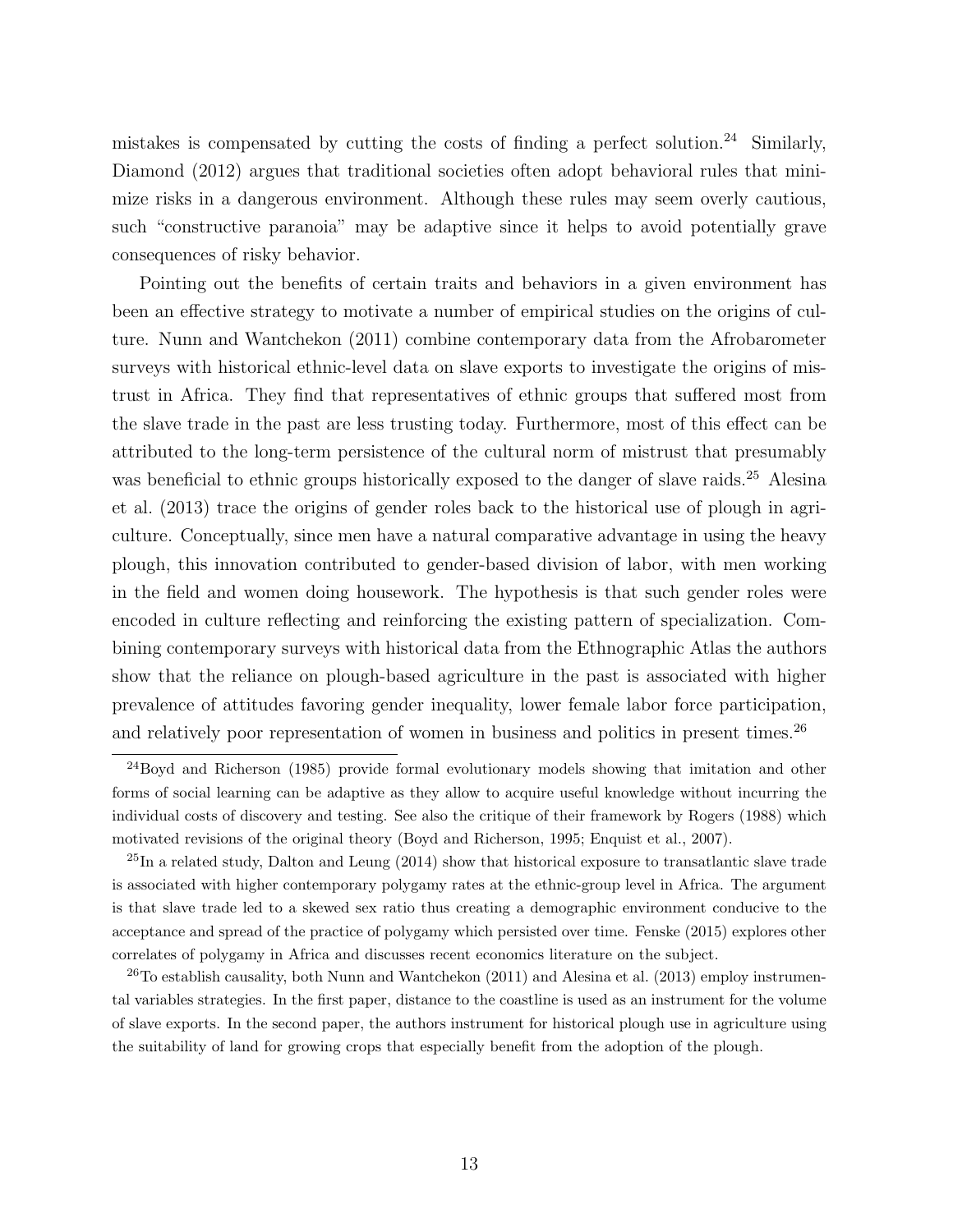A number of empirical studies link contemporary cultural characteristics to geography and climate. Durante (2010) argues that the norms of trust developed in preindustrial times to facilitate collective action and mutual insurance mechanisms that helped subsistence farmers cope with climatic risk. He combines data on historical weather patterns with multiple rounds of the ESS to show that the population of European regions characterized by higher levels of climatic volatility is more trusting today. Michalopoulos et al. (2012) theorize that Islamic norms were instrumental in promoting trade and resolving conflict driven by social inequality. Consistent with the theory, the authors find that current Muslim adherence within and across countries is positively related to the proximity of historical trade routes and inequality of geographical endowments as measured by the suitability of land for agriculture. Galor and  $\tilde{O}$ zak (2016) exploit exogenous variation in agro-climatic characteristics to establish a significant positive effect of higher potential crop yields in the preindustrial era on various contemporary measures of long-term orientation. This result is in line with the theory proposed by the authors according to which high return on agricultural investment increased the representation of patient individuals in the population during the Malthusian era.

Another line of empirical research on the deep roots of culture emphasizes the role of institutions in fostering certain cultural traits. Guiso et al. (2016) revisit the hypothesis of Putnam et al. (1993) who argue that the experience of self-government in medieval Italian cities promoted the formation of "civic capital" which persisted until modern times. They find that the historical free city-state experience is indeed associated with higher levels of civic capital today as captured by the number of non-profit organizations per capita, blood and organ donations, and the incidence of students' cheating on national exams. The authors conjecture that this association is mediated by the development of persistent self-efficacy beliefs, that is, confidence in one's ability to effectively complete tasks and reach stated goals. Becker et al. (2016) use the LiTS dataset to explore the consequences of historical affiliation with the Habsburg Empire on contemporary trust attitudes. They exploit the fact that the border of the Empire cut through the territory of five present-day countries of Eastern Europe producing within-modern-country variation in exposure to historical institutions. It turns out that, although the border has long been erased, communities that once were part of the Empire's territory currently display higher trust in courts and police and lower incidence of corruption among public officials. The authors hypothesize that high-quality governance and well-functioning formal institutions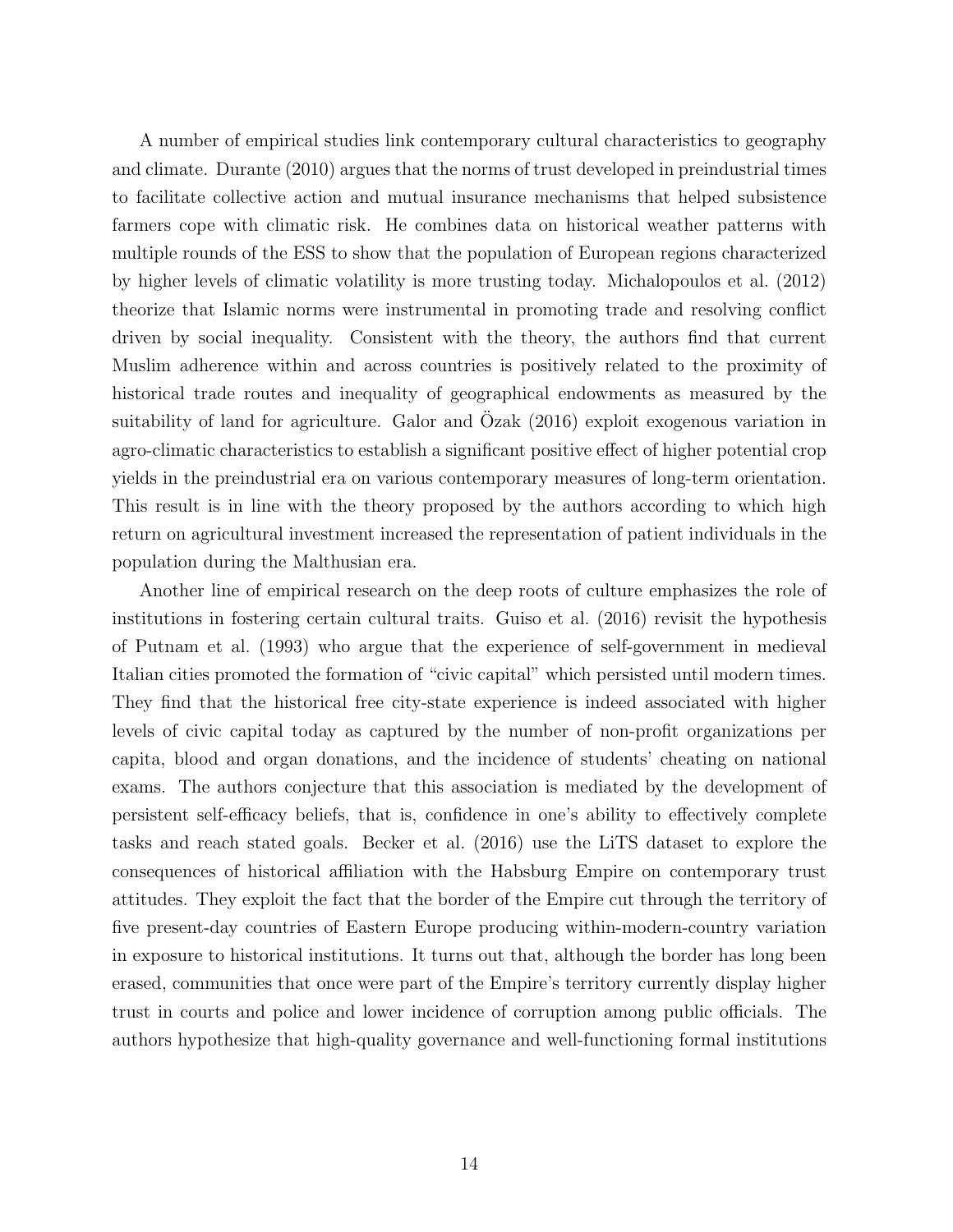in the times of the Habsburg Empire created good culture which persisted over time.[27](#page-15-0) Beyond Europe, Lowes et al. (2015) examine the long-term impact of state centralization on cultural norms in Central Africa. They exploit the unique case of the precolonial Kuba Kingdom which had many features of a modern state, including a sophisticated legal system, professional bureaucracy, and police force, as well as established historical boundaries defined by the structure of the river system in the area. The study conducts field experiments with individuals residing within the historical frontier of the Kuba Kingdom and those just outside that frontier and finds that the former are less likely to follow rules and more likely to steal. This curious result implies that formal institutions are in fact capable of eroding the norms of rule-following.

#### <span id="page-15-1"></span>4.2 The social costs of culture

Most research on the origins of culture focuses on its social benefits. However, along with such benefits culture may also carry substantial costs.

In anthropology, one of the few challengers of the functionalist approach to culture is Robert Edgerton who argued that the prevalent view of culture as adaptive is inconsistent with many striking examples (Edgerton, 1992). He criticized the fierce defenders of functionalism and cultural relativism for painting an idealistic picture of life in traditional societies and rationalizing such practices as cannibalism, infanticide, female genital mutilation, and ceremonial rape instead of focusing on their obvious negative sides. From Edgerton's perspective, while most persistent cultural phenomena do play a useful role in society and represent environmental adaptations, some of them may be or become harmful and inefficient. He illustrates the huge potential cost of culture using numerous examples such as the Xhosa cattle-killing movement. In 1856–1857, based on a prophecy of a 15 year-old girl, the Xhosa slaughtered an estimated 400,000 cattle, the main source of their livelihood, destroyed corn supplies, and refused to plant new crops expecting the arrival of the spirits of ancestors and purification of all evil. Instead, famine arrived and thousands of Xhosa died of starvation.

<span id="page-15-0"></span> $^{27}$ In a related paper, Grosjean (2011) studies the long-term effects of the exposure to Ottoman, Habsburg, Russian, and Prussian empires across 21 modern countries of central, eastern, and southeastern Europe. Using the data from LiTS she estimates a "cultural gravity model" exploring similarities in responses to the generalized trust question and finds that being part of the same historic empire reduces contemporary cultural distance in terms of social trust.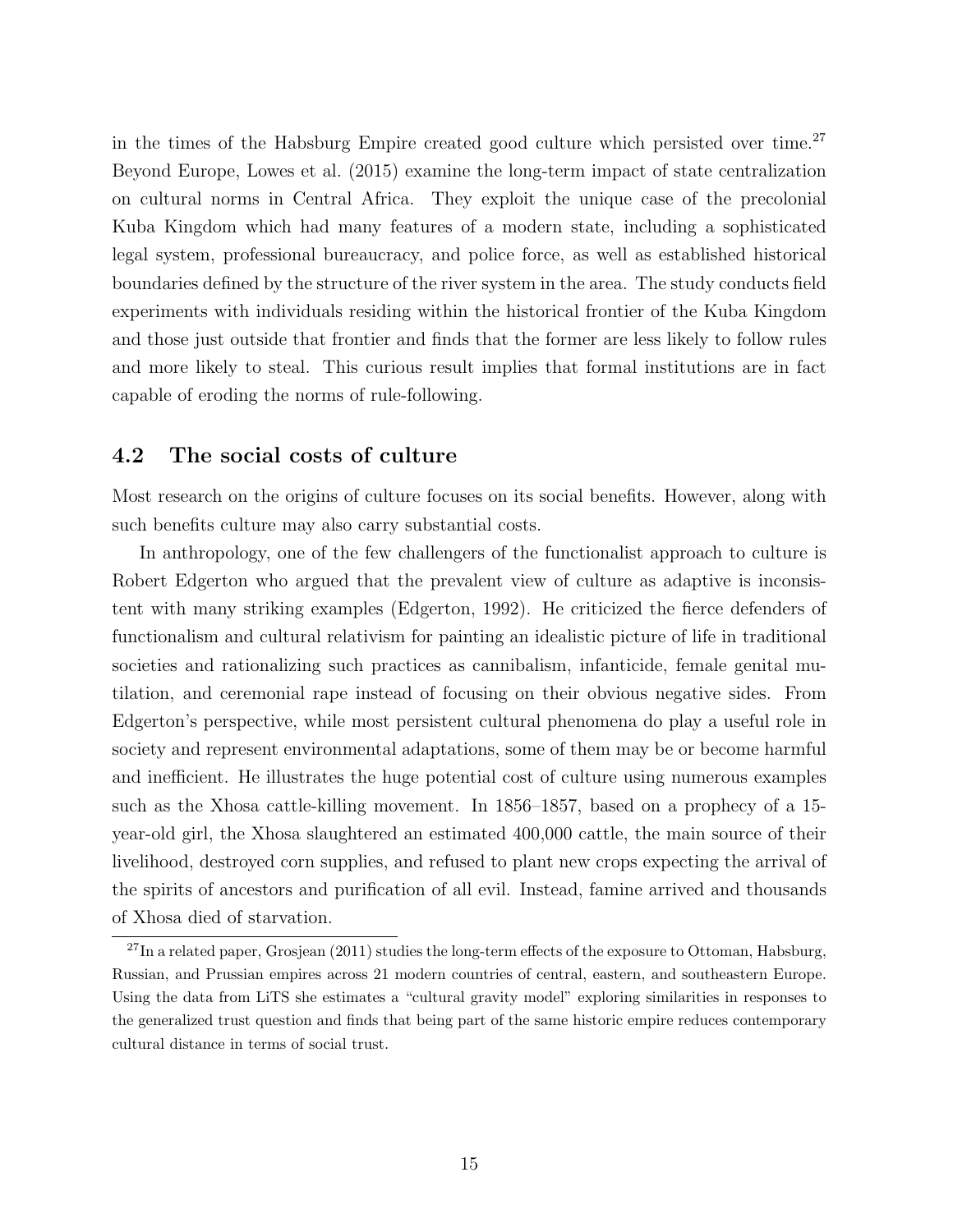Researchers studying cultural evolution have long admitted the possibility of existence and accumulation of maladaptive traits. Richerson and Boyd (2005) argue that the acquisition of maladapative traits is in fact a natural by-product of social learning. Cavalli-Sforza and Feldman (1981) show that such traits can persist for a long time under the pressure of cultural transmission. As an example of a very costly persistent practice they discuss the intriguing case of the kuru virus. The deadly disease spread among the Fore people of New Guinea as a result of their tradition of eating the bodies of dead relatives and killed scores of the tribe members until the cause of illness was identified in 1950s and the cultural practice was discontinued.

More recently, interdisciplinary research at the intersection of anthropology, evolutionary biology, and economics developed a number of formal models of cultural evolution contributing to the debate on the benefits and costs of cultural norms. One of the key results in this literature is that the process of cultural evolution in the presence of norm-sustaining mechanisms like reputation and costly punishment may yield multiple stable equilibria characterized by alternative bundles of social norms (Chudek and Henrich, 2011). This creates fertile ground for the competition between societies with different cultures the relative "fitness" of which is ultimately determined in the process of intergroup competition, or cultural group selection. In sum, the presence and persistence of costly culture is not unnatural. While the cases of the kuru virus among the Fore and the Xhosa self-genocide represent extreme examples, they are nonetheless important illustrations of just how costly traditional practices and belief systems may be.

Development economists paid some attention to the costs of traditional culture in terms of inhibiting growth. For instance, Platteau (2014) argues that traditional redistributive norms act as a brake on capital accumulation, prevent social mobility, and hamper the incentives to do business in communities of Sub-Saharan Africa. Similarly, Hoff and Sen (2006) show that, while kin-based sharing norms are an important mutual insurance mechanism in a subsistence economy, they can become dysfunctional in the process of economic development and modernization.[28](#page-16-0) Traditional beliefs in various forms of supernatural punishment for violation of social norms can also have discouraging effects. There is, for instance, abundant anecdotal evidence on the inhibiting effect of the evil eye and witchcraft beliefs on the incentives for economic self-advancement (Gershman, 2015; Platteau, 2009).

<span id="page-16-0"></span><sup>&</sup>lt;sup>28</sup>See Baland et al. (2016) for an empirical investigation of the side-effects of kin-based transfers on the labor market, education, and fertility decisions among extended family members in Western Cameroon.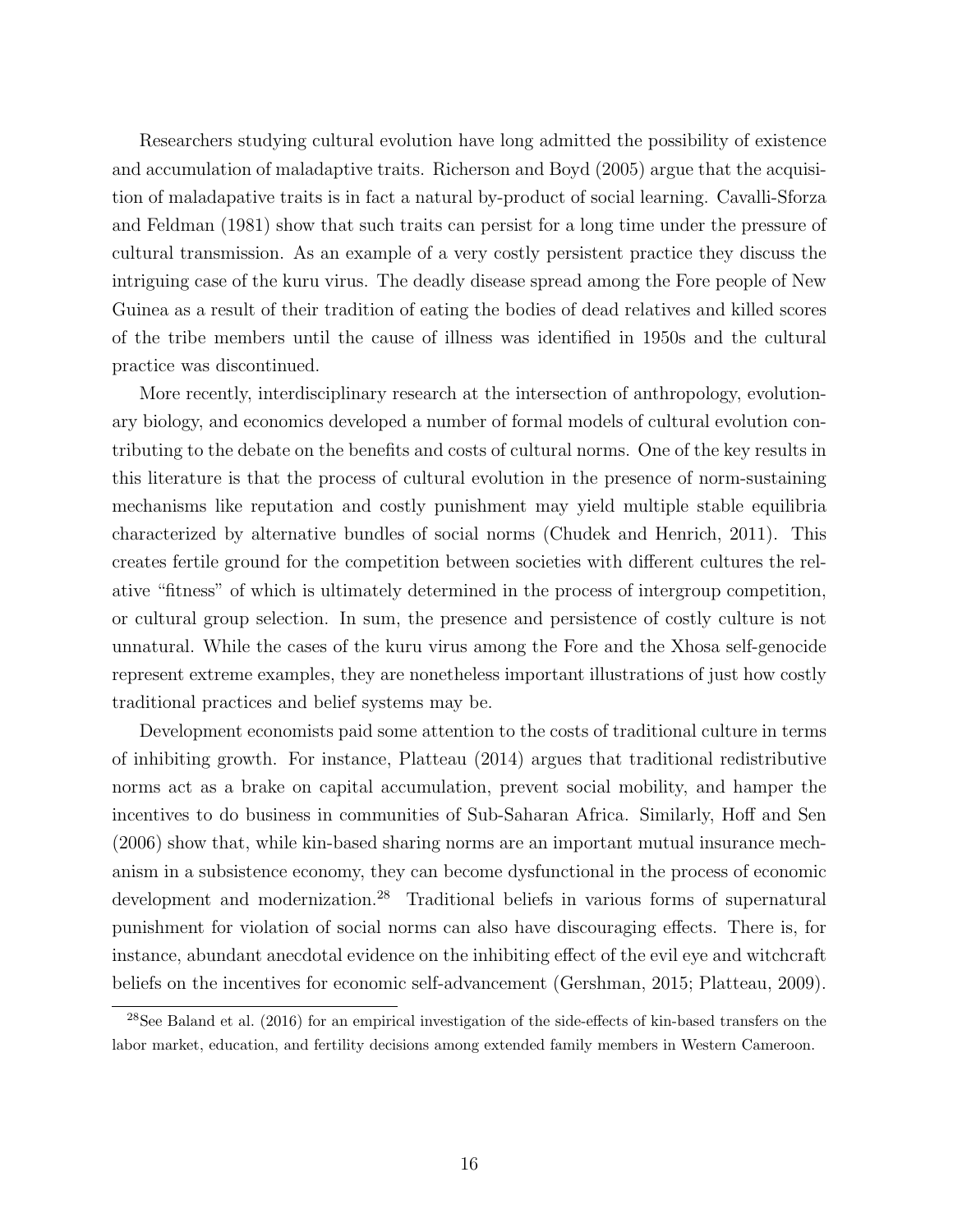The study by Gershman (2016) goes beyond anecdotal evidence to systematically explore one of the potential side-effects of witchcraft beliefs, namely the erosion of social capital. Conceptually, witchcraft beliefs, defined as ability to use supernatural techniques to harm others or acquire wealth, may have a direct negative effect on trust and cooperation by generating two types of fear: the fear of interacting with witches who are perceived by believers as inherently dangerous and untrustworthy and the fear of witchcraft accusations resulting in potentially severe sanctions on part of other community members. The results of the empirical analysis, based on recent surveys conducted by the Pew Forum on Religion and Public life in 19 countries of Sub-Saharan Africa, are consistent with this hypothesis and available ethnographic evidence. In a large sample of subnational administrative units, there is a robust negative association between the prevalence of self-reported beliefs in witchcraft and various measures of trust, even after accounting for country fixed effects and a variety of potentially confounding factors. Furthermore, people who claim to believe in witchcraft or reside in regions where such beliefs are widespread are less likely to engage in charitable giving and participate in religious group activities, suggesting that witchcraft beliefs are systematically associated with antisocial culture.<sup>[29](#page-17-0)</sup> This finding complements and contrasts the well-known argument regarding the positive impact of religions with moralizing high gods on cooperation and prosocial norms (Norenzayan and Shariff, 2008). The presence of such competing "cultural bundles" of mutually reinforcing beliefs and norms, prosocial or antisocial, is consistent with the multiple equilibria narrative of the literature on cultural evolution discussed above.

In principle, the presence of costs related to certain practices, beliefs, and values does not contradict the efficient culture view as long as it is likely that those costs are still outweighed by the generated social benefits. However, this view appears less credible when the costs are much more obvious than the benefits and when the environment that plausibly contributed to the emergence or adoption of certain cultural traits becomes irrelevant. If witchcraft beliefs erode trust and cooperation, impede innovation, contribute to a paranoid worldview, and lead to killings of innocent people, why are they still so prevalent in Sub-Saharan Africa? If mistrust was a useful norm in the times of African slave trade, why has it persisted until today given that trust and cooperation are so crucial for the functioning of society? The following section turns to these challenging questions of cultural persistence and change.

<span id="page-17-0"></span><sup>29</sup>In a related exercise, Gershman (2016) follows the epidemiological approach to investigate the persistence of antisocial culture associated with witchcraft beliefs. He shows that those second-generation immigrants in Europe whose parents were born in countries with higher prevalence of witchcraft beliefs are generally less trusting.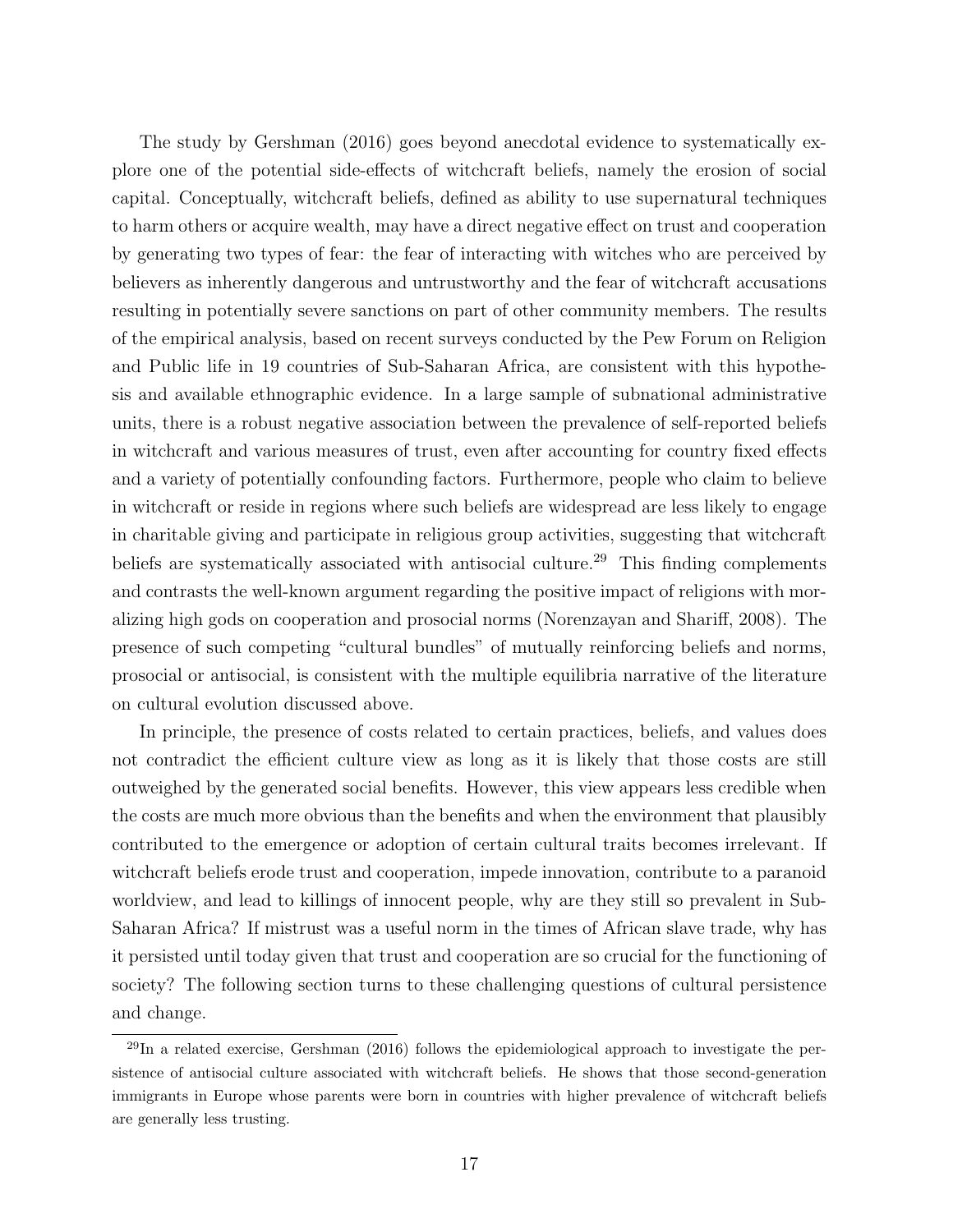## <span id="page-18-2"></span>5 Cultural transmission, persistence, and change

Although this is often taken for granted, there is no a priori reason to assume that culture is persistent or slow-moving. For instance, looking at the United States, it is hard to ignore a massive shift in attitudes towards female labor force participation or same-sex marriage over a relatively short time span. Similarly, long-standing practices such as dueling in Europe or foot binding in China that existed for centuries disappeared relatively quickly.<sup>[30](#page-18-1)</sup> On the other hand, witchcraft beliefs are still highly widespread around the world and pork consumption is essentially absent in the Middle East. Beyond anecdotal evidence, empirical research provides mixed findings on the issue of cultural persistence.

#### <span id="page-18-0"></span>5.1 Evidence on cultural persistence and change

One of the first data-driven studies on cultural dynamics was conducted by Inglehart and Baker (2000). They employ multiple waves of the WVS to track the evolution of values across countries during 1981–1998 and test the so-called "modernization theory," according to which economic development is expected to cause cultural shifts. Interestingly, the authors find evidence of both persistence and change. On the one hand, consistent with modernization theory, they find that economic development is associated with the evolution of values from "traditional" to "secular-rational" manifested, for instance, in rising trust and tolerance. On the other hand, parts of deep-rooted cultural heritage, primarily captured by historically predominant religious and political ideology, appears to endure despite modernization. As a result, societies around the world still form relatively distinct cultural zones, or value systems.

The ambiguity of results in Inglehart and Baker (2000) has not been resolved in more recent studies. Some of them show that cultural change can happen pretty quickly. Alesina and Fuchs-Schündeln (2007) explore the convergence of attitudes among Germans in the aftermath of their country's reunification in 1990. First, they find that the support for an active role of state in the economy is much stronger among Germans from the East relative to those from the West, due in large part to the direct effects of living under socialism. Second, according to the authors' estimates, it will take one or two generations for the attitudes of former East and West Germans to converge, a rather brief time period.

<span id="page-18-1"></span><sup>&</sup>lt;sup>30</sup>Peyton Young calls this feature of norms which may persist for a long time and then drastically disappear the "punctuated equilibrium" effect, or tipping. See Young (2015) for a recent overview and applications of his approach to modeling the dynamics of social norms using evolutionary game theory.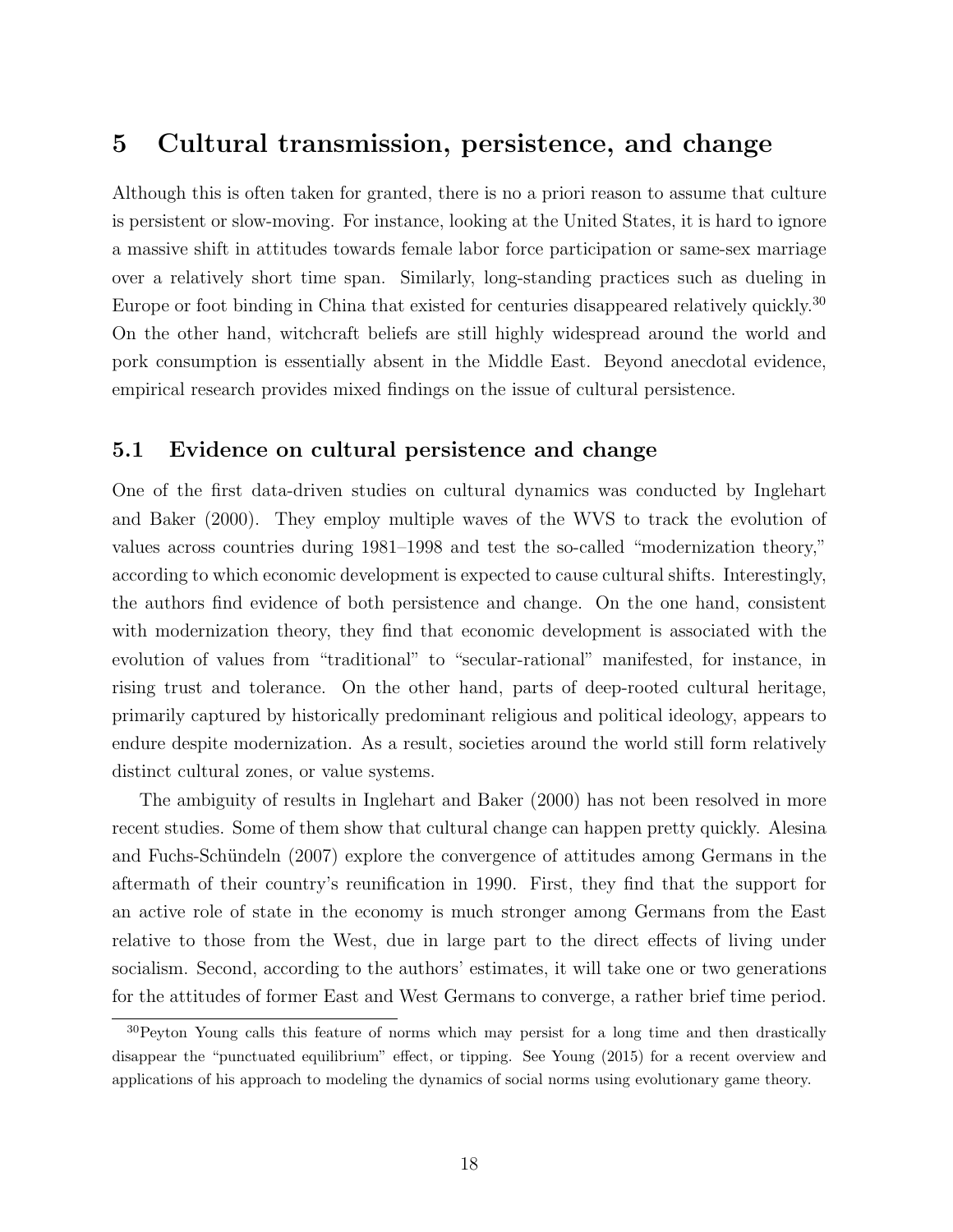Gruber and Hungerman (2008) explore the dynamics of religious participation following the repeal of the "blue laws" which prohibited retail activity on Sundays in some of the U.S. states. They show that the increased secular competition from "the mall" led to the decline of religiosity as captured by church attendance and donations. Fernández (2013) reports a remarkable change in attitudes towards female labor force participation in the U.S. during the 20th century. According to survey results that she cites, in 1945 only 20% of the population approved of a "married woman earning money in business or industry if she has a husband capable of supporting her," while in 1998 fewer than 20% disapproved. Similar sweeping cultural change took place with regard to acceptance of premarital sex. Fernández-Villaverde et al. (2014) report that, although only 16% of the female population in the U.S. had a permissive attitude towards premarital sex in 1948, this number jumped to 45\% by 1983.<sup>[31](#page-19-0)</sup>

On the other hand, a large number of empirical studies argue in favor of very long-term cultural persistence. In fact, most of the results surveyed in section [4.1](#page-11-1) are commonly viewed this way, as they find a strong connection between contemporaneous culture and historical or geographical characteristics. The standard interpretation is then that the relevant culture emerged in the past and persisted until present times. For instance, the argument in Nunn and Wantchekon (2011) is that mistrust emerged as a useful norm in the times of African slave trade and persisted through generations until today, long after the demise of slavery. Similarly, Alesina et al. (2013) argue that, although norms regarding gender roles can be traced back to the practice of plough-intensive agriculture in the past, they endured over time despite the diminished role of gender-based division of labor.

Interesting and more direct evidence of very long-term cultural persistence is offered by Voigtländer and Voth (2012) who examine the data on German localities to explore the durability of antisemitic attitudes. They show that pogroms in 1348–1350, that resulted from scapegoating the Jews for miseries of the plague, reliably predict 20th century violence against the Jews, votes for the Nazi party, and other indicators of antisemitism. This striking result implies persistence of culture over some 600 years. In a related paper, Grosfeld et al. (2013) estimate the long-term effects of Jewish presence in Eastern Europe exploiting the historical existence of the Pale of Settlement that defined the pattern of Jewish residency in the Russian Empire for more than a century until 1917. The authors

<span id="page-19-0"></span><sup>&</sup>lt;sup>31</sup>The notion that culture has a malleable component is also supported by the evidence that attitudes and beliefs can be affected by one-off important events such as participating in a Hajj (Clingingsmith et al., 2009) or exposure to relatively short-term shocks such as recessions happening during childhood (Giuliano and Spilimbergo, 2014) or periods of ethnic conflict (Rohner et al., 2013).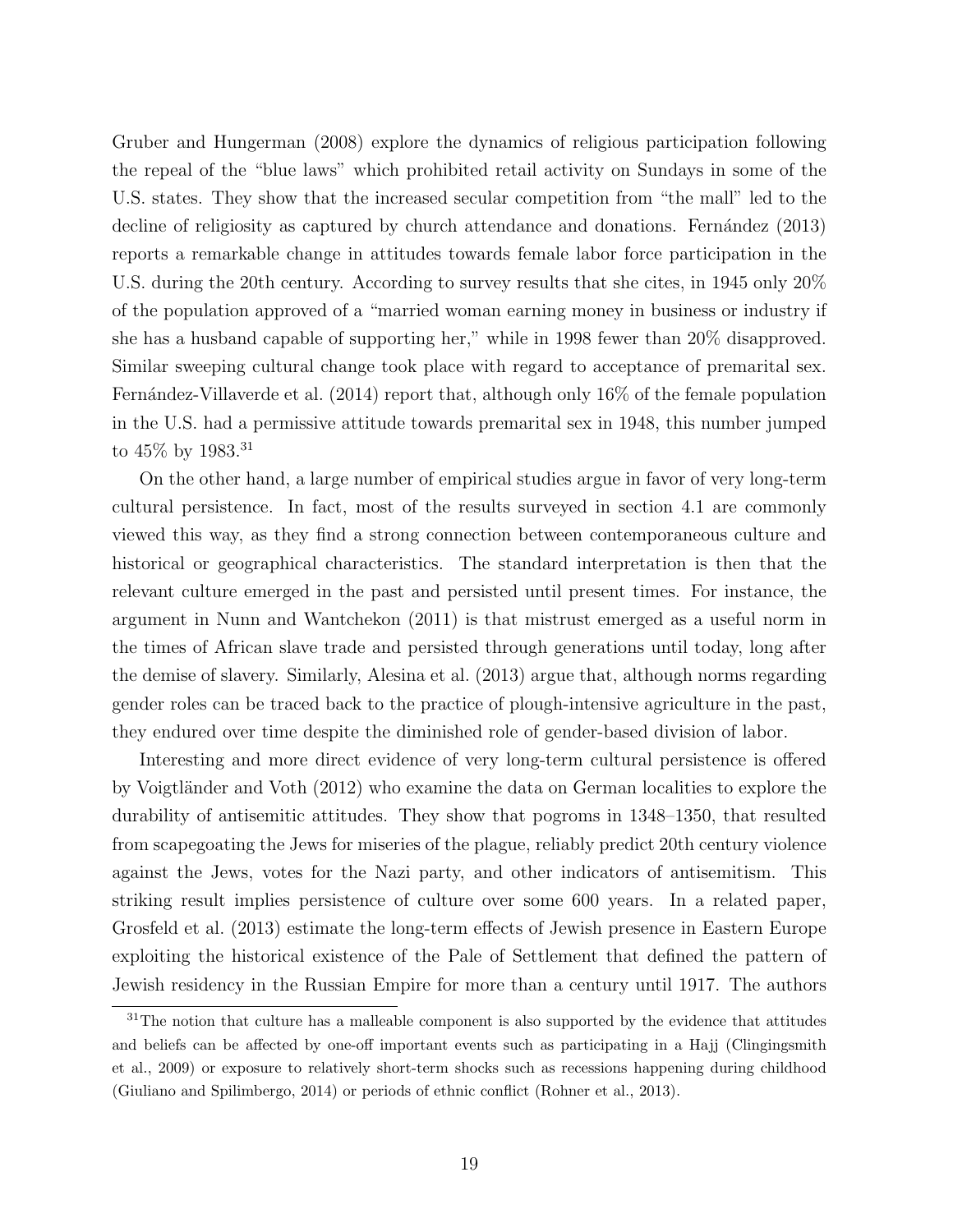follow a regression discontinuity approach using data from LiTS to compare contemporary values and attitudes of people living near the historical boundary of the Pale. Interestingly, they find that individuals currently residing within the historical boundary of that territory have less support for the market economy and more trust. Their interpretation is that antisemitism within the Pale generated antimarket culture and trust among non-Jewish population, traits that persisted over time.[32](#page-20-0)

Another way to explore cultural persistence and change is by using the data on immigrants. As explained in section [3.2,](#page-9-3) one of the premises of the epidemiological approach is that immigrants and their descendants to some extent carry the cultural baggage of their country of ancestry. At the same time, a new environment is likely to trigger a cultural change. Some findings imply that the culture of immigrants is indeed strongly correlated with that in their country of origin. For instance, Guiso et al. (2006) use the data from WVS and GSS to show that trust attitudes of immigrants in the United States are strongly positively correlated with those in their home countries.<sup>[33](#page-20-1)</sup> Ljunge  $(2014)$  uses the ESS data to study trust attitudes among second-generation immigrants in 29 European countries with ancestry all over the world. He finds evidence in favor of substantial persistence of trust, especially in relation to mother's country of birth. Luttmer and Singhal (2011) employ the ESS data to study the transmission of preferences for redistribution. They find strong empirical support for persistence: immigrants' preferences for redistribution reflect those in their countries of birth. Giavazzi et al. (2014) examine the persistence and evolution of values and attitudes of different generations of European immigrants in the United States. They find that the speed of convergence towards U.S. culture varies greatly by specific traits. Some of them, such as religious and family values, are very persistent, while others, like trust and preferences for redistribution, seem to adjust rather quickly. The authors' analysis also shows that persistence is less pronounced for descendants of immigrants beyond the first two generations.

Given the multi-faceted evidence on cultural persistence, a natural question arises regarding the factors contributing to the durability of culture or fostering its change. The next section explores the channels of cultural transmission and the mechanisms of persistence.

<span id="page-20-0"></span><sup>32</sup>In contrast, Jha (2013) argues that the history of inter-ethnic cooperation in medieval trading ports in South Asia generated a persistent legacy of ethnic and religious tolerance.

<span id="page-20-1"></span><sup>33</sup>Algan and Cahuc (2010) establish similar correlations in their study of inherited trusted reviewed in section [3.2.](#page-9-3) See also Tabellini (2008a).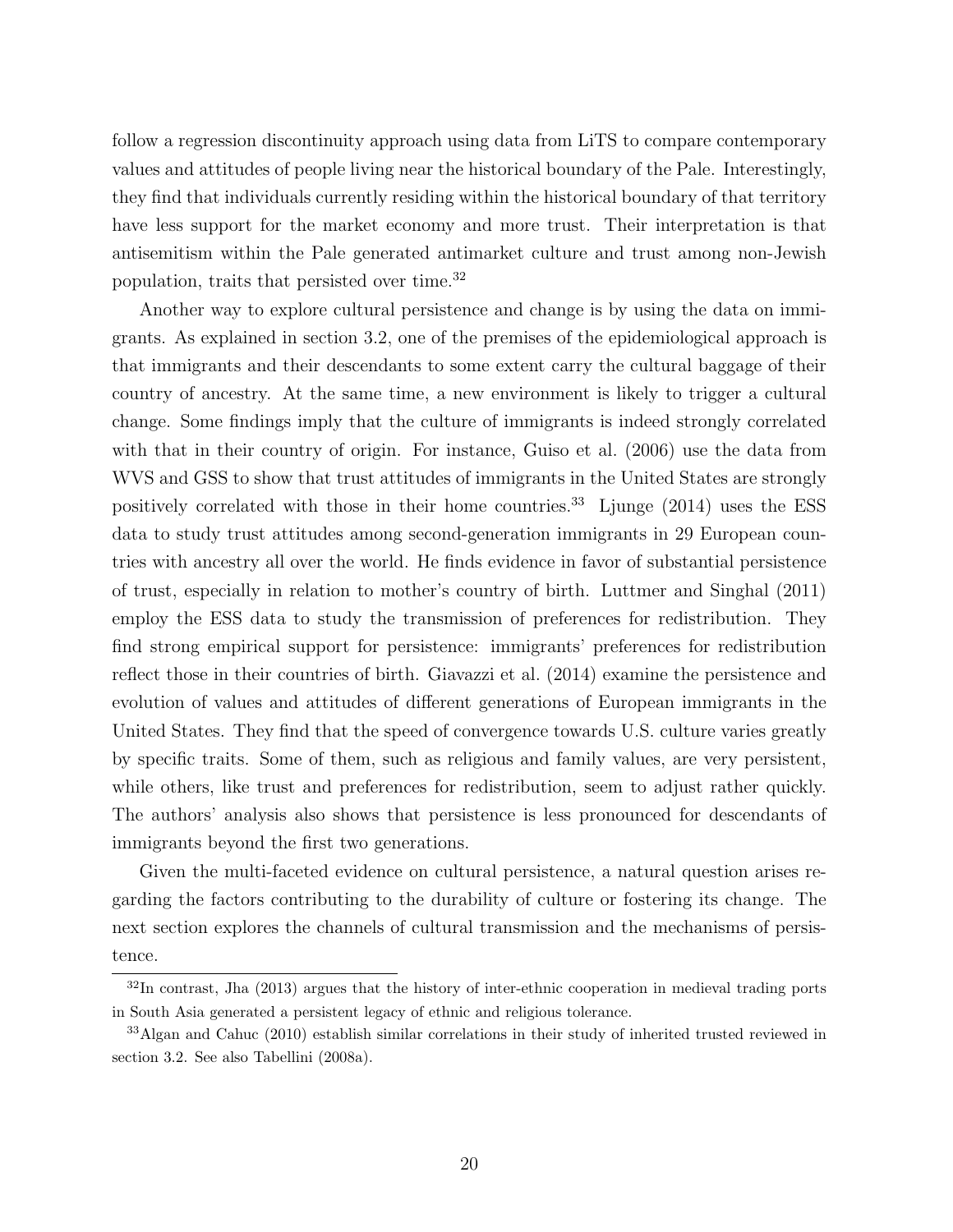#### 5.2 Cultural transmission and mechanisms of persistence

From the perspective of the efficient culture view, the shifts in values, attitudes, and norms are easy to understand: culture persists as long as its social benefits outweigh the costs and evolves following the changes in the underlying cost-benefit calculus. Some evidence is consistent with this reasoning. Grosjean (2014) finds that places of original settlement of Scottish and Irish immigrants in the United States are characterized by higher contemporary homicide rates in Southern states. Her interpretation is that those settlers brought with themselves the "culture of honor" that contributed to violence, but, being particularly useful in an environment with weak institutions, only persisted in the South. Over time, as the quality of institutions in the North and the South is converging, the benefits of the culture of honor and its salience are expected to dissipate. One of the results in Voigtländer and Voth (2012) is also consistent with the cost-benefit approach to cultural persistence. Specifically, they show that persistence of antisemitic attitudes is less pronounced in cities with higher levels of trade or immigration, in which the costs of xenophobic culture were quite substantial. On the other hand, the main result of the study suggests centuries of persistence of culture that does not yield any immediate economic benefits. This implies that revising the usefulness of culture may take an enormous amount of time representing a challenge for the efficient culture view.

In order to pin down some of the plausible mechanisms of persistence it is necessary to understand how culture is shaped and transmitted. Theoretical studies on cultural trans-mission in economics focus on the endogenous formation and evolution of preferences.<sup>[34](#page-21-0)</sup> The first way to model cultural transmission is the altruistic, or utilitarian approach, according to which parents maximize the well-being of their offspring by molding their preferences. This approach is used, for instance, by Doepke and Zilibotti (2008) who explore the interaction between the process of industrialization, formation of social classes, and the evolution of two elements of preferences, patience and work ethic. In their model, culture is akin to human capital that is partly inherited from parents but also accumulated due to parental costly investment in socialization. Cultural traits and occupational choices (characterized by the steepness of income profiles and the importance of labor effort) are

<span id="page-21-0"></span> $34$ Some research, such as Bénabou and Tirole (2006) and Guiso et al. (2008), models the transmission of beliefs rather than preferences. In Fernández (2013), women's beliefs about the long-run costs of employment evolve endogenously in the process of intergenerational learning. Her original model generates a simultaneous change in women's attitudes to labor force participation and in their actual labor market decisions, consistent with the trends in the U.S.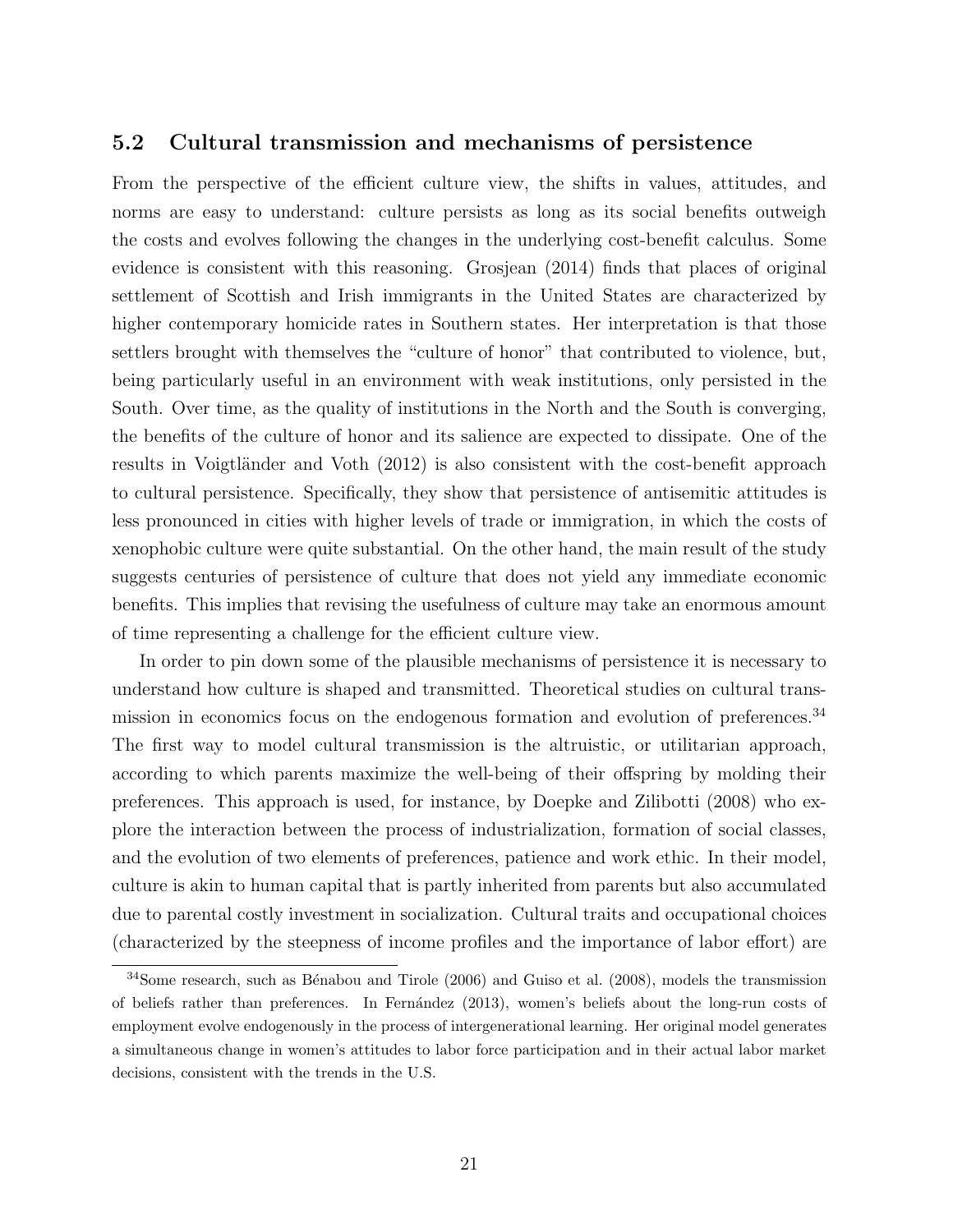mutually reinforcing and the society is endogenously stratified into classes. Middle-class dynasties in occupations that require effort, skill, and experience gradually develop patience and work ethic, whereas upper-class dynasties living off rental income cultivate a taste for leisure. With the onset of the Industrial Revolution, patience and the work ethic become the key assets leading to the economic rise and advancement of the middle class. Doepke and Zilibotti (2014) employ a similar methodological approach to model the interaction between culture, as captured by risk tolerance and patience, and economic growth driven by endogenous innovation activities.<sup>[35](#page-22-0)</sup>

The altruistic approach to modeling cultural evolution via preference formation is somewhat similar to the efficient culture view. Parents always choose the preferences that are optimal for their children's welfare taking into account the underlying economic and institutional environment. Hence, preferences evolve based on the costs and benefits that they offer. There is no scope for inefficient persistence of "wrong" preferences except to the extent that they are mechanically inherited from parents.

Another way to model the evolution of preferences in the process of long-run development is the Darwinian approach.[36](#page-22-1) In this line of work, changes in the prevalence of certain cultural traits in the population are driven by the process of natural selection and fertility rates are directly affected by the cultural type. Preferences are perfectly inherited from parents and it is the economic environment that largely determines which cultural type propagates due to its evolutionary advantage. In their seminal contribution, Galor and Moav (2002) consider the evolution of preferences for quantity vs. quality of children and its role in triggering a take-off from Malthusian stagnation. The key insight is that during the Malthusian era the quality-biased individuals gain an evolutionary advantage as they are wealthier and thus have higher fertility rates. As the proportion of the quality type in the population increases, technological progress is intensified due to accelerated human capital accumulation which ultimately leads to the transition from stagnation to growth. In a related paper, Galor and Michalopoulos (2012) examine the evolution of risk preferences. They argue that in the early stages of economic development risk-tolerant (en-

<span id="page-22-0"></span> $35$ In another notable recent study applying the altruistic approach, Fernández-Villaverde et al. (2014) propose a theory accounting for the decline in stigma associated with premarital sex. In their setup, parents optimally shape the attitudes of their daughters, modeled as shame associated with out-of-wedlock births, and explore the key role of contraceptives in reducing the cost of premarital sex and ultimately leading to its de-stigmatization.

<span id="page-22-1"></span><sup>&</sup>lt;sup>36</sup>There is a large related literature in economics exploring the evolutionary basis of preferences, including patience, risk attitudes, and status concerns, see Robson and Samuelson (2011) for an overview.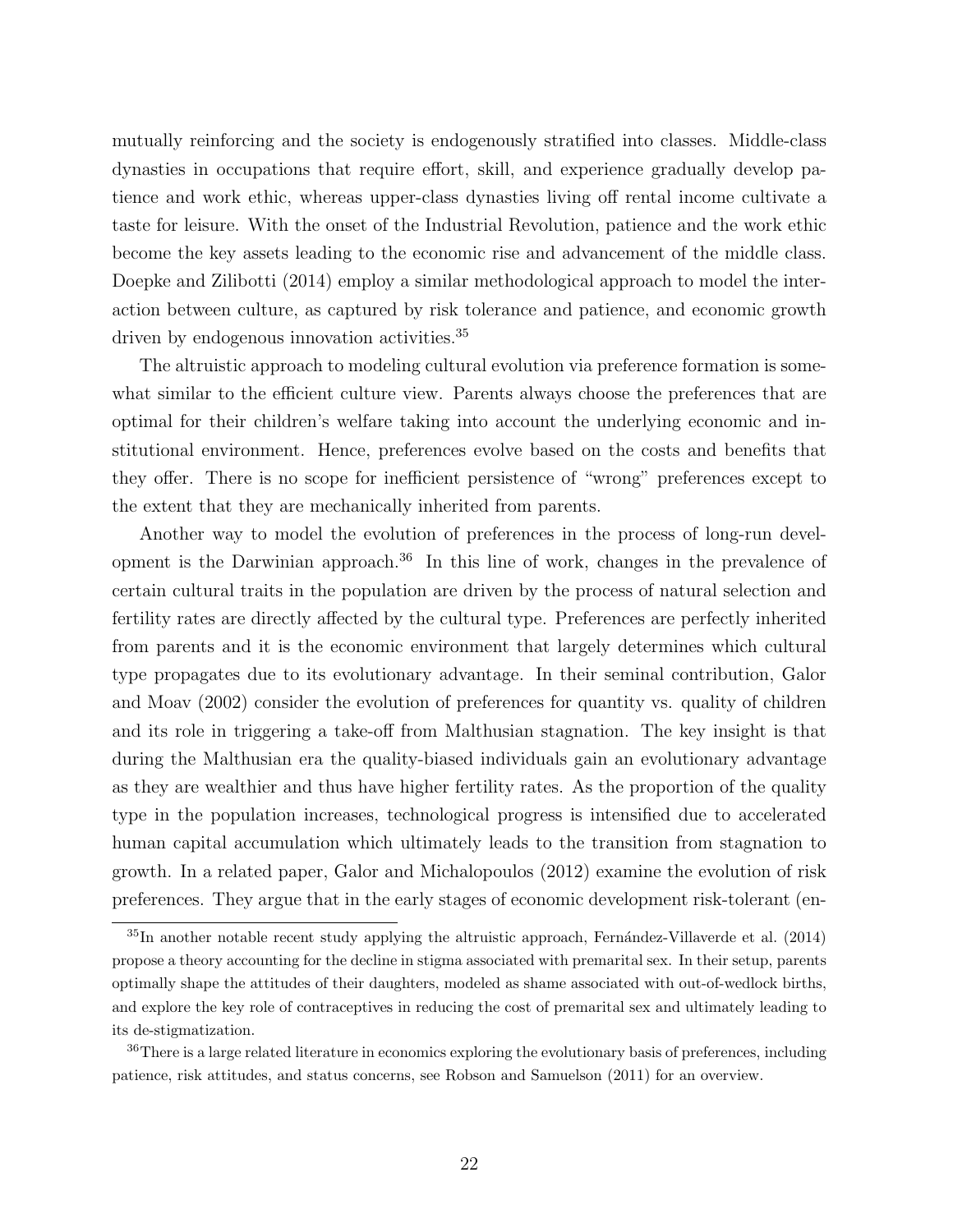trepreneurial) traits had an evolutionary advantage which led to the spread of this trait in the population and contributed to faster technological progress. However, in later stages of development, risk-averse traits gain the evolutionary advantage contributing to economic convergence across societies.

The Darwinian view of cultural change is similar to the altruistic approach in that it is also based on the costs and benefits of cultural traits. However, in this case it is the process of natural selection, rather than optimizing parents, that determines which preferences are "fitter" in terms of delivering higher income and thus, in the Malthusian era, higher fertility rate. In addition, the evolutionary mechanism operates over a long time horizon and it may take many generations for the composition of the population to change.<sup>[37](#page-23-0)</sup>

The third approach to modeling cultural change emphasizes different types of cultural transmission. A cornerstone in this literature is the book by Cavalli-Sforza and Feldman  $(1981)$  summarizing years of their research on the subject.<sup>[38](#page-23-1)</sup> The authors distinguish between three modes of cultural transmission: vertical (from parent to offspring), horizontal (between members of the same generation such as fellow students, coworkers, and friends), and oblique (between members of different generations, excluding parent-offspring pairs, such as teachers and students). A variety of social interactions than emerge in the population gives rise to "cultural transmission matrices" which allow to model the evolution of culture over time. The relative importance of different modes of cultural transmission, as well as the number of "transmitters" and "receivers" participating in the process, can help explain the variation in persistence of certain cultural traits. For example, oblique transmission through social classes in which a large group creates cultural pressure on the individuals in the next generation, is a conservative mode of transmission promoting cultural persistence. On the other hand, in the case of teacher-students interaction transmission, is of the "one-to-many" type and cultural change can happen more rapidly.

A drawback of the framework in Cavalli-Sforza and Feldman (1981) is that the probabilities of acquiring cultural traits through vertical transmission are assumed to be exogenous. In a series of papers, Bisin and Verdier (1998; 2000; 2001) enhance that original framework to incorporate intentional and costly parental socialization of children. Furthermore, in contrast to the perfectly altruistic approach discussed above, they assume a type of pater-

<span id="page-23-1"></span><span id="page-23-0"></span><sup>37</sup>See, for example, the calibration of the Galor and Moav (2002) model in Collins et al. (2014).

<sup>38</sup>An overview that would do justice to the rich literature on cultural transmission, change, and geneculture co-evolution spurred by the seminal contributions of Cavalli-Sforza and Feldman (1981) and Boyd and Richerson (1985) is beyond the scope of this essay. See Richerson and Boyd (2005) and Henrich (2015) for a popular overview.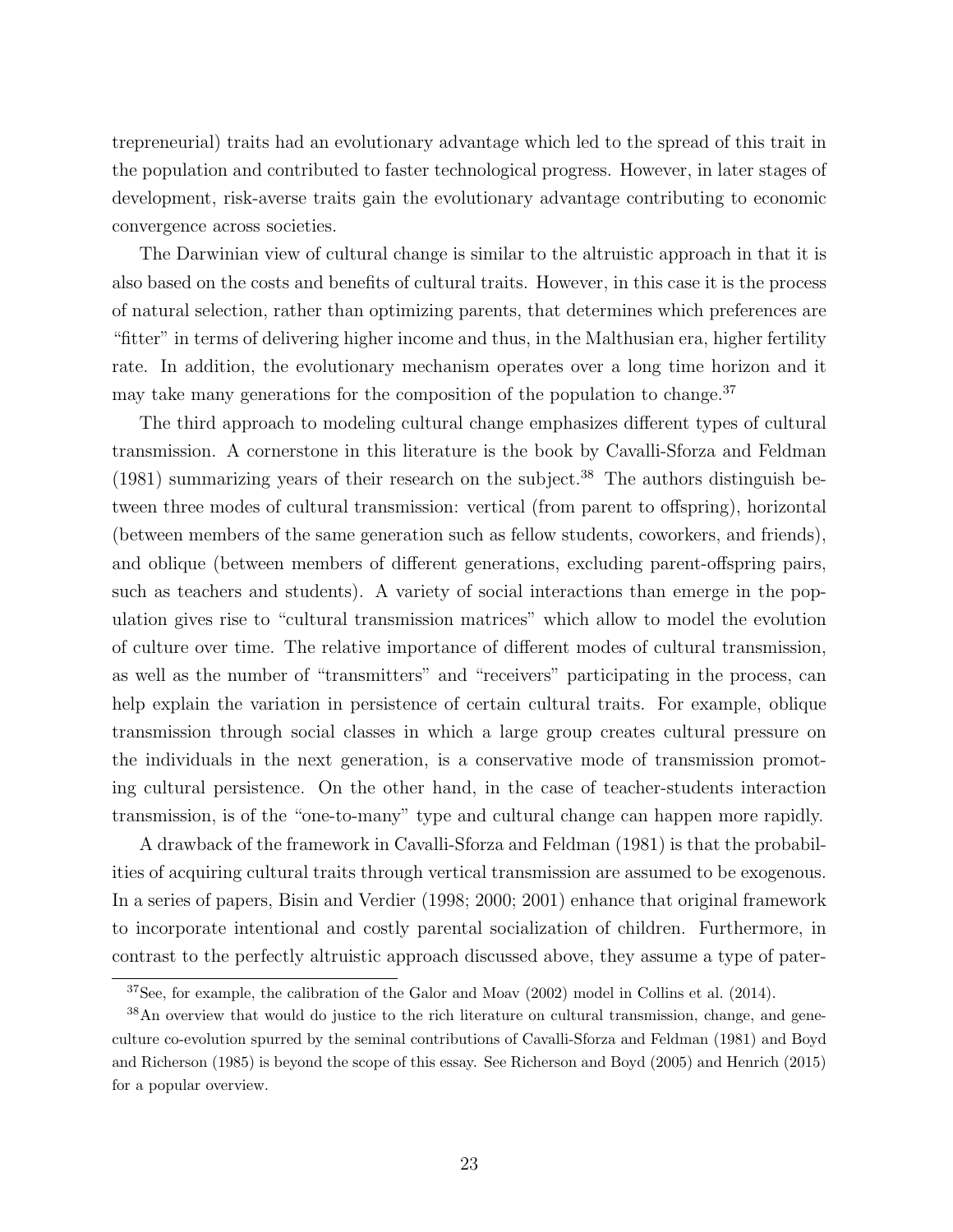nalistic altruism, or "imperfect empathy," on part of the parents. Specifically, children's welfare is evaluated through the lens of their parents' preferences giving rise to biased socialization of children to their parents' own cultural traits, rather than those that are objectively optimal. The modeling framework of Bisin and Verdier can account for long-run cultural heterogeneity and is therefore consistent with the observed resilience of cultural traits.

The imperfect empathy approach to cultural transmission gained popularity in the economics literature on cultural change and has been applied in the studies of social status (Bisin and Verdier, 1998), corruption (Hauk and Sáez-Martí, 2002), trust and cooperation (Francois and Zabojnik, 2005; Tabellini, 2008b; Bidner and Francois, 2011), discrimina-tion (Sáez-Martí and Zenou, 2012), and risk attitudes (Klasing, 2014).<sup>[39](#page-24-0)</sup> Because of the imperfect empathy assumption, this approach yields cultural persistence, even in the face of changing economic environment, since children's welfare is not perfectly internalized by their parents. Hence, the framework of Bisin and Verdier is often used to explain the long-term persistence of even those cultural traits that seem obsolete.

Empirical studies have attempted to evaluate the importance of various channels of cultural transmission. Some research yields evidence on vertical transmission by directly exploring the association between cultural traits of parents and their children. In an early contribution, Cavalli-Sforza et al. (1982) find strong evidence of vertical transmission of political and religious attitudes and affiliations, and, to a lesser extent, habits and supernatural beliefs, between surveyed Stanford undergraduates and their parents. More recent empirical studies found significant evidence of vertical transmission of generosity as captured by charitable giving (Wilhelm et al., 2008), risk and time preferences (Arrondel, 2013), and gender role attitudes (Farré and Vella, 2013; Dhar et al., 2015).<sup>[40](#page-24-1)</sup> While these studies do find a positive significant association between the culture of children and parents, those correlations are far from perfect implying that vertical transmission is an important, but not the only factor in the process of socialization.

Dohmen et al. (2012) use the German Socio-Economic Panel data to explore three channels of cultural transmission of two important traits, risk and trust attitudes. Specifically, they consider the channels that have been theoretically explored in Bisin and Verdier (2000): vertical transmission from parents to children, the impact of average attitudes in

<span id="page-24-1"></span><span id="page-24-0"></span><sup>39</sup>See Bisin and Verdier (2011) for further examples and a detailed overview.

 $^{40}$ In contrast, Cipriani et al. (2013) explore experimental data on prosocial behavior in a standard public goods game and find no significant correlation between the degree of cooperation of children and that of their parents.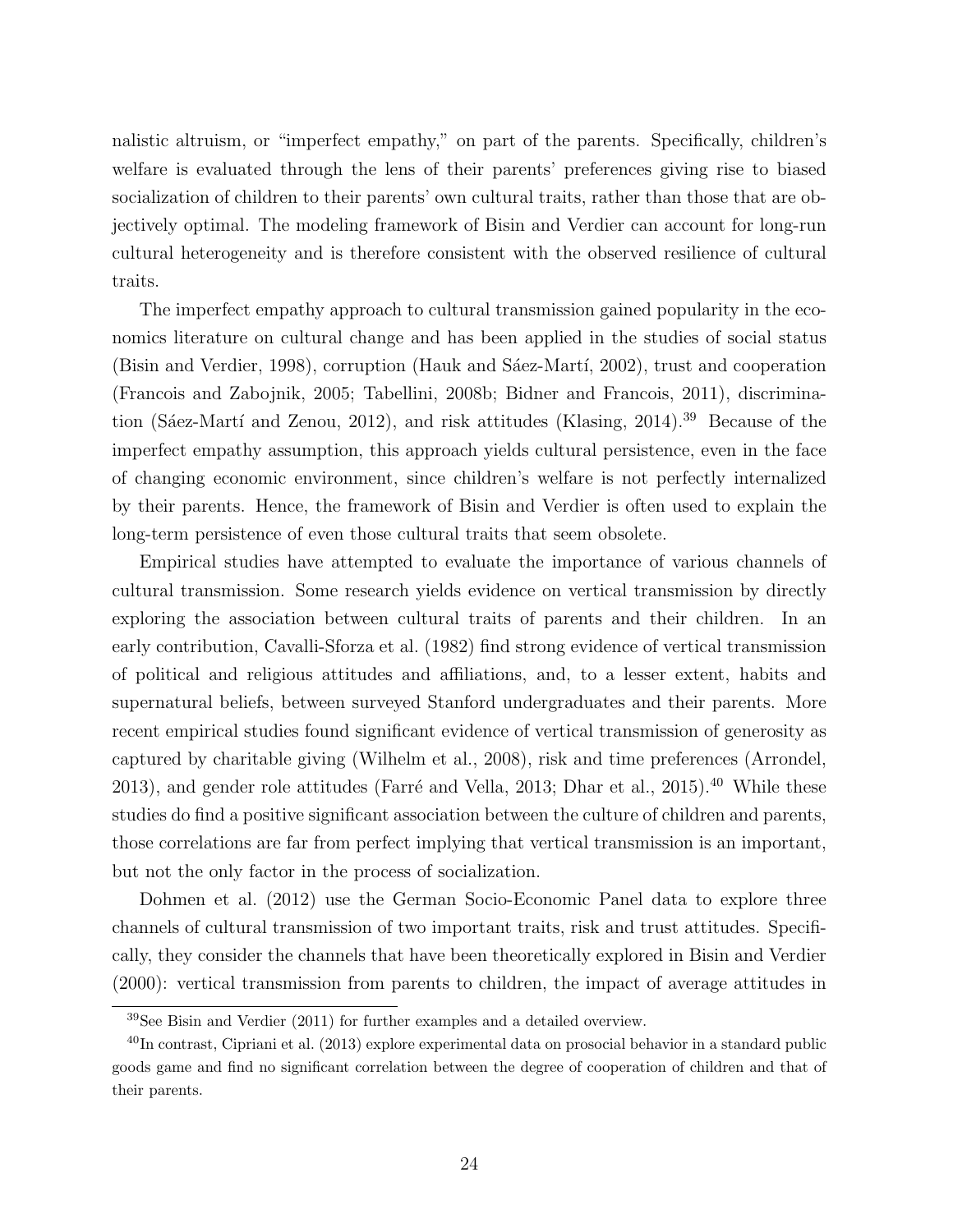the local environment, and positive assortative mating of parents (which presumably enhances the transmission of their own traits to children). Evidence is consistent with all three modes of transmission. Children's risk and trust attitudes are positively correlated with those of their parents and those prevalent in their region of residence. Furthermore, cultural traits are strongly positively correlated within married couples.

Evidence on persistence and non-persistence of culture among immigrants and their descendants may also be interpreted from the perspective of cultural transmission. For instance, if the attitudes of second-generation immigrants are strongly correlated with those prevalent in their countries of ancestry, this should imply strong vertical transmission, controlling for the composition of population in their place of residence and other confounding factors. Interestingly, the ambiguous findings in Giavazzi et al. (2014) regarding persistence of cultural traits among the descendants of immigrants, mentioned in section [3.2,](#page-9-3) may also be interpreted in terms of differential importance of various transmission modes. In particular, they find that traits for which horizontal transmission is likely to be more important (such as norms of cooperation) converge more quickly to the prevalent U.S. norms relative to those traits for which vertical transmission is more effective (such as deep moral and religious values).

The findings on the importance of vertical transmission of culture certainly helps to understand the observed cultural persistence. In fact, biased transmission, due to either imperfect empathy in socialization or mechanical imitation of parental traits, can even explain the persistence of inefficient culture. The possible conflict between vertical transmission of cultural traits and natural selection was pointed out in Cavalli-Sforza and Feldman (1981) who argue that some cultural traits may contribute negatively to Darwinian fitness. They show in a simple model that substantial pressure of vertical cultural transmission can effectively counteract negative natural selection and maintain maladaptive traits in populations.[41](#page-25-0) They also point out another obvious, but important reason for possible persistence of inferior culture in the population, namely ignorance. In the case of the kuru virus described in section [4.2,](#page-15-1) the traditional practice of endocannibalism contributed to the spread of this fatal disease among the Fore. However, the custom of eating the dead persisted simply because the Fore people were unable to link it to the incidence of kuru

<span id="page-25-0"></span><sup>41</sup>Henrich (2015) discusses the phenomenon of culturally transmitted suicide pointing out the contribution of prestige-biased learning and self-similarity cues to copying extremely costly behavior.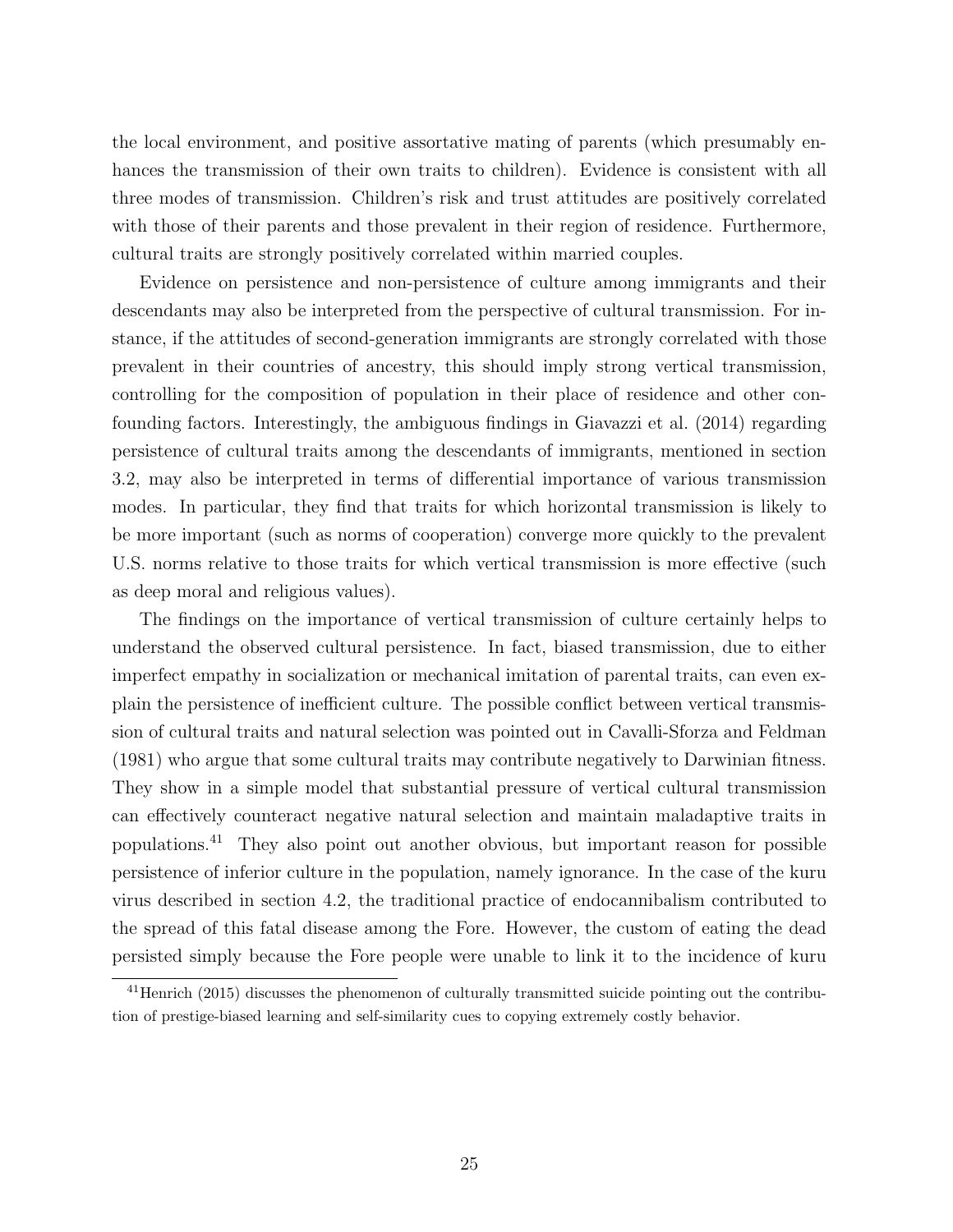which was instead attributed to sorcery. In other words, it may be difficult to eliminate a maladaptive trait unless it is perceived as such.[42](#page-26-0)

Yet another mechanism of cultural persistence recently explored in the literature has to do with the interplay between culture and institutions. Specifically, beliefs and values may lead to the adoption of specific institutions which then reinforce the original cultural traits and their intergenerational transmission (Nunn, 2012; Alesina and Giuliano, 2015). Such interaction between culture and institutions is explored in the theoretical framework of Tabellini (2008b) in which there is complementarity between cooperative values and people's support for legal institutions that enforce cooperation.[43](#page-26-1) As a result, otherwise identical societies may end up in equilibria with different combinations of institutions and culture depending on initial conditions or random shocks.<sup>[44](#page-26-2)</sup> Because culture, institutions, and economic outcomes are co-determined, the issue of whether institutions generate culture or the other way round turns into a "chicken-and-egg problem" and, depending on specific historical context, the original impetus may come from either cultural or institutional side giving rise to a stable equilibrium.[45](#page-26-3)

As shown in this section, there are many potential explanations for why culture persists and how it evolves. Exploring the relative importance of these and other channels of cultural transmission and persistence is at the research frontier of the new cultural economics.

<span id="page-26-1"></span><sup>43</sup>See also Bisin and Verdier (2015) for a more general theoretical model studying the interaction between culture and institutions and its effect on economic activity.

<span id="page-26-2"></span> $^{44}$ In a related paper, Aghion et al. (2010) model the interaction between trust and regulation. Similarly, because institutions and culture reinforce each other, multiple equilibria are possible, with high trust and low regulation and vice versa. Consistent with their theory, the authors report a strong negative correlation between trust and measures of regulation in a cross-section of countries.

<span id="page-26-3"></span> $^{45}$ Compare, for instance, the studies of Licht et al. (2007) and Tabellini (2008a), which attempt to identify the effects of culture on institutions, to those of Guiso et al. (2016) and Becker et al. (2016) who argue for the opposite channel of causality.

<span id="page-26-0"></span> $^{42}$ Belloc and Bowles (2013) offer a model in which inferior "cultural-institutional conventions" may persist not due to the pressure of vertical cultural transmission or ignorance, but due to the fact that individual conformity to the status quo institutions and cultural norms may simply be a mutual best response. Fudenberg and Levine (2006) show that false beliefs about off-equilibrium actions, which they call "superstitions," can persist for a long time if they prevent behavior that could reveal the information needed to disconfirm those false beliefs.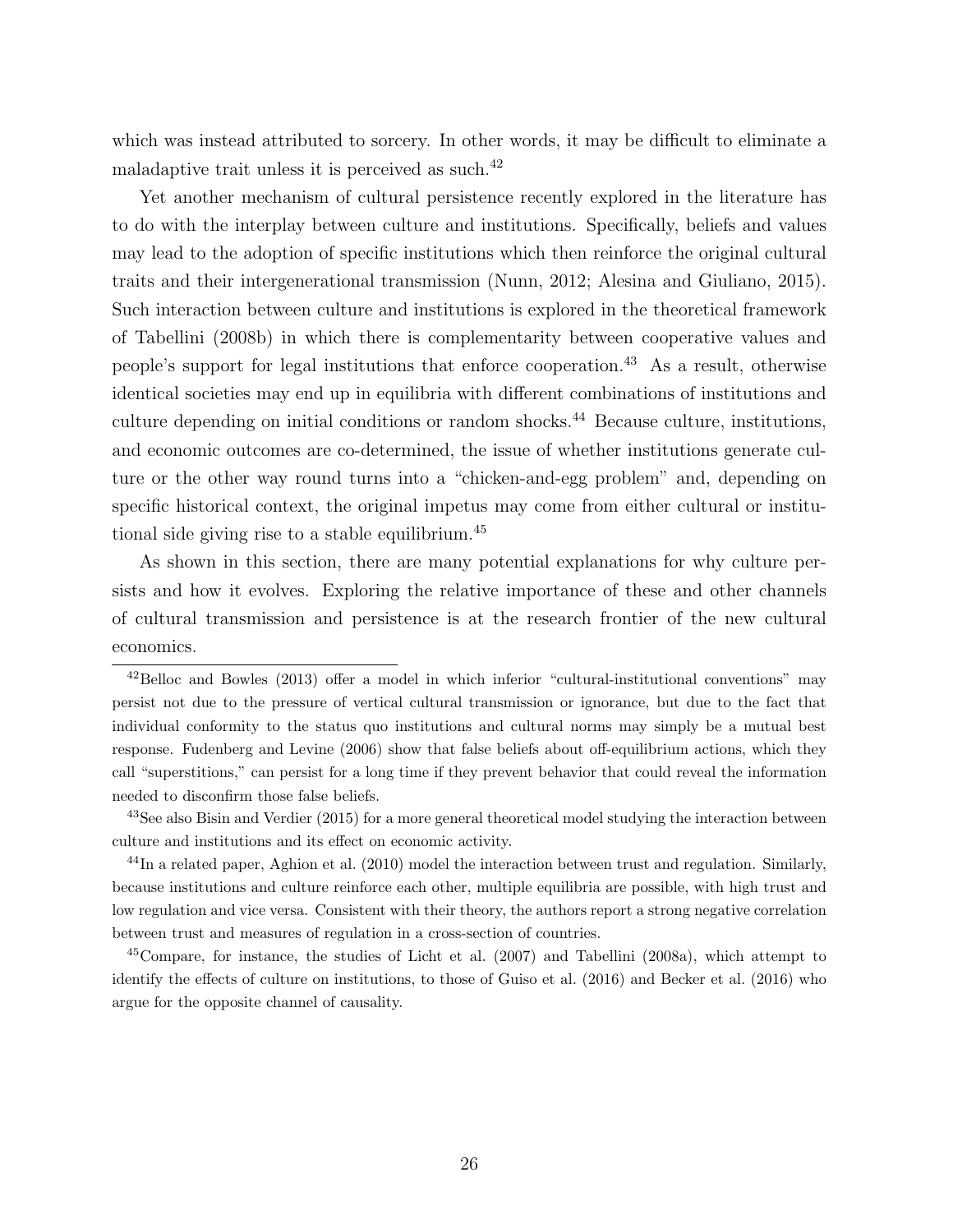## <span id="page-27-0"></span>6 Envy and related culture

So far this essay discussed the key themes of the new cultural economics in application to a variety of cultural traits. Envy, defined in what follows simply as concern for relative standing, and envy-related culture represent a curious case illustrating some of the main issues in the literature including the interaction between culture, institutions, and the economy, the origins of culture, its social benefits and costs, and the relationship between economic and cultural change. This case is especially interesting because envy can have strikingly different implications for economic performance as it triggers competing incentives, constructive and destructive.

#### 6.1 The two sides of envy

Conceptually, there are two major ways to satisfy envy: to increase one's own consumption or income (constructive envy) and to decrease that of the reference group (destructive envy). Given the two sides of envy, individuals face a trade-off: while striving for higher relative standing, they also want to avoid the destructive envy of those falling behind. The resolution of this trade-off largely shapes the role of envy in society.

The analysis of envy from the perspective of its two sides is motivated by case studies from around the world.[46](#page-27-1) The starkest evidence on the destructive side of envy comes from developing peasant societies of Latin America, Africa, and Southeast Asia, as well as more recent experiences of transition economies like Russia and China. In many cases, the fear of provoking destructive envy has been shown to motivate envy-avoidance behavior: people undermine their own productive activities and conceal wealth in order to avoid malicious envy of their neighbors manifested in plain destruction, theft, or forced sharing. On the other hand, a view of envy that is more common in economics focuses on its constructive side which makes people engage in conspicuous consumption, work hard, and spend in pursuit of higher relative standing. Under "keeping up with the Joneses" (KUJ), envy acts as an incentive to increase effort and labor supply to be able to match the consumption pattern of the reference group. The fear of destructive envy is virtually non-existent, and instead, emulation and competition for status are at play.

In order to reconcile this seemingly controversial evidence, Gershman (2014) develops a comprehensive theory that captures the fear of envy and keeping up with the Joneses as alternative equilibria, identifies the conditions that give rise to them, and explores the

<span id="page-27-1"></span><sup>46</sup>See Gershman (2014) for a detailed discussion of relevant anecdotal evidence and further references.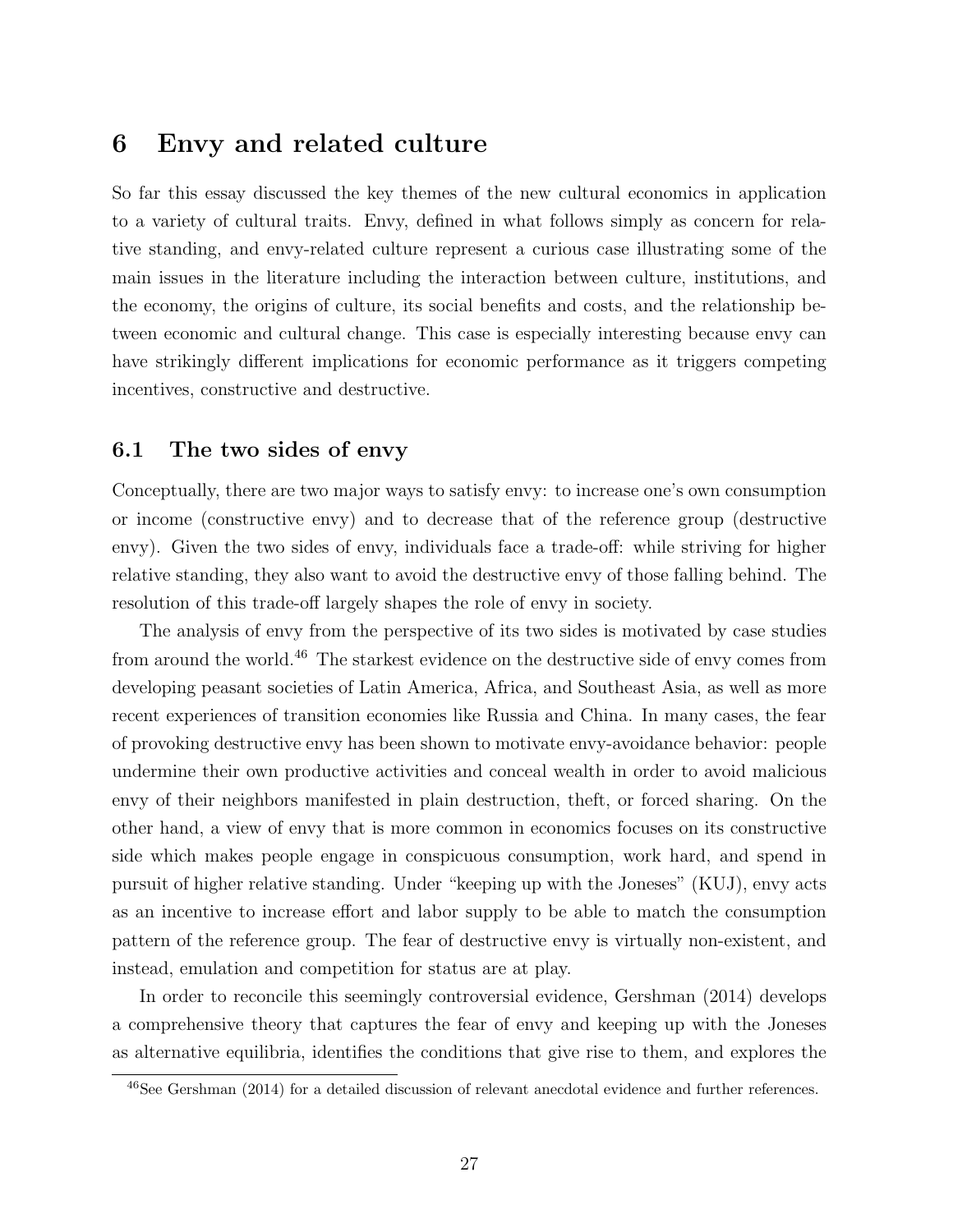transition between the two in the process of economic development. The basic model is set up as a two-stage dynamic game between two unequally endowed social groups or individuals who care about relative consumption and are each other's reference points. In the first stage of the game, they undertake productive investment that, combined with initial endowments, raises their future productivity. In the second stage, individuals split their time between own production and the disruption of the other player's production process. The optimal mix of constructive and destructive activities in this setup depends on the scope of available investment opportunities, disparity of the first-stage investment outcomes, quality of institutions (level of property rights protection or, more generally, the effectiveness of destructive technology) and strength of social comparisons. The game is characterized by a unique equilibrium whose qualitative features can be very different depending on the model's parameters reflecting the economic, institutional, and cultural environment.

If the initial inequality is low, institutions are good, social comparisons are mild, and investment opportunities are abundant, constructive envy dominates and the conventional KUJ equilibrium arises. Individuals compete peacefully for their relative standing, and envy motivates high effort and output. In contrast, high inequality, bad institutions, strong social comparisons, and scarce investment opportunities lead to the emergence of the "fear equilibrium," in which the better endowed individual anticipates destructive envy and prevents it by restricting his first-stage investment.<sup>[47](#page-28-0)</sup> Hence, a combination of economic, institutional, and cultural factors jointly determine whether envy affects economic performance positively, by encouraging status competition, or negatively, by discouraging effort in anticipation of envious retaliation.

To explore the evolution of the role of envy in the process of economic development, the basic model is embedded in an endogenous growth framework, in which new investment opportunities arise from learning-by-doing and knowledge spillovers. As a result of this growth dynamics, the society may experience an endogenous transition from the fear of envy to keeping up with the Joneses: envy-avoidance behavior, dictated by the destructive side of envy, eventually paves the way to emulation, driven by its constructive side.

In Gershman (2014), the only "cultural" component is the preference parameter capturing the importance of relative standing, or the strength of social comparisons. Interest-

<span id="page-28-0"></span><sup>&</sup>lt;sup>47</sup>Such envy-avoidance behavior captures precisely the evidence cited above. A third equilibrium type, in which actual envy-motivated destruction takes place, is also possible. However, redistributive transfers on part of the "rich" can mitigate or even completely eliminate any destructive activities.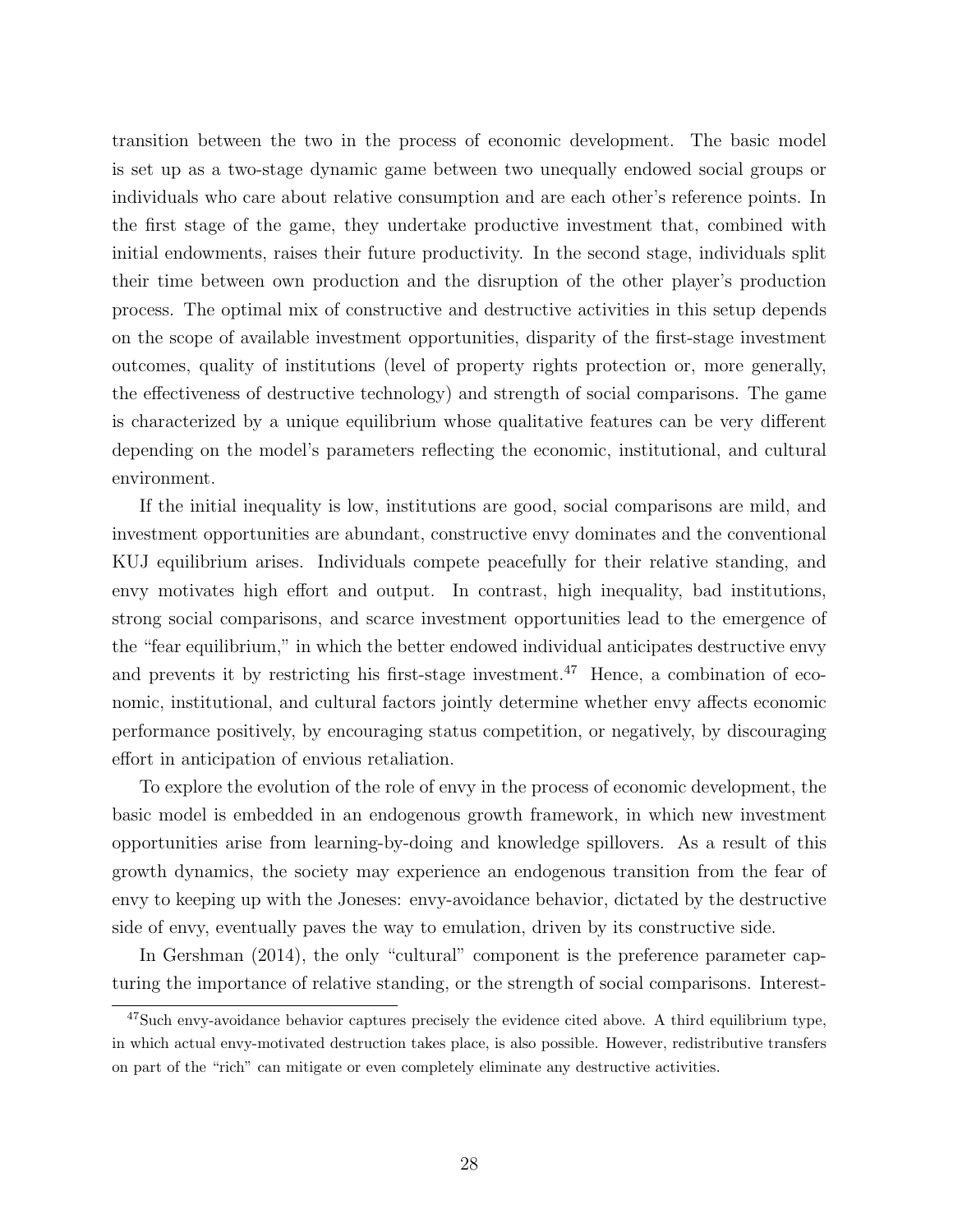ingly, the equilibrium role of envy in society and its dominant side, whether destructive or constructive, generate a whole layer of related attitudes, norms, and beliefs.

#### 6.2 Envy-related culture, its origins and evolution

The first cultural bundle, which may be referred to as the fear-of-envy or envy-avoidance culture, corresponds to the fear equilibrium of the framework laid out in the previous section, in which the anticipation of destructive envy prevents people from engaging in profitable activities and raising their standard of living. Such culture is characterized by a systematic, often exaggerated fear of envy-motivated sanctions related to visible improvements in someone's well-being, whether in the form of malicious gossip of neighbors or supernatural punishment. A quintessential example of the fear-of-envy culture is the evil eye belief, an ancient and widespread superstition according to which people can cause harm by a mere envious glance at coveted objects or their owners.

Gershman (2015) investigates the origins of the evil eye belief based on the rational theory of the fear of envy combined with the popular approach to culture as useful heuristics described in section [4.1.](#page-11-1) Specifically, the study argues that the belief emerged as a useful rule of thumb under conditions in which envy-avoidance behavior, prescribed by the evil eye belief, was a proper response to the threat of destructive envy.[48](#page-29-0) As follows from earlier discussion, these conditions include wealth inequality, bad institutions or ease of envious retaliation, and strong social comparisons. In the context of weakly institutionalized traditional societies, where the evil eye belief emerged and spread thousands of years ago, wealth differentiation, along with vulnerability and visibility of main productive assets, were the key features enabling destructive envy and favoring the adoption of this superstition as a cultural defense mechanism limiting the exposure to other people's envy-motivated actions.[49](#page-29-1)

These predictions are explored using the Standard Cross-Cultural Sample, a dataset on 186 well-described preindustrial societies from around the world. The data show that the incidence of the evil eye belief across the SCCS societies is indeed positively and significantly associated with measures of wealth inequality. This finding is robust to the inclusion

<span id="page-29-0"></span><sup>48</sup>Numerous case studies show that the fear of the evil eye discourages investment and fosters unproductive activities such as concealment of assets, see Gershman (2015). These adverse effects on people's incentives represent an obvious social cost of the superstition.

<span id="page-29-1"></span><sup>&</sup>lt;sup>49</sup>Note also that the evil eye belief shifts the blame for harm to the supernatural force of envy which helps to avoid accusations and costly open hostility in the community.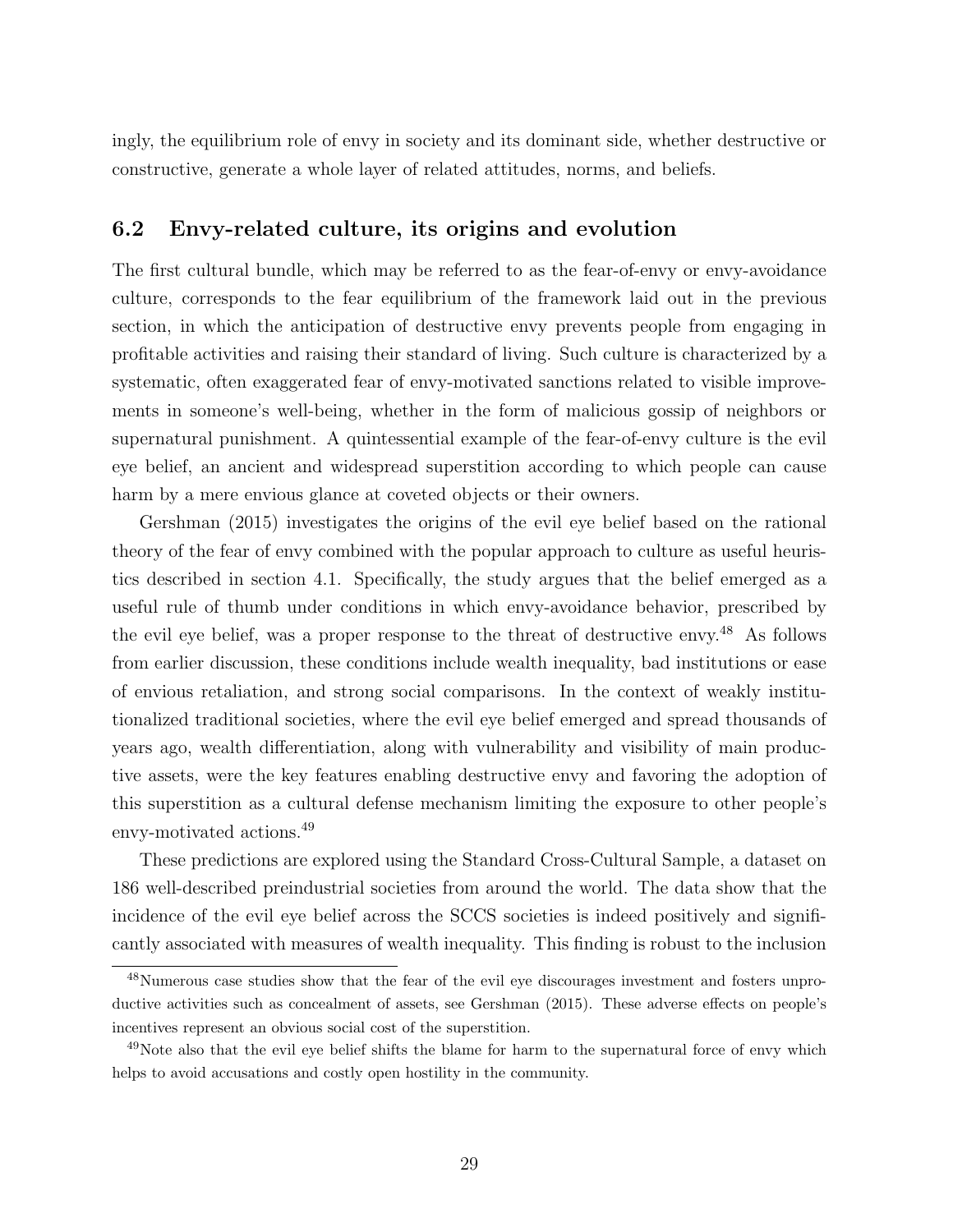of potential confounding factors such as spatial and cross-cultural diffusion, various dimensions of economic development, exposure to major world religions, and continental fixed effects. To provide further evidence in favor of the main hypothesis and partly mitigate the potential reverse causality issue, the study explores the relationship between the prevalence of the evil eye belief and the subsistence mode of production, the technological basis of inequality in small-scale society that is less likely to be directly affected by the presence of the evil eye belief. The belief turns out to be more widespread in agricultural and pastoral societies which tend to sustain higher levels of inequality compared to foragers and horticulturalists. The theoretical framework yields two further possible explanations of this result that go beyond the role of inequality. First, material wealth, which is more important in agro-pastoral societies, is highly visible and thus, is more likely to trigger comparisons and destructive envy. Second, material wealth such as livestock and crops is highly vulnerable, making envious retaliation easier and the fear of destructive envy more pronounced. Altogether, the empirical analysis of the relationship between inequality, production mode, and the prevalence of the evil eye belief is consistent with the view of the latter as a useful cultural response in an environment conducive to destructive manifestations of envy.

The second type of envy-related culture is associated with the KUJ behavior and constructive envy and may be called envy-provocation or consumer culture. These phenomena have been studied closely by social scientists, especially since Thorstein Veblen's 1899 work "The Theory of the Leisure Class" presenting a ground-breaking analysis of status competition and pecuniary emulation. Matt (2003) argues that the American society experienced a cultural change with respect to envy towards the beginning of the twentieth century, around the publication time of Veblen's magnum opus. From a deadly sin, envy gradually turned into one of the primary engines of consumer society and a beloved tool for advertising new products, from perfumes to electronics. One of the fascinating aspects of consumer culture is its stark contrast to the fear-of-envy culture examined earlier: instead of hiding their wealth to avoid envy, individuals consume conspicuously and perceive other people's envy as a sign of success in life.

A remarkable case study illustrating the evolution of envy-related culture in the context of a small-scale community is offered by Foster (1979) in his ethnography of the Mexican village of Tzintzuntzan. At the beginning of Foster's fieldwork in 1940s, the village represented an isolated peasant community, marked by low productivity in agriculture and a few other economics activities. Foster made a puzzling observation: despite the low living standards in the community, villagers were reluctant to fully use even those limited opportunities that were available to them due the fear of envy-driven hostility of their neighbors.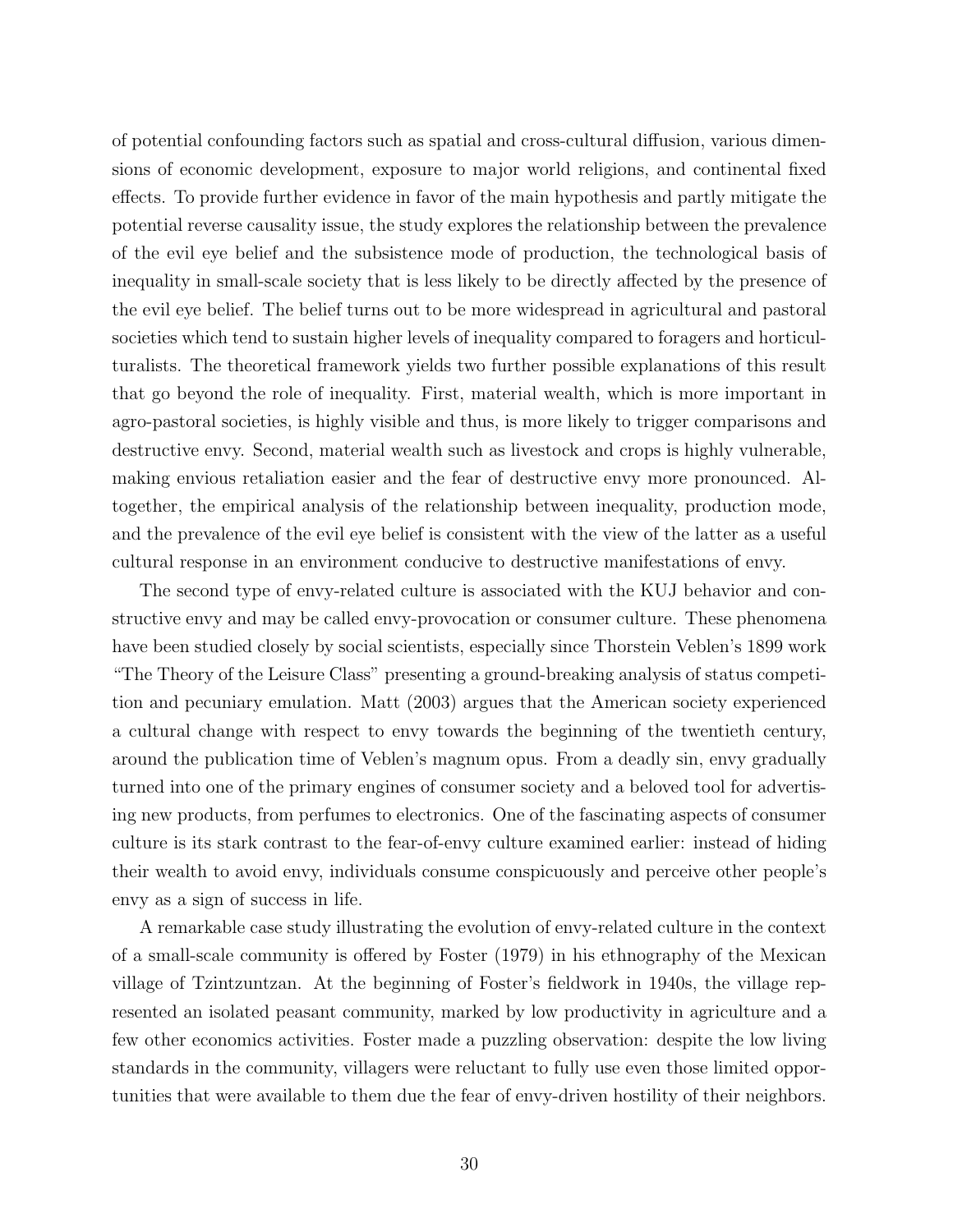In his view, the fear of envy was a major obstacle to economic development and innovation exacerbating the vicious cycle between meager investment opportunities and destructive envy. By 1970s, Tzintzuntzan was showing signs of a remarkable transformation: beliefs in the destructive force of envy and cognitive orientation that Foster dubbed the "image of limited good" were being replaced by consumer culture with open competition in dress, hair styles, weddings, and baptisms. Thus, the transformation in the material life of the community brought about a critical change in the envy-related culture.

The economic analysis of envy helps to understand the change in envy-related culture in the process of economic and institutional development, whether in the context of small peasant communities like Tzintzuntzan or larger societies. In an environment favoring destructive envy, the fear-of-envy culture makes sense as a set of rules guiding the proper behavior. However, as the economy develops, the trade-off tilts towards exercising constructive envy, the costs of envy-avoidance become too large, and the fear-of-envy culture becomes obsolete. While this logic is sound, the actual process of interaction between economic and cultural change is more complicated. On the one hand, there is a negative feedback loop between the fear-of-envy culture and economic growth. Envy-avoidance causes underinvestment which slows down productivity growth and delays the process of cultural change. If the pace of economic change is insufficient and external spillovers are absent, this vicious cycle may leave the economy in the fear equilibrium for a long time. Moreover, as shown in Gershman (2014), adopting better institutions that would take the economy out of the fear equilibrium may not be welfare-improving in the short run due to the negative consequences of the consumption externality unleashed under keeping up with the Joneses. Hence, under myopic preferences, another vicious cycle is active: unwillingness to adopt better institutions and redistribute wealth reinforce the fear of envy and related culture.<sup>[50](#page-31-1)</sup> Poor institutions and envy-avoidance culture reinforce each other setting a barrier to both economic and cultural change.

## <span id="page-31-0"></span>7 Concluding remarks

The last few decades witnessed a rise of the new cultural economics, a vibrant interdisciplinary research agenda applying the toolkit of modern economics to the study of culture. This essay outlined some of the main directions and findings of this research program. In

<span id="page-31-1"></span><sup>50</sup>Naturally, biased intergenerational transmission and other channels discussed in section [5](#page-18-2) may also contribute to the persistence of the fear-of-envy culture.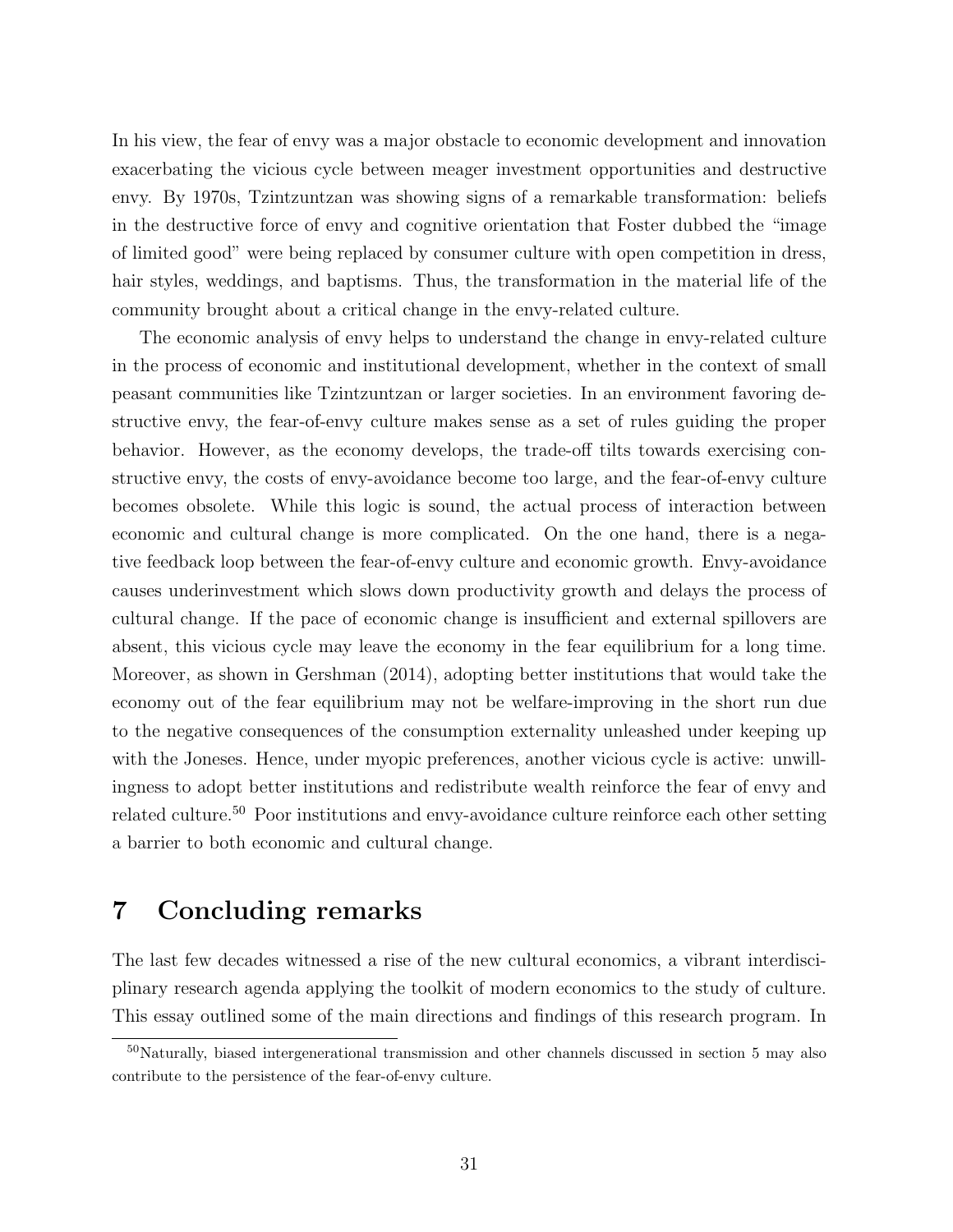the line of work showing that "culture matters," causal identification and the search for exogenous variation in cultural traits remain the key challenges. Research on the origins of culture is currently dominated by the idea of efficient or useful culture, while its potential social costs or side-effects received less attention than they deserve. In the work on cultural persistence, sorting out the relative importance of different modes of transmission and the mechanisms underlying cultural evolution are the issues at the research frontier. Although important challenges remain to be addressed, the progress made over the past twenty years is truly remarkable and the outlook for future research in this exciting field is highly optimistic.

## References

- Acemoglu, Daron, Simon Johnson, and James A. Robinson, "Institutions as a Fundamental Cause of Long-Run Growth," in Philippe Aghion and Steven N. Durlauf, eds., Handbook of Economic Growth, Vol. 1A, Amsterdam: Elsevier, 2005, chapter 6, pp. 385–472.
- Aghion, Philippe, Yann Algan, Pierre Cahuc, and Andrei Shleifer, "Regulation and Distrust," Quarterly Journal of Economics, August 2010, 125 (3), 1015–1049.
- Aldashev, Gani and Jean-Philippe Platteau, "Religion, Culture, and Development," in Victor A. Ginsburgh and David Throsby, eds., Handbook of the Economics of Art and Culture, Vol. 2, Amsterdam: Elsevier, 2014, chapter 21, pp. 587–631.
- Alesina, Alberto and Nicola Fuchs-Schündeln, "Goodbye Lenin (or Not?): The Effect of Communism on People," American Economic Review, September 2007, 97 (4), 1507–1528.
- and Paola Giuliano, "The Power of the Family," Journal of Economic Growth, June 2010, 15 (2), 93–125.
- **and** , "Culture and Institutions," *Journal of Economic Literature*, December 2015, 53 (4), 898–944.
- **LEGE**, Edward Glaeser, and Bruce Sacerdote, "Why Doesn't the United States Have a European-Style Welfare State?," Brookings Papers on Economic Activity, 2001, 2001 (2), 187–254.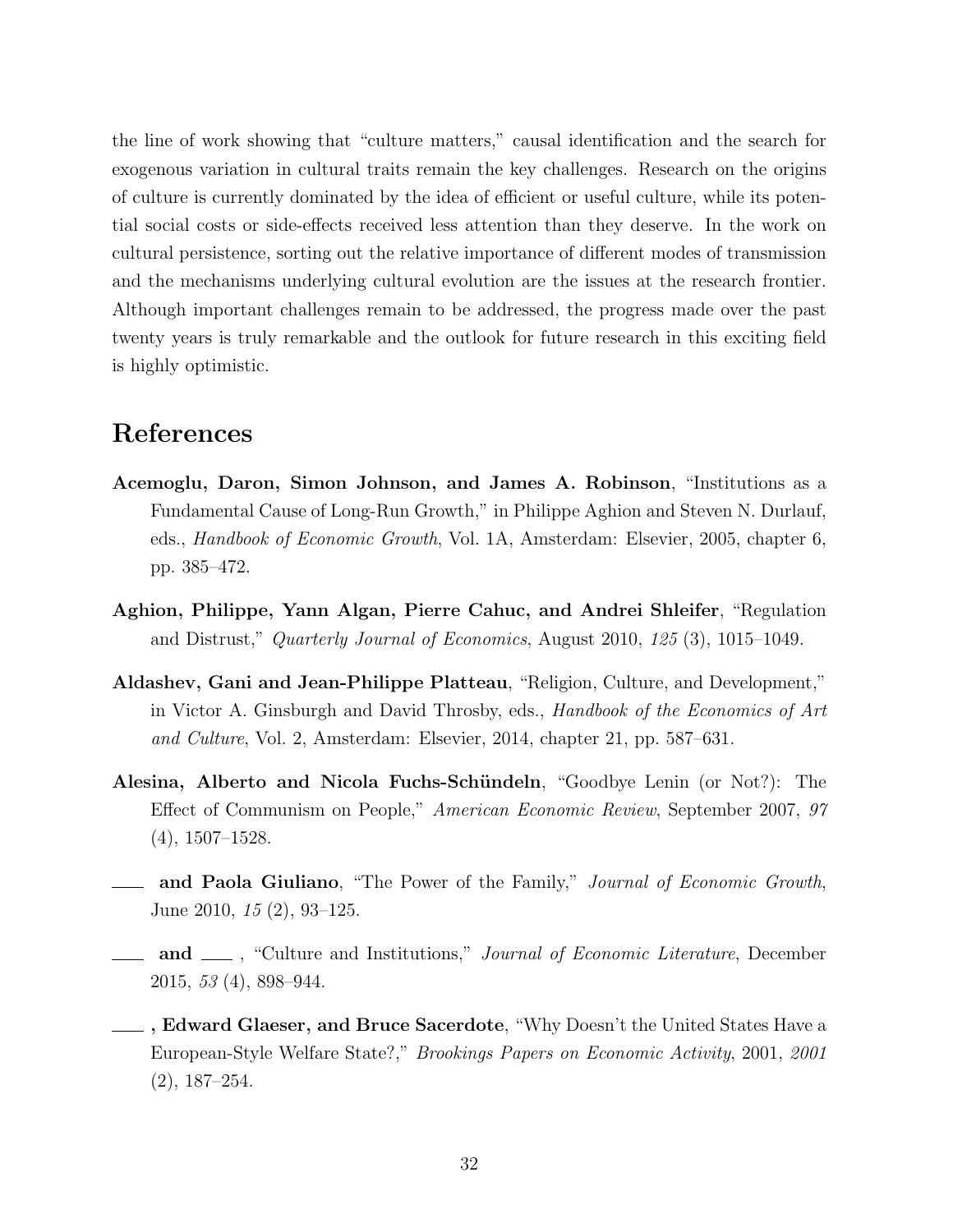- , Paola Giuliano, and Nathan Nunn, "On the Origins of Gender Roles: Women and the Plough," Quarterly Journal of Economics, May 2013, 128 (2), 469–530.
- Algan, Yann and Pierre Cahuc, "Inherited Trust and Growth," American Economic Review, December 2010, 100 (5), 2060–2092.
- **and** , "Trust, Growth and Well-Being: New Evidence and Policy Implications," in Philippe Aghion and Steven N. Durlauf, eds., Handbook of Economic Growth, Vol. 2A, Amsterdam: Elsevier, 2014, chapter 2, pp. 49–120.
- Arrondel, Luc, "Are "Daddy's Boys" Just as Rich as Daddy? The Transmission of Values Between Generations," Journal of Economic Inequality, December 2013, 11 (4), 439–471.
- Ashraf, Quamrul and Oded Galor, "Cultural Diversity, Geographical Isolation, and the Origin of the Wealth of Nations," December 2011. NBER Working Paper 17640.
- Bachrach, Christine A., "Culture and Demography: From Reluctant Bedfellows to Committed Partners," Demography, February 2014, 51 (1), 3–25.
- Bai, Ying and James Kai-sing Kung, "Diffusing Knowledge While Spreading God's Message: Protestantism and Economic Prosperity in China, 1840–1920," Journal of the European Economic Association, August 2015, 13 (4), 669–698.
- Baland, Jean-Marie, Isabelle Bonjean, Catherine Guirkinger, and Roberta Ziparo, "The Economic Consequences of Mutual Help in Extended Families," Journal of Development Economics, 2016, forthcoming.
- Barro, Robert J. and Rachel M. McCleary, "Religion and Economic Growth Across Countries," American Sociological Review, October 2003, 68 (5), 760–781.
- Becker, Sascha O. and Ludger Woessmann, "Was Weber Wrong? A Human Capital Theory of Protestant Economic History," Quarterly Journal of Economics, May 2009, 124 (2), 531–596.
- **and**  $\Box$ , "The Effect of Protestantism on Education Before the Industrialization: Evidence From 1816 Prussia," Economics Letters, May 2010, 107 (2), 224–228.
- , Katrin Boeckh, Christa Hainz, and Ludger Woessmann, "The Empire Is Dead, Long Live the Empire! Long-Run Persistence of Trust and Corruption in the Bureaucracy," Economic Journal, February 2016, 126 (590), 40–74.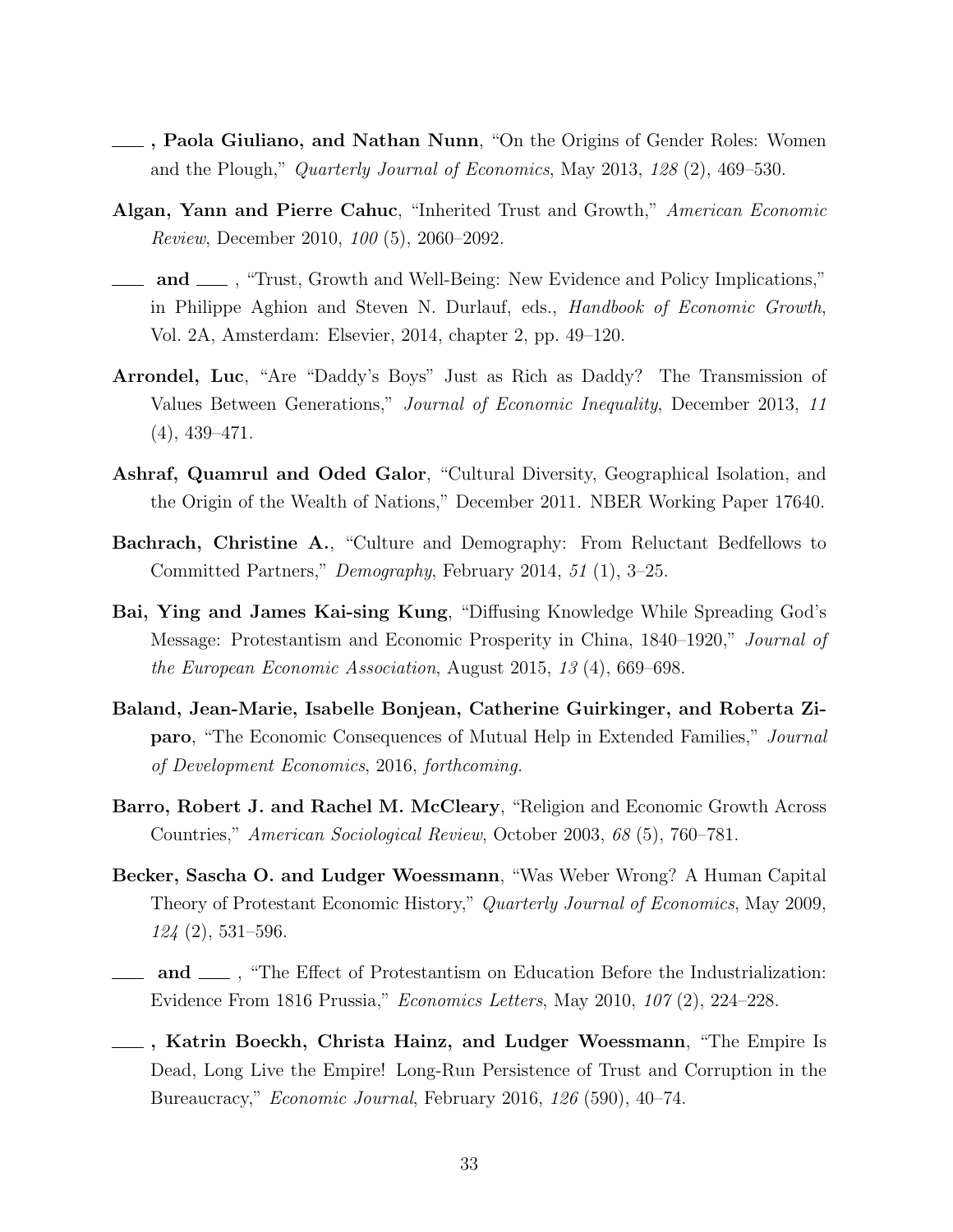- Belloc, Marianna and Samuel Bowles, "The Persistence of Inferior Cultural-Institutional Conventions," American Economic Review Papers and Proceedings, May 2013, 103 (3), 93–98.
- Bénabou, Roland and Jean Tirole, "Belief in a Just World and Redistributive Politics," Quarterly Journal of Economics, May 2006, 121 (2), 699–746.
- Bidner, Chris and Mukesh Eswaran, "A Gender-Based Theory of the Origin of the Caste System of India," Journal of Development Economics, May 2015, 114, 142–158.
- and Patrick Francois, "Cultivating Trust: Norms, Institutions and the Implications of Scale," Economic Journal, September 2011, 121 (555), 1097–1129.
- Bisin, Alberto and Thierry Verdier, "On the Cultural Transmission of Preferences for Social Status," Journal of Public Economics, October 1998, 70 (1), 75–97.
- $\Box$  and  $\Box$ , ""Beyond the Melting Pot": Cultural Transmission, Marriage, and the Evolution of Ethnic and Religious Traits," Quarterly Journal of Economics, August 2000, 115 (3), 955–988.
- and  $\equiv$ , "The Economics of Cultural Transmission and the Dynamics of Preferences," Journal of Economic Theory, April 2001, 97 (2), 298–319.
- and <sub>in</sub>, "The Economics of Cultural Transmission and Socialization," in Jess Benhabib, Alberto Bisin, and Matthew Jackson, eds., Handbook of Social Economics, Vol. 1, Amsterdam: Elsevier, 2011, chapter 9, pp. 339–416.
- and  $\mu$ , "On the Joint Evolution of Culture and Institutions," September 2015. Working Paper, Department of Economics, New York University.
- Botticini, Maristella and Zvi Eckstein, The Chosen Few: How Education Shaped Jewish History, 70–1492, Princeton, NJ: Princeton University Press, 2012.
- Boyd, Robert and Peter J. Richerson, Culture and the Evolutionary Process, Chicago, IL: University of Chicago Press, 1985.
- **and** , "Why Does Culture Increase Human Adaptability?," *Ethology and Socio*biology, March 1995, 16 (2), 125–143.
- Breuer, Janice Boucher and John McDermott, "Culture, Caution, and Trust," Journal of Development Economics, January 2012, 97 (1), 15–23.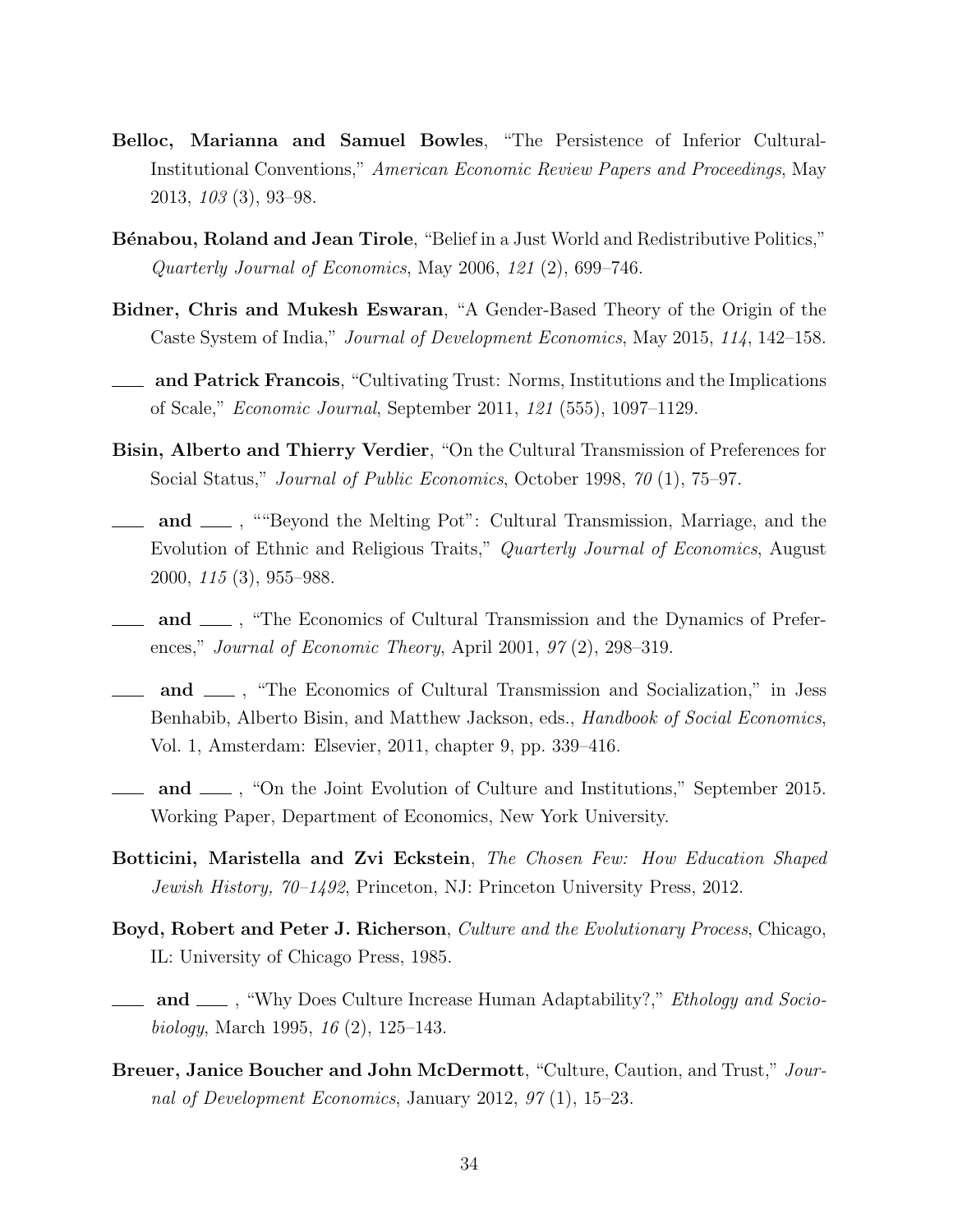- Campante, Filipe R. and David H. Yanagizawa-Drott, "Does Religion Affect Economic Growth and Happiness? Evidence from Ramadan," Quarterly Journal of Economics, May 2015, 130 (2), 615–658.
- Cantoni, Davide, "The Economic Effects of the Protestant Reformation: Testing the Weber Hypothesis in the German Lands," Journal of the European Economic Association, August 2015, 13 (4), 561–598.
- Carvalho, Jean-Paul, "Veiling," Quarterly Journal of Economics, February 2013, 128 (1), 337–370.
- Cavalli-Sforza, Luigi Luca and Marcus William Feldman, Cultural Transmission and Evolution: A Quantitative Approach, Princeton, NJ: Princeton University Press, 1981.
- $\mu_1, \ldots, K$ . H. Chen, and Sanford M. Dornbusch, "Theory and Observation in Cultural Transmission," Science, October 1982, 218 (4567), 19–27.
- Chudek, Maciej and Joseph Henrich, "Culture-Gene Coevolution, Norm-Psychology and the Emergence of Human Prosociality," Trends in Cognitive Sciences, May 2011, 15 (5), 218–226.
- Cipriani, Marco, Paola Giuliano, and Olivier Jeanne, "Like Mother Like Son? Experimental Evidence on the Transmission of Values From Parents to Children," Journal of Economic Behavior & Organization, June 2013, 90, 100–111.
- Clingingsmith, David, Asim Ijaz Khwaja, and Michael Kremer, "Estimating the Impact of the Hajj: Religion and Tolerance in Islam's Global Gathering," Quarterly Journal of Economics, August 2009, 124 (3), 1133–1170.
- Collins, Jason, Boris Baer, and Ernst Juerg Weber, "Economic Growth and Evolution: Parental Preference for Quality and Quantity of Offspring," Macroeconomic Dynamics, December 2014, 18 (8), 1773–1796.
- Dalton, John T. and Tin Cheuk Leung, "Why Is Polygyny More Prevalent in Western Africa? An African Slave Trade Perspective," Economic Development and Cultural Change, July 2014, 62 (4), 599–632.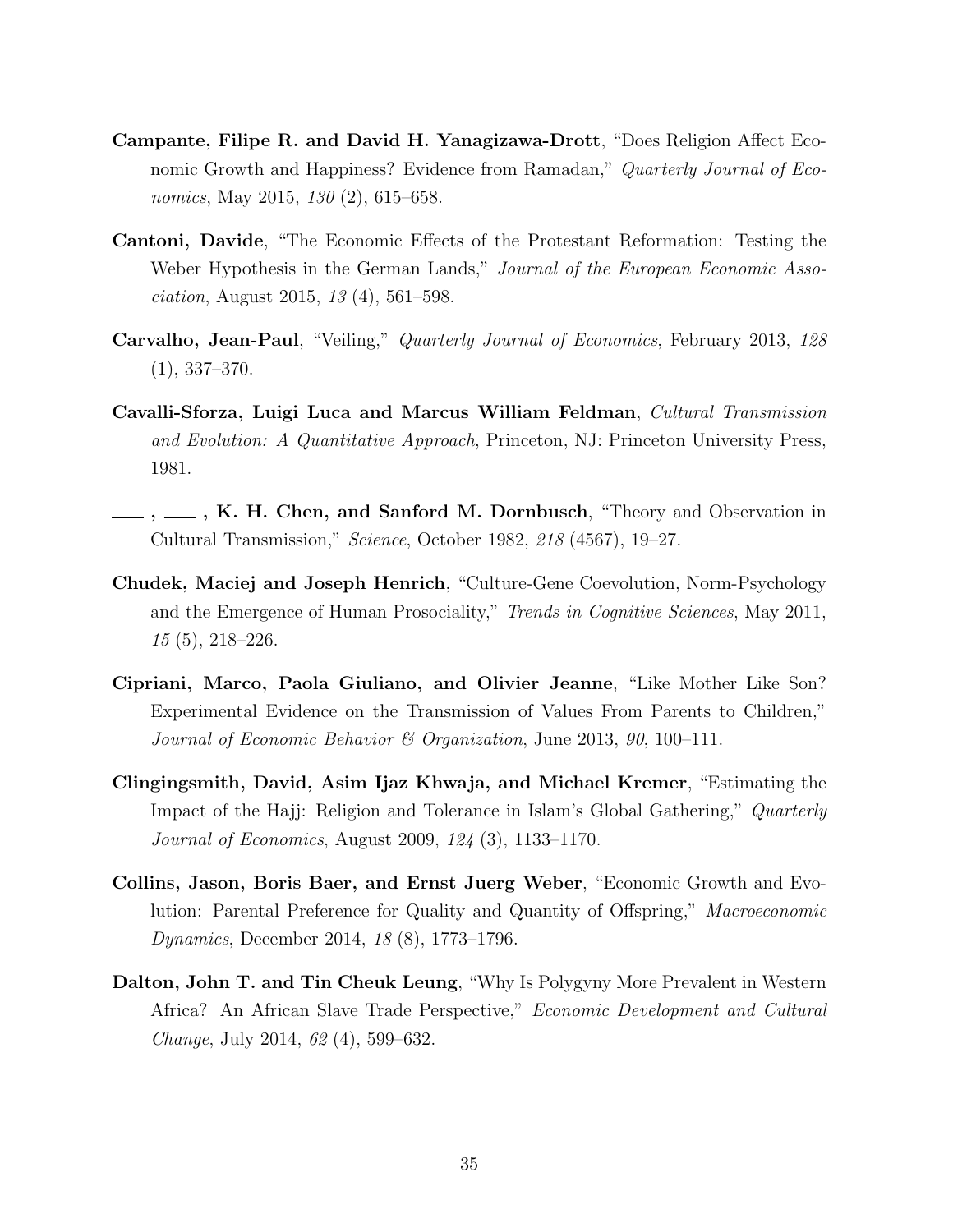- Desmet, Klaus, Ignacio Ortuño-Ortín, and Romain Wacziarg, "Culture, Ethnicity and Diversity," May 2016. Working Paper, Department of Economics, Southern Methodist University.
- $\_\_\_\,$  , Michel Le Breton, Ignacio Ortuño-Ortín, and Shlomo Weber, "The Stability and Breakup of Nations: A Quantitative Analysis," Journal of Economic Growth, September 2011, 16 (3), 183–213.
- Dhar, Diva, Tarun Jain, and Seema Jayachandran, "Intergenerational Transmission of Gender Attitudes: Evidence from India," July 2015. NBER Working Paper 21429.
- Diamond, Jared, The World Until Yesterday: What Can We Learn from Traditional Societies?, New York: Viking, 2012.
- Doepke, Matthias and Fabrizio Zilibotti, "Occupational Choice and the Spirit of Capitalism," Quarterly Journal of Economics, May 2008, 123 (2), 747–793.
- and  $\equiv$ , "Culture, Entrepreneurship, and Growth," in Philippe Aghion and Steven N. Durlauf, eds., Handbook of Economic Growth, Vol. 2A, Amsterdam: Elsevier, 2014, chapter 1, pp. 1–48.
- Dohmen, Thomas, Armin Falk, David Huffman, and Uwe Sunde, "The Intergenerational Transmission of Risk and Trust Attitudes," Review of Economic Studies, April 2012, 79 (2), 645–677.
- Durante, Ruben, "Risk, Cooperation and the Economic Origins of Social Trust: An Empirical Investigation," November 2010. Working Paper, Department of Economics, Sciences Po.
- Edgerton, Robert B., Sick Societies, New York: The Free Press, 1992.
- Enquist, Magnus, Kimmo Eriksson, and Stefano Ghirlanda, "Critical Social Learning: A Solution to Rogers's Paradox of Nonadaptive Culture," American Anthropologist, December 2007, 109 (4), 727–734.
- Farré, Lídia and Francis Vella, "The Intergenerational Transmission of Gender Role Attitudes and its Implications for Female Labour Force Participation," Economica, April 2013, 80 (318), 219–247.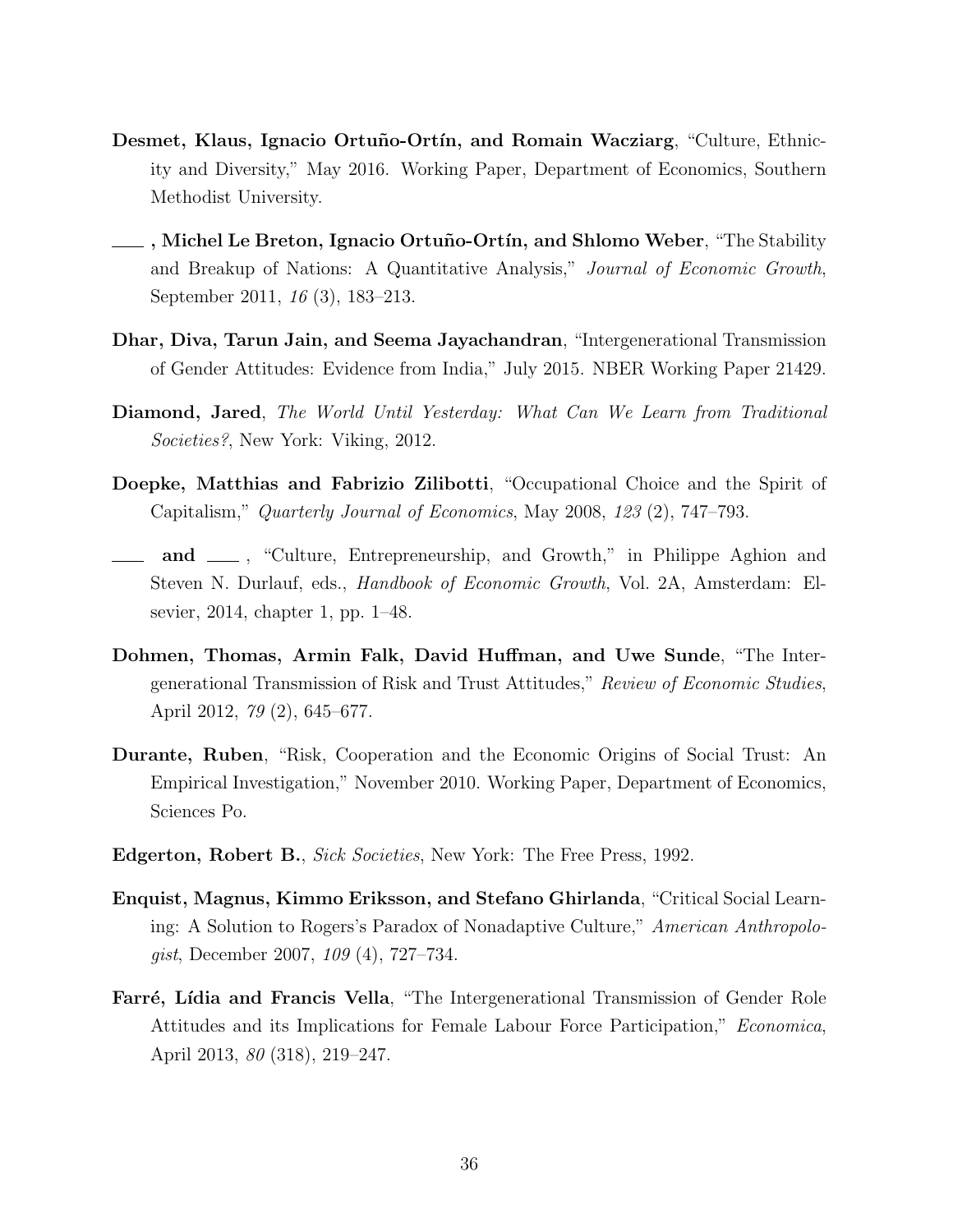- Fenske, James, "African Polygamy: Past and Present," Journal of Development Economics, November 2015, 117, 58–73.
- Fernández, Raquel, "Does Culture Matter?," in Jess Benhabib, Alberto Bisin, and Matthew Jackson, eds., *Handbook of Social Economics*, Vol. 1, Amsterdam: Elsevier, 2011, chapter 11, pp. 481–510.
- , "Cultural Change as Learning: The Evolution of Female Labor Force Participation over a Century," American Economic Review, February 2013, 103 (1), 472–500.
- and Alessandra Fogli, "Culture: An Empirical Investigation of Beliefs, Work, and Fertility," American Economic Journal: Macroeconomics, January 2009, 1 (1), 146–177.
- Fernández-Villaverde, Jesús, Jeremy Greenwood, and Nezih Guner, "From Shame to Game in One Hundred Years: An Economic Model of the Rise in Premarital Sex and Its De-Stigmatization," Journal of the European Economic Association, February 2014, 12 (1), 25–61.
- Foster, George, Tzintzuntzan: Mexican Peasants in a Changing World, New York: Elsevier, 1979.
- Francois, Patrick and Jan Zabojnik, "Trust, Social Capital, and Economic Development," Journal of the European Economic Association, March 2005, 3 (1), 51–94.
- Fudenberg, Drew and David K. Levine, "Superstition and Rational Learning," American Economic Review, June 2006, 96 (3), 630–651.
- Galor, Oded and Omer Moav, "Natural Selection and the Origin of Economic Growth," Quarterly Journal of Economics, November 2002, 117 (4), 1133–1191.
- and Ömer Özak, "The Agricultural Origins of Time Preference," American Economic Review, 2016, forthcoming.
- and Stelios Michalopoulos, "Evolution and the Growth Process: Natural Selection of Entrepreneurial Traits," Journal of Economic Theory, March 2012, 147 (2), 759– 780.
- Gershman, Boris, "The Two Sides of Envy," Journal of Economic Growth, December 2014, 19 (4), 407–438.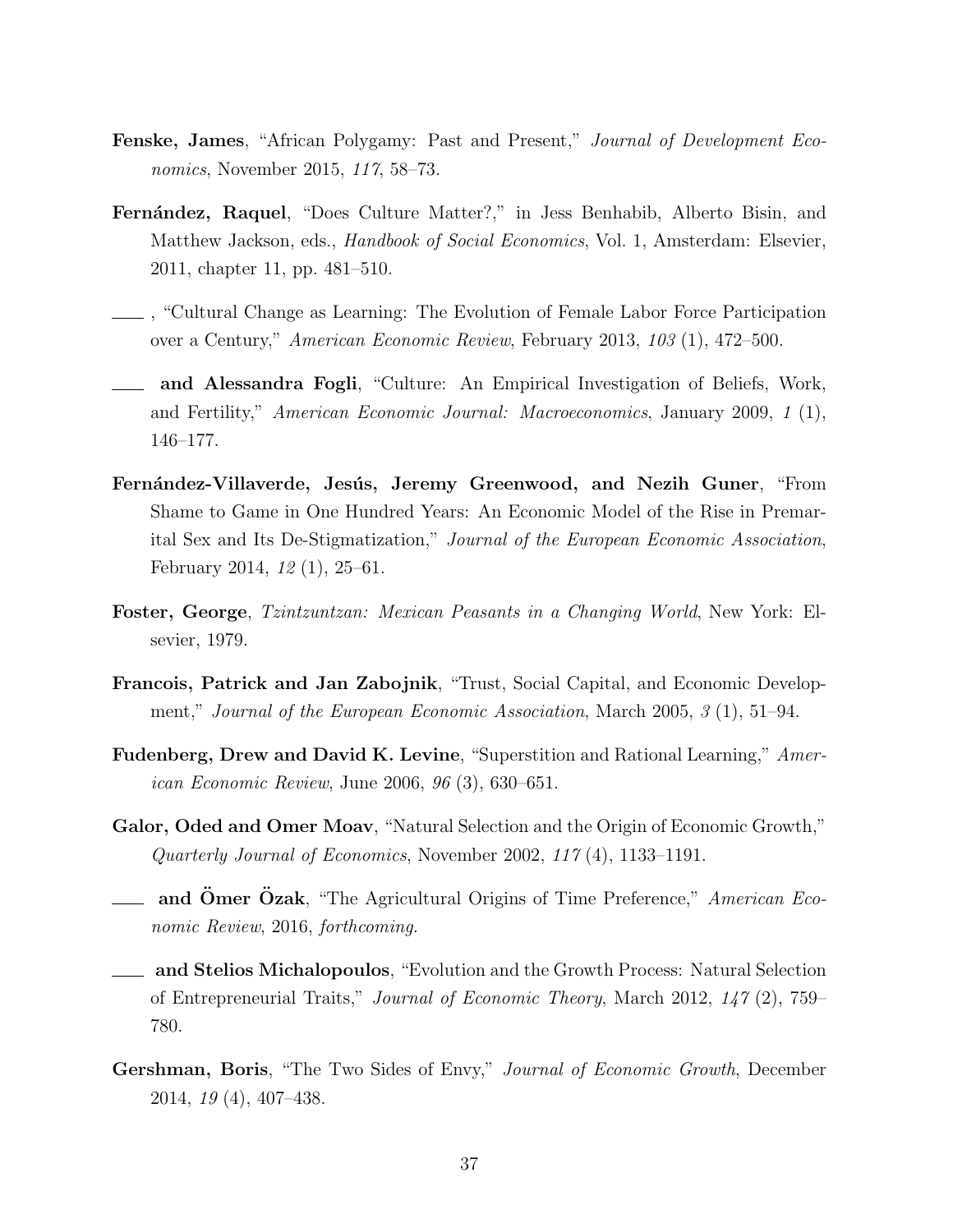- , "The Economic Origins of the Evil Eye Belief," Journal of Economic Behavior & Organization, February 2015, 110, 119–144.
- , "Witchcraft Beliefs and the Erosion of Social Capital: Evidence from Sub-Saharan Africa and Beyond," Journal of Development Economics, May 2016, 120, 182–208.
- Giavazzi, Francesco, Ivan Petkov, and Fabio Schiantarelli, "Culture: Persistence and Evolution," May 2014. NBER Working Paper 20174.
- Gigerenzer, Gerd, Gut Feelings: The Intelligence of the Unconscious, New York: Penguin, 2008.
- Giuliano, Paola and Antonio Spilimbergo, "Growing Up in a Recession," Review of Economic Studies, April 2014, 81 (2), 787–817.
- Gorodnichenko, Yuriy and Gerard Roland, "Which Dimensions of Culture Matter for Long-Run Growth?," American Economic Review Papers and Proceedings, May 2011, 101 (3), 492–98.
- **and** , "Culture, Institutions, and the Wealth of Nations," Review of Economics and Statistics, 2016, forthcoming.
- Greif, Avner, "Cultural Beliefs and the Organization of Society: A Historical and Theoretical Reflection on Collectivist and Individualist Societies," Journal of Political Economy, October 1994, 102 (5), 912–50.
- Grosfeld, Irena, Alexander Rodnyansky, and Ekaterina Zhuravskaya, "Persistent Antimarket Culture: A Legacy of the Pale of Settlement after the Holocaust," American Economic Journal: Economic Policy, August 2013, 5 (3), 189–226.
- Grosjean, Pauline, "The Weight of History on European Cultural Integration: A Gravity Approach," American Economic Review Papers and Proceedings, May 2011, 101 (3), 504–08.
- , "A History of Violence: The Culture of Honor and Homicide in the U.S. South," Journal of the European Economic Association, October 2014, 12 (5), 1285–1316.
- Gruber, Jonathan and Daniel M. Hungerman, "The Church Versus the Mall: What Happens When Religion Faces Increased Secular Competition?," Quarterly Journal of Economics, May 2008, 123 (2), 831–862.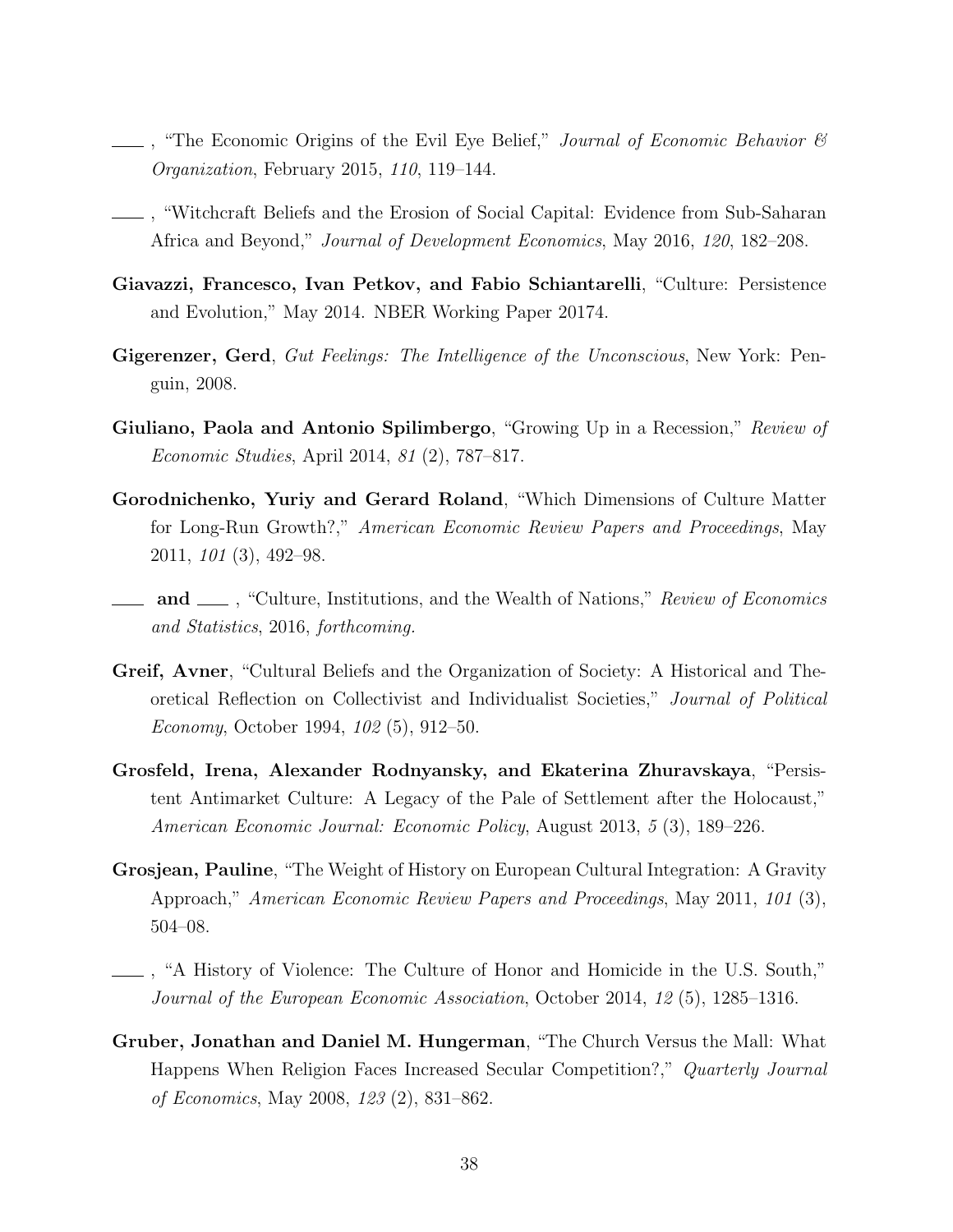- Guiso, Luigi, Paola Sapienza, and Luigi Zingales, "The Role of Social Capital in Financial Development," American Economic Review, June 2004, 94 (3), 526–556.
- $, \_\_\_$ , and  $\_\_\_$ , "Does Culture Affect Economic Outcomes?," Journal of Economic Perspectives, Spring 2006, 20 (2), 23–48.
- $\mu$ , , , and  $\mu$ , "Social Capital as Good Culture," *Journal of the European Eco*nomic Association, April–May 2008, 6 (2–3), 295–320.
- $\mu_1, \mu_2, \ldots,$  and  $\mu_3$ , "Long-Term Persistence," *Journal of the European Economic As*sociation, 2016, forthcoming.
- Harris, Marvin, Cannibals and Kings: The Origins of Cultures, New York: Random House, 1977.
- Hauk, Esther and María Sáez-Martí, "On the Cultural Transmission of Corruption," Journal of Economic Theory, December 2002, 107 (2), 311–335.
- Henrich, Joseph, The Secret of Our Success: How Culture Is Driving Human Evolution, Domesticating Our Species, and Making Us Smarter, Princeton, NJ: Princeton University Press, 2015.
- , Robert Boyd, Samuel Bowles, Colin Camerer, Ernst Fehr, and Herbert Gintis, eds, Foundations of Human Sociality: Economic Experiments and Ethnographic Evidence from Fifteen Small-Scale Societies, Oxford: Oxford University Press, 2004.
- Hoff, Karla and Arijit Sen, "The Kin System as a Poverty Trap?," in Samuel Bowles, Steven N. Durlauf, and Karla Hoff, eds., Poverty Traps, Princeton, NJ: Princeton University Press, 2006, chapter 4, pp. 95–115.
- Hofstede, Geert, Gert Jan Hofstede, and Michael Minkov, Cultures and Organizations: Software of the Mind, 3rd ed., New York: McGraw-Hill, 2010.
- Inglehart, Ronald and Wayne E. Baker, "Modernization, Cultural Change, and the Persistence of Traditional Values," American Sociological Review, February 2000, 65  $(1), 19-51.$
- Iyer, Sriya, "The New Economics of Religion," Journal of Economic Literature, June 2016, 54 (2), 395–441.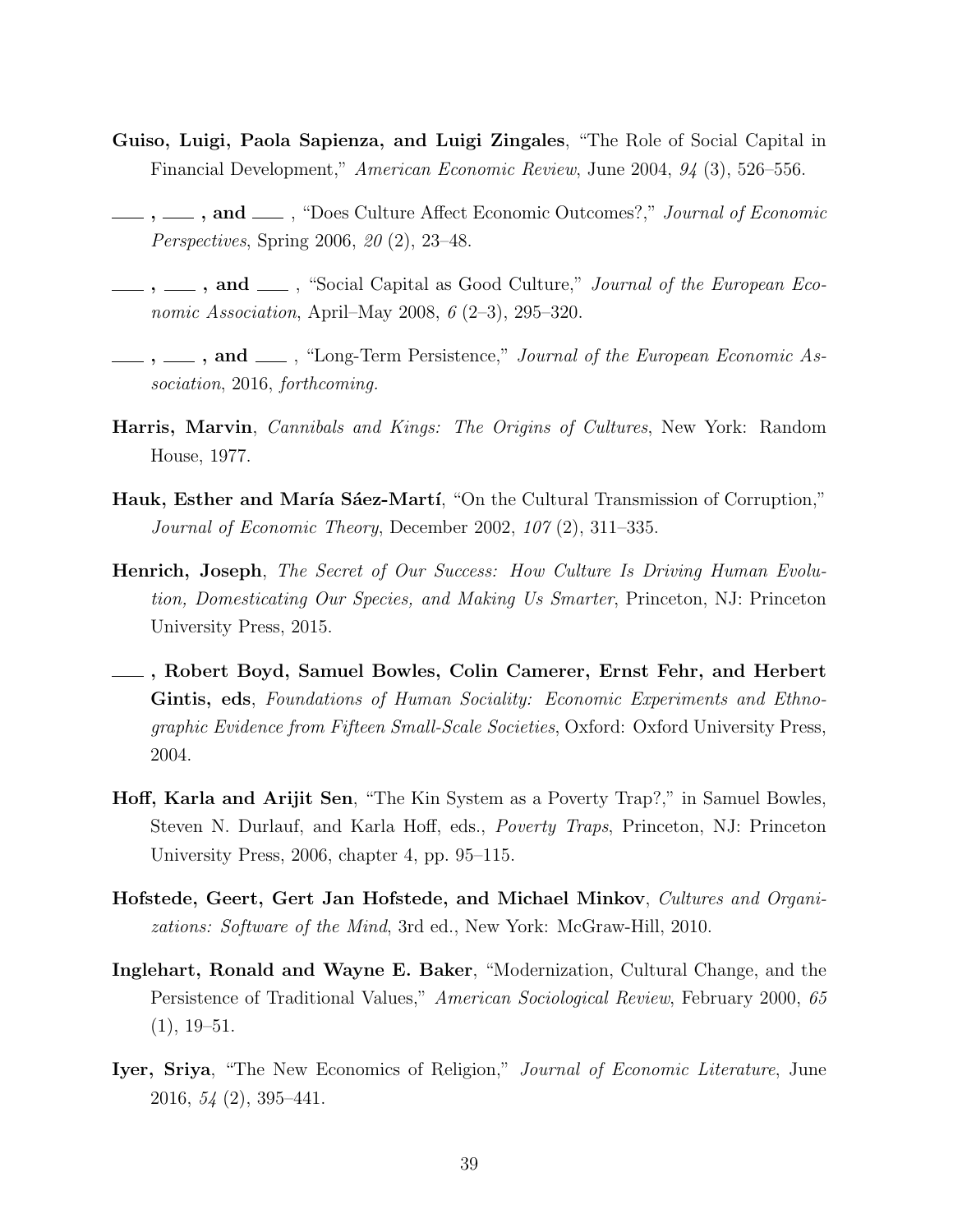- Jha, Saumitra, "Trade, Institutions, and Ethnic Tolerance: Evidence from South Asia," American Political Science Review, November 2013, 107 (4), 806–832.
- Kashima, Emiko S. and Yoshihisa Kashima, "Culture and Language: The Case of Cultural Dimensions and Personal Pronoun Use," Journal of Cross-Cultural Psychology, May 1998, 29 (3), 461–486.
- Klasing, Mariko J., "Cultural Change, Risk-Taking Behavior and Implications for Economic Development," Journal of Development Economics, September 2014, 110, 158– 169.
- Knack, Stephen and Philip Keefer, "Does Social Capital Have an Economic Payoff? A Cross-Country Investigation," Quarterly Journal of Economics, November 1997, 112 (4), 1251–88.
- Kuran, Timur, The Long Divergence: How Islamic Law Held Back the Middle East, Princeton, NJ: Princeton University Press, 2011.
- Landes, David, "Culture Makes Almost All the Difference," in Lawrence E. Harrison and Samuel P. Huntington, eds., Culture Matters, New York: Basic Books, 2000, chapter 1, pp. 2–13.
- Leeson, Peter T., "Ordeals," Journal of Law and Economics, August 2012, 55 (3), 691– 714.
- $\frac{1}{1}$ , "Vermin Trials," *Journal of Law and Economics*, August 2013, 56 (3), 811–836.
- $\qquad \qquad$ , "Oracles," Rationality and Society, May 2014, 26 (2), 141–169.
- Licht, Amir N., Chanan Goldschmidt, and Shalom H. Schwartz, "Culture Rules: The Foundations of the Rule of Law and Other Norms of Governance," Journal of Comparative Economics, December 2007, 35 (4), 659–688.
- Ljunge, Martin, "Trust Issues: Evidence on the Intergenerational Trust Transmission Among Children of Immigrants," Journal of Economic Behavior & Organization, October 2014, 106, 175–196.
- Lowes, Sarah, Nathan Nunn, James A. Robinson, and Jonathan Weigel, "The Evolution of Culture and Institutions: Evidence from the Kuba Kingdom," December 2015. NBER Working Paper 21798.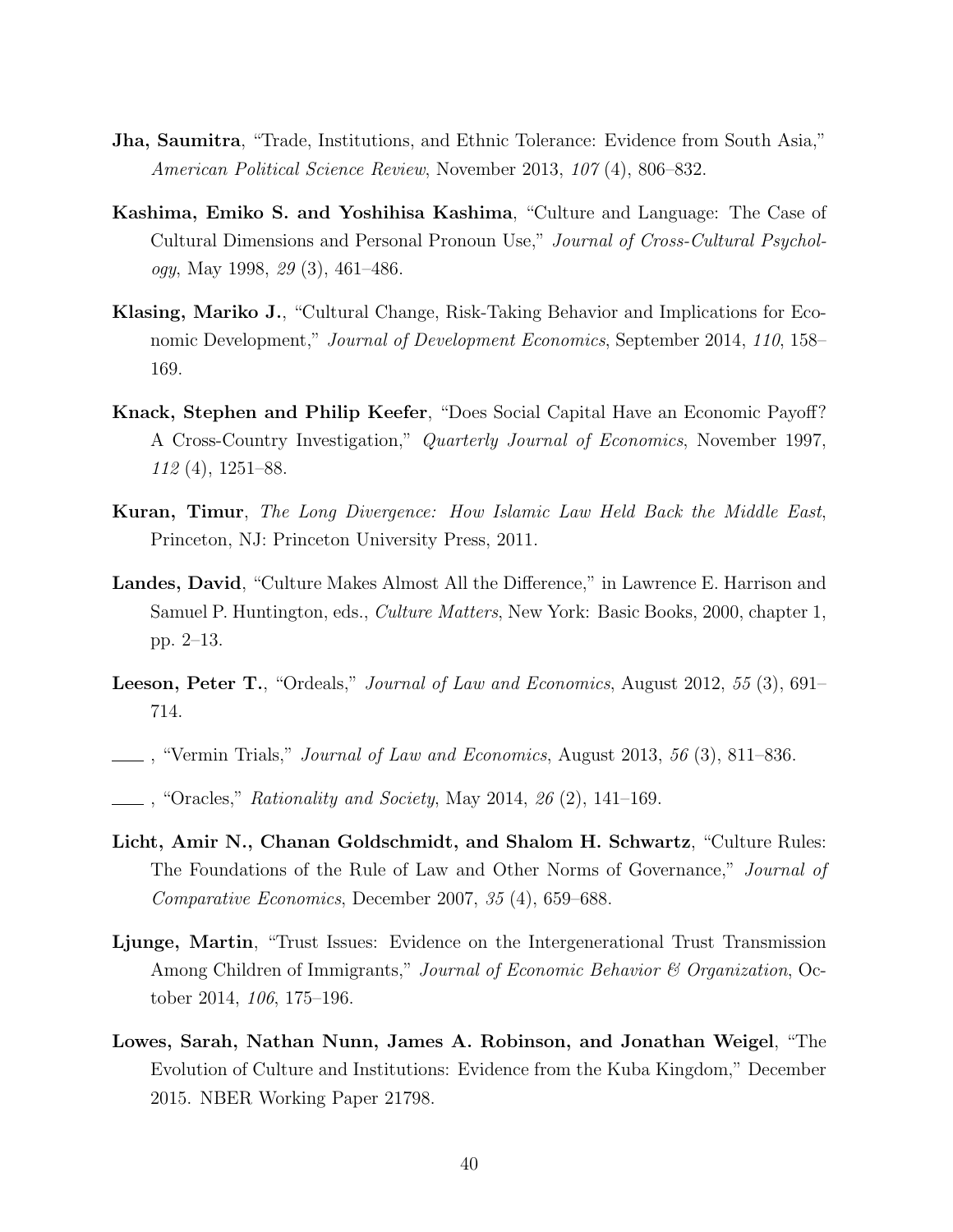- Luttmer, Erzo F. P. and Monica Singhal, "Culture, Context, and the Taste for Redistribution," American Economic Journal: Economic Policy, February 2011, 3  $(1), 157-79.$
- Matt, Susan J., Keeping Up With the Joneses: Envy in American Consumer Society, 1890–1930, Philadelphia, PA: University of Pennsylvania Press, 2003.
- Michalopoulos, Stelios, Alireza Naghavi, and Giovanni Prarolo, "Trade and Geography in the Origins and Spread of Islam," October 2012. NBER Working Paper 18438.
- Murdock, George P., Ethnographic Atlas, Pittsburgh, PA: University of Pittsburgh Press, 1967.
- and Douglas R. White, "Standard Cross-Cultural Sample," Ethnology, October 1969, 8 (4), 329–369.
- Norenzayan, Ara and Azim F. Shariff, "The Origin and Evolution of Religious Prosociality," Science, October 2008, 322 (5898), 58–62.
- North, Douglass C., Institutions, Institutional Change and Economic Performance, Cambridge: Cambridge University Press, 1990.
- Nunn, Nathan, "Culture and the Historical Process," Economic History of Developing Regions, 2012, 27 (S1), 108–126.
- , "Gender and Missionary Influence in Colonial Africa," in E. Akyeampong, R. Bates, N. Nunn, and J. Robinson, eds., African Development in Historical Perspective, Cambridge: Cambridge University Press, 2014, chapter 16, pp. 489–512.
- and Leonard Wantchekon, "The Slave Trade and the Origins of Mistrust in Africa," American Economic Review, December 2011, 101 (7), 3221–3252.
- **Piketty, Thomas,** "Social Mobility and Redistributive Politics," *Quarterly Journal of* Economics, August 1995, 110 (3), 551–584.
- Platteau, Jean-Philippe, "Institutional Obstacles to African Economic Development: State, Ethnicity, and Custom," Journal of Economic Behavior & Organization, September 2009, 71 (3), 669–689.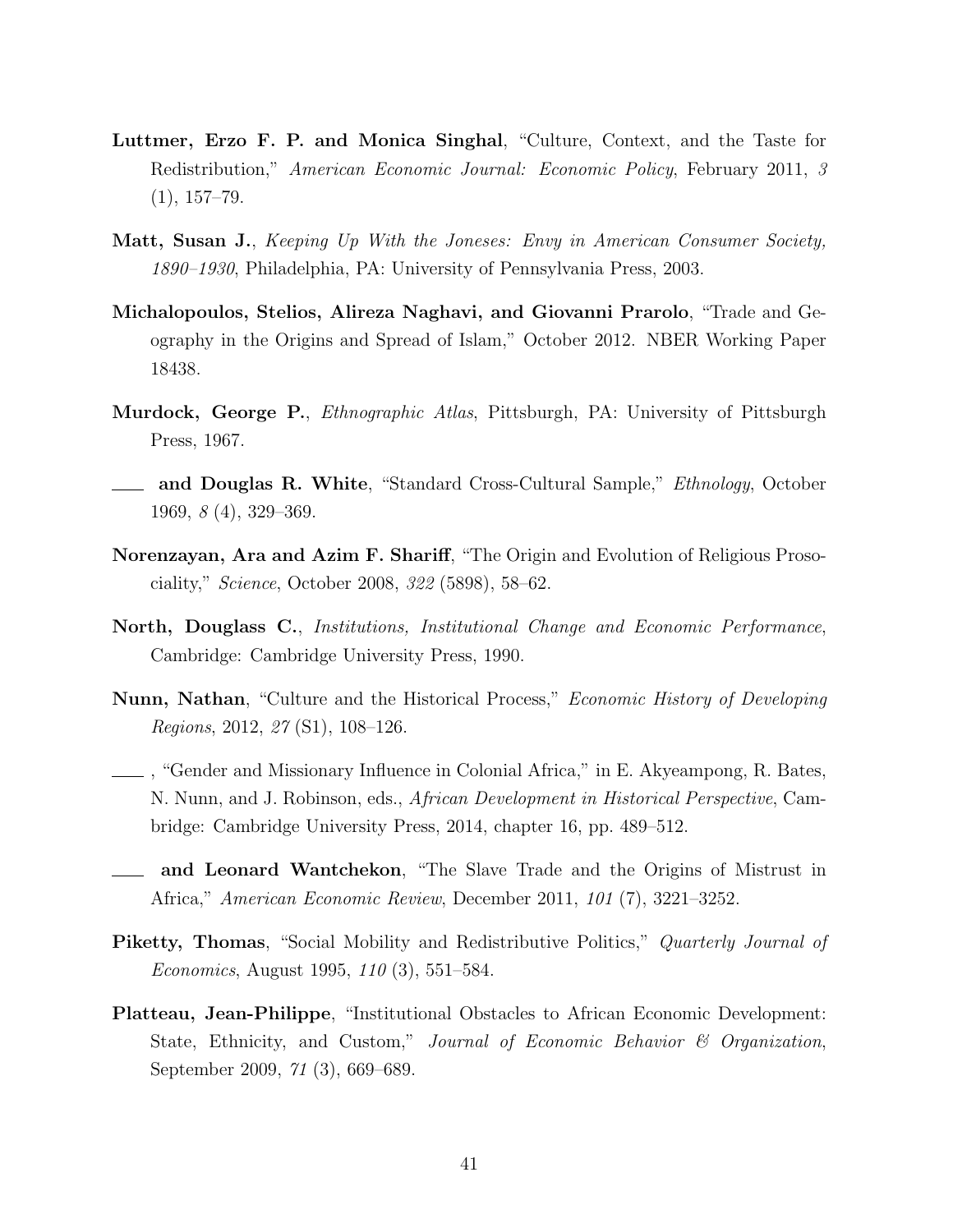- , "Redistributive Pressures in Sub-Saharan Africa: Causes, Consequences, and Coping Strategies," in E. Akyeampong, R. Bates, N. Nunn, and J. Robinson, eds., African Development in Historical Perspective, Cambridge: Cambridge University Press, 2014.
- Posner, Richard A., "A Theory of Primitive Society, with Special Reference to Law," Journal of Law and Economics, April 1980, 23 (1), 1–53.
- Putnam, Robert D., Robert Leonardi, and Raffaella Y. Nanetti, Making Democracy Work: Civic Traditions in Modern Italy, Princeton, NJ: Princeton University Press, 1993.
- Richerson, Peter J. and Robert Boyd, Not by Genes Alone: How Culture Transformed Human Evolution, Chicago, IL: University of Chicago Press, 2005.
- Robson, Arthur J. and Larry Samuelson, "The Evolutionary Foundations of Preferences," in Jess Benhabib, Alberto Bisin, and Matthew Jackson, eds., Handbook of Social Economics, Vol. 1, Amsterdam: Elsevier, 2011, chapter 7, pp. 221–310.
- Rogers, Alan R., "Does Biology Constrain Culture?," American Anthropologist, December 1988, 90 (4), 819–831.
- Rohner, Dominic, Mathias Thoenig, and Fabrizio Zilibotti, "Seeds of Distrust: Conflict in Uganda," Journal of Economic Growth, September 2013, 18 (3), 217–252.
- Roland, Gérard, "Understanding Institutional Change: Fast-Moving and Slow-Moving Institutions," Studies in Comparative International Development, Winter 2004, 38 (4), 109–131.
- Roth, Alvin E., "Repugnance as a Constraint on Markets," Journal of Economic Perspectives, Summer 2007, 21 (3), 37–58.
- Sáez-Martí, María and Yves Zenou, "Cultural Transmission and Discrimination," Journal of Urban Economics, September–November 2012, 72 (2–3), 137–146.
- Schwartz, Shalom H., "National Culture as Value Orientations: Consequences of Value Differences and Cultural Distance," in Victor A. Ginsburgh and David Throsby, eds., Handbook of the Economics of Art and Culture, Vol. 2, Amsterdam: Elsevier, 2014, chapter 20, pp. 547–586.